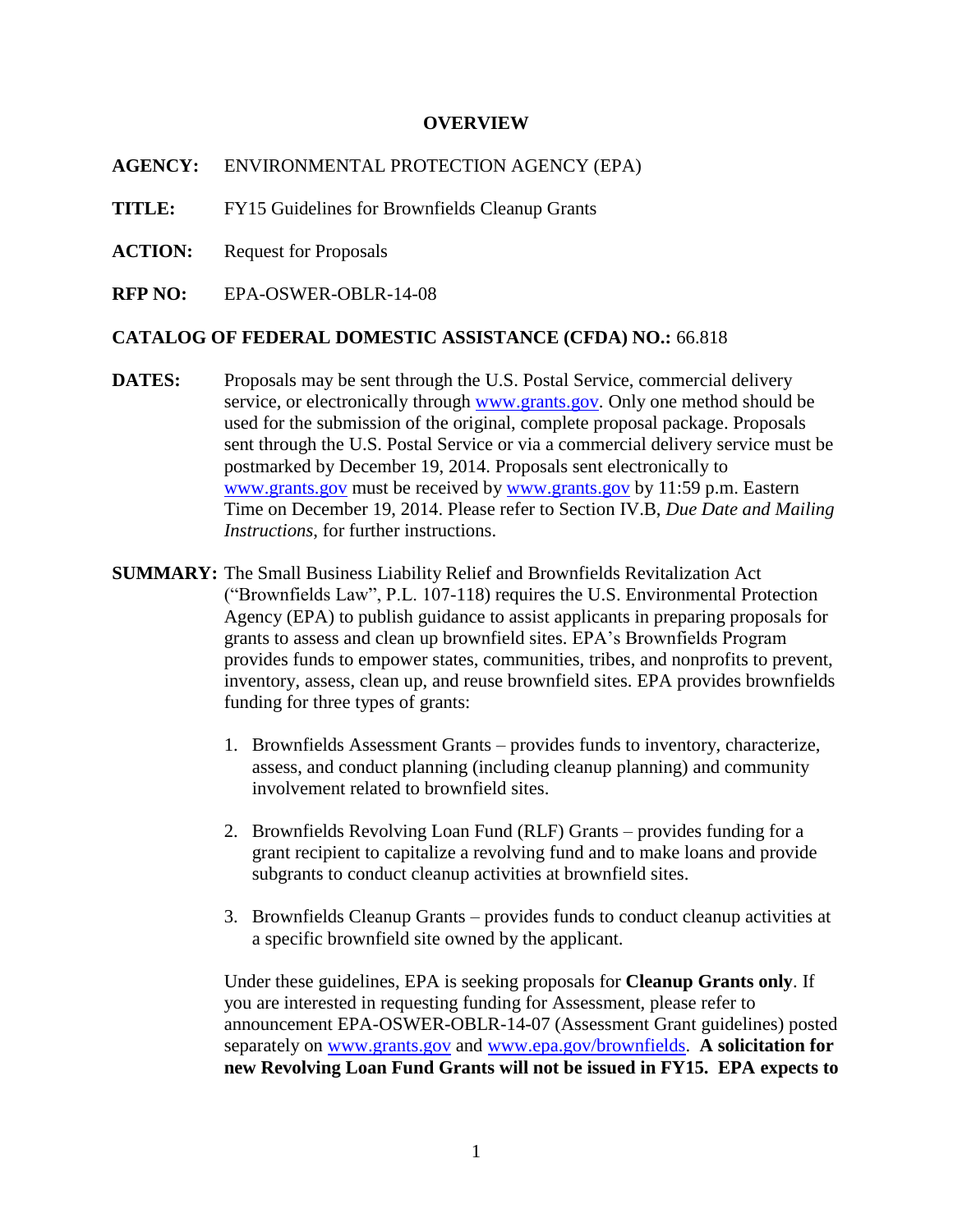#### **solicit requests from existing, high performing RLF grantees through a Federal Register notice for supplemental RLF funding in early 2015.**

For the purposes of these guidelines, the term "grant" refers to the cooperative agreement that EPA will award to a successful applicant. Please refer to Section II.C for a description of EPA's anticipated substantial involvement in the financial assistance agreements awarded under these guidelines.

EPA urges applicants to review the Frequently Asked Questions which can be found at [http://www.epa.gov/brownfields/proposal\\_guides/FY15\\_FAQs.pdf.](http://www.epa.gov/brownfields/proposal_guides/FY15_FAQs.pdf)

In addition, prior to naming a contractor or subawardee in your proposal please carefully review Section IV.F of these guidelines.

**FUNDING/AWARDS:** The total funding available under the national competitions for assessment and cleanup grants is estimated at \$59.5 million subject to the availability of funds and other applicable considerations. EPA must expend 25 percent of the amount appropriated for brownfields grants on sites contaminated with petroleum. EPA anticipates awarding an estimated 255 grants among both grant types. Under this announcement, EPA anticipates awarding an estimated 90 cleanup grants for an estimated \$18.1 million.

#### CONTENTS BY SECTION

| II.B What is the project period for awards resulting from this solicitation? |  |
|------------------------------------------------------------------------------|--|
|                                                                              |  |
|                                                                              |  |
|                                                                              |  |
|                                                                              |  |
|                                                                              |  |
| 1.                                                                           |  |
| 2.                                                                           |  |
| 3.                                                                           |  |
| 4.                                                                           |  |
| 5 <sub>1</sub>                                                               |  |
| 6.                                                                           |  |
|                                                                              |  |
|                                                                              |  |
|                                                                              |  |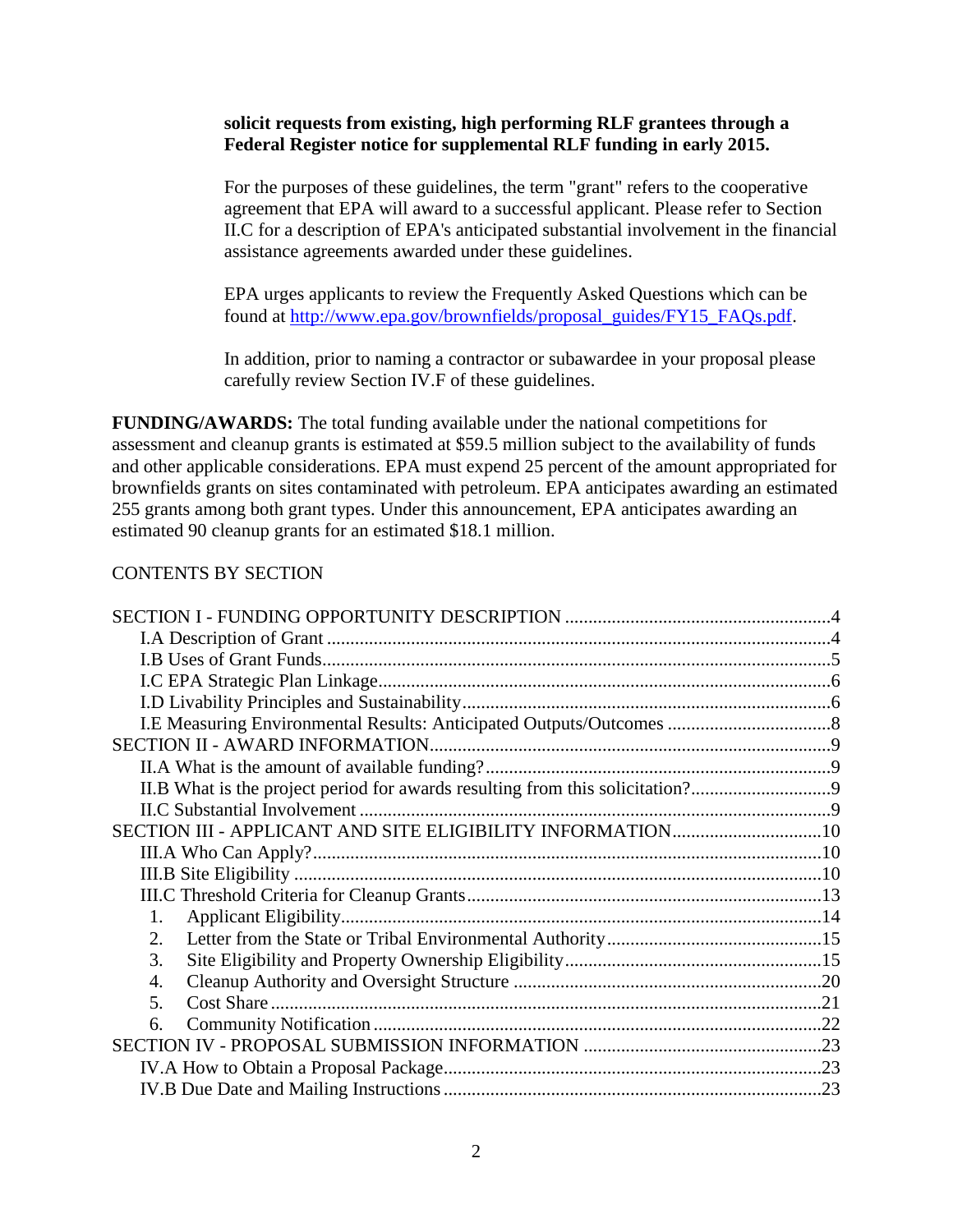| IV.E Additional Voluntary Cost Share/Leveraging (See Section III.C.5.)27                |  |
|-----------------------------------------------------------------------------------------|--|
| IV.F Additional Provisions for Applicants Incorporated Into the Solicitation28          |  |
|                                                                                         |  |
|                                                                                         |  |
|                                                                                         |  |
| $1_{-}$                                                                                 |  |
| 2.                                                                                      |  |
| 3.                                                                                      |  |
| 4.                                                                                      |  |
| 5.                                                                                      |  |
|                                                                                         |  |
|                                                                                         |  |
|                                                                                         |  |
|                                                                                         |  |
|                                                                                         |  |
|                                                                                         |  |
|                                                                                         |  |
|                                                                                         |  |
|                                                                                         |  |
| VI.G Additional Provisions for Applicants Incorporated Into the Solicitation 45         |  |
| SECTION VII - AGENCY CONTACTS - Regional Brownfields Contacts 47                        |  |
| Appendix 1 Information on Sites Eligible for Brownfields Funding Under CERCLA §104(k)48 |  |
|                                                                                         |  |
|                                                                                         |  |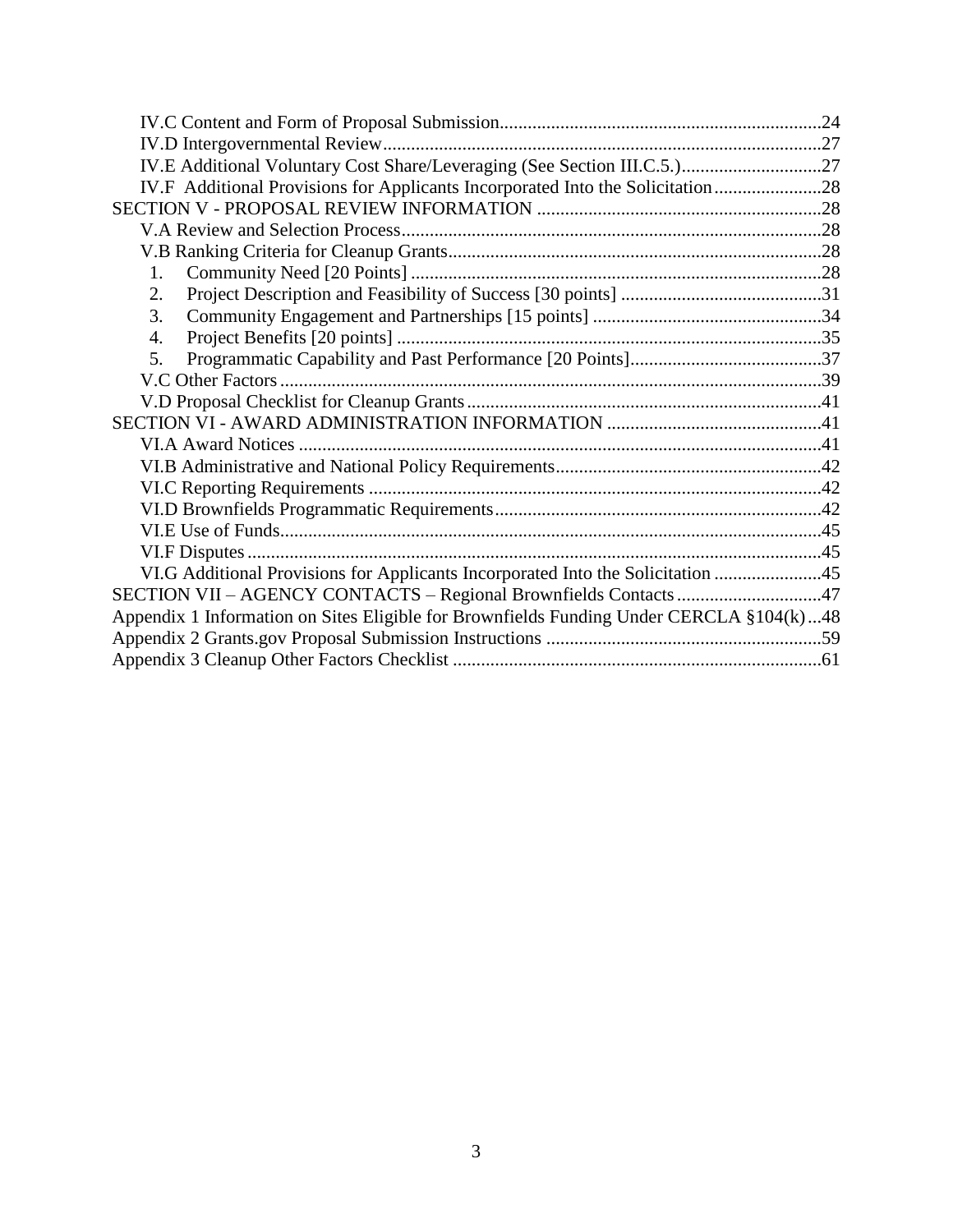# <span id="page-3-0"></span>**SECTION I - FUNDING OPPORTUNITY DESCRIPTION**

The Comprehensive Environmental Response, Compensation and Liability Act (CERCLA or the Superfund law) was amended by the Small Business Liability Relief and Brownfields Revitalization Act (Brownfields Law) to include section 104(k), which provides federal financial assistance for brownfields revitalization, including grants for assessment, cleanup, and revolving loan funds.

A **brownfield site is defined** as real property, the expansion, redevelopment, or reuse of which may be complicated by the presence or potential presence of hazardous substances, pollutants, contaminants, controlled substances, petroleum or petroleum products, or is mine-scarred land.

As described in Section V, proposals will be evaluated, among other factors, on the extent to which the applicant demonstrates: economic and environmental needs of the targeted communities; a vision for the reuse and redevelopment of brownfield sites and the capability to achieve that vision; reasonable and eligible tasks; partnerships and leveraged resources to complete the project; incorporation of livability and sustainability principles and economic, environmental, health, and social benefits associated with the reuse and redevelopment of brownfield sites.

A critical part of EPA's assessment and cleanup efforts is to ensure that residents living in communities historically affected by economic disinvestment, health disparities, and environmental contamination have an opportunity to reap the benefits from brownfields redevelopment. EPA's Brownfields Program has a rich history rooted in environmental justice and is committed to helping communities revitalize brownfield properties, mitigate potential health risks, and restore economic vitality.

## <span id="page-3-1"></span>**I.A Description of Grant**

Cleanup grants provide funding to carry out cleanup activities at specific brownfield sites owned by the applicant. An applicant can apply for up to \$200,000 per brownfield site and can submit up to three site-specific cleanup proposals. Applicants that exceed the maximum number of proposals allowable for cleanup grants will be contacted, prior to review of any of the proposals by EPA, to determine which proposals the applicant will withdraw from the competition. **A separate proposal must be submitted for each site.** An applicant may request up to \$200,000 to address hazardous substances and/or petroleum contamination at a specified site. An applicant requesting both hazardous substance and petroleum cleanup funding at the **same site** must submit one proposal, which cannot exceed \$200,000 total. If the hazardous substance and petroleum contaminated areas of the site are distinguishable, the proposal must indicate the dollar amount of funding requested for each type of contamination and respond to both the hazardous substance and petroleum eligibility questions in Section III.C.3., including the requirement to provide a petroleum determination letter. If the petroleum and hazardous substances are not easily distinguishable, the applicant must indicate which contaminant is predominant and respond to the appropriate site eligibility criteria. (Contact your Regional Brownfields Contact listed in Section VII for more information.) Properties eligible for hazardous substance funding are those properties with the presence of hazardous substances,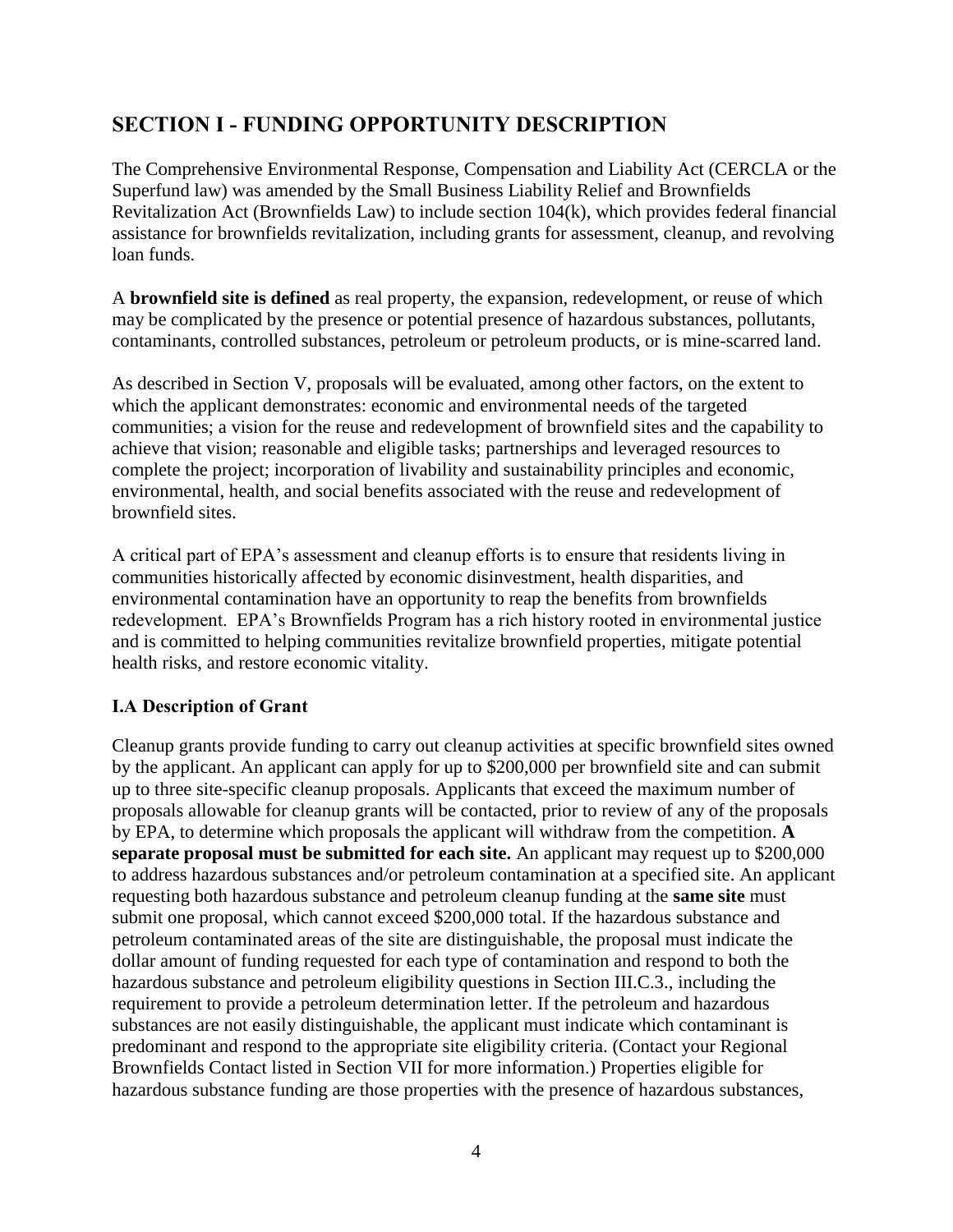pollutants, contaminants and properties that are contaminated with controlled substances or that are mine-scarred lands. Proposals must indicate the dollar amount of funding requested for each type of contamination. The performance period is three years for cleanup grants. For a list of certain grant and programmatic requirements refer to Section VI.

An applicant must be the sole owner of the site that is the subject of its cleanup grant proposal and must own the site by December 19, 2014 in order to be eligible to receive a cleanup grant. For the purposes of eligibility determinations in these guidelines only, the term "own" means fee simple title through a legal document (for example a recorded deed); unless EPA approves a different ownership arrangement. EPA will find applicants that do not meet this requirement by December 19, 2014 ineligible. The grantee must maintain sole ownership of the site until the grant is closed out. Refer to threshold criterion Section III.C.1.b. and FAQ #68 for additional information.

The Brownfields Law requires applicants to provide a 20 percent cost share for cleanup grants. For example, a \$200,000 cleanup grant will require a \$40,000 cost share. The cost share, which may be in the form of a contribution of money, labor, material, or services, must be for eligible and allowable costs under the grant and cannot include administrative costs, as described in the Brownfields Frequently Asked Questions (FAQs) at

[http://www.epa.gov/brownfields/proposal\\_guides/FY15\\_FAQs.pdf.](http://www.epa.gov/brownfields/proposal_guides/FY15_FAQs.pdf) Applicants may request a waiver of the 20 percent cost share requirement based on hardship. EPA will consider hardship waiver requests on a case-by-case basis and will approve such requests on a limited basis. Refer to threshold criterion Section III.C.5. for additional information.

Cleanup grant applicants must have an ASTM E1903-11 Phase II site assessment report or equivalent site investigation report complete that indicates a basic understanding of what contaminants need to be cleaned up on the site, even if further Phase II assessment work is required prior to proposal submission. Refer to threshold criterion Section III.C.3.e. for additional information.

For more information on a range of brownfields topics, please refer to the Brownfields FAQs at [http://www.epa.gov/brownfields/proposal\\_guides/FY15\\_FAQs.pdf.](http://www.epa.gov/brownfields/proposal_guides/FY15_FAQs.pdf) If you do not have access to the Internet, you can contact your Regional Brownfields Contact listed in Section VII.

#### <span id="page-4-0"></span>**I.B Uses of Grant Funds**

In addition to direct costs associated with the cleanup of a brownfield site, grant funds also may be used for the following activities:

1. Grant funds may be used for direct costs associated with programmatic management of the grant, such as required performance reporting, cleanup oversight, and environmental monitoring of cleanup work.

All costs charged to cleanup grants must be consistent with the applicable OMB Cost Circulars. The cost principles for universities and educational institutions are found at 2 CFR Part 220. The cost principles for governmental units are found at 2 CFR Part 225. The cost principles for nonprofit organizations are found at 2 CFR Part 230.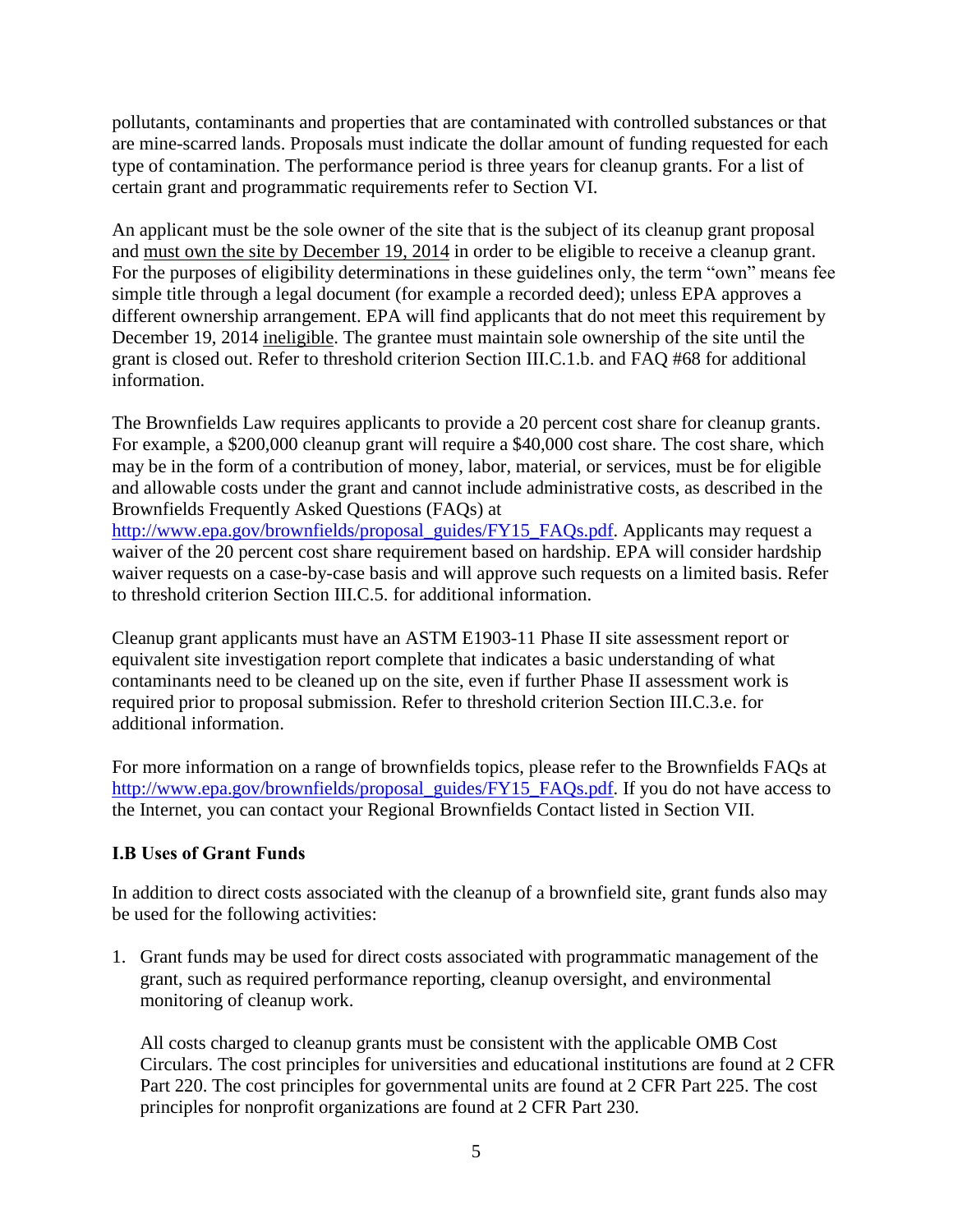- 2. A local government (as defined in 40 CFR Part 31.3, *Local Government*) may use up to 10 percent of its grant funds for any of the following activities:
	- a. health monitoring of populations exposed to hazardous substances, pollutants, or contaminants from the brownfield site;
	- b. monitoring and enforcement of any institutional control used to prevent human exposure to any hazardous substance, pollutant, or contaminant from the brownfield site; and
	- c. other related program development and implementation activities to effectively oversee cleanups described in an EPA-approved work plan.

The term local government **does not include state or tribal governments** but may include, among others, public housing authorities, school districts, and councils of governments.

3. A portion of the brownfields grant may be used to purchase environmental insurance.

See the Brownfields FAQs at [http://www.epa.gov/brownfields/proposal\\_guides/FY15\\_FAQs.pdf](http://www.epa.gov/brownfields/proposal_guides/FY15_FAQs.pdf) for additional information on purchasing environmental insurance.

## **Grant funds cannot be used for the following activities:**

- 1. administrative costs, such as indirect costs of grant administration, with the exception of financial and performance reporting costs; and
- 2. proposal preparation costs.

See the Brownfields FAQs at [http://www.epa.gov/brownfields/proposal\\_guides/FY15\\_FAQs.pdf](http://www.epa.gov/brownfields/proposal_guides/FY15_FAQs.pdf) for additional information on ineligible grant activities and ineligible costs.

## <span id="page-5-0"></span>**I.C EPA Strategic Plan Linkage**

EPA's 2014-2018 Strategic Plan defines goals, objectives and sub-objectives for protecting human health and the environment. Brownfields cleanup grants will support progress toward Goal 3 (Cleaning Up Communities and Advancing Sustainable Development), Objective 3.1 (Promote Sustainable and Livable Communities). Specifically, these grants will help sustain, clean up and restore communities and the ecological systems that support them by providing funds to assess and clean up brownfield sites. EPA will negotiate work plans with recipients to collect information about the hazardous substances, pollutants and petroleum contaminants addressed and the amount of land made safe for communities' economic and ecological use.

(View EPA's Strategic Plan on the Internet at <http://www2.epa.gov/planandbudget/strategicplan> and view EPA's Order 5700.7A1 at [http://www.epa.gov/ogd/epa\\_order\\_5700\\_7a1.pdf](http://www.epa.gov/ogd/epa_order_5700_7a1.pdf) )

## <span id="page-5-1"></span>**I.D Livability Principles and Sustainability**

Under the Program Benefits ranking criterion in Section V, applicants will be evaluated on how their proposed cleanup project will advance the livability principles discussed above. In addition,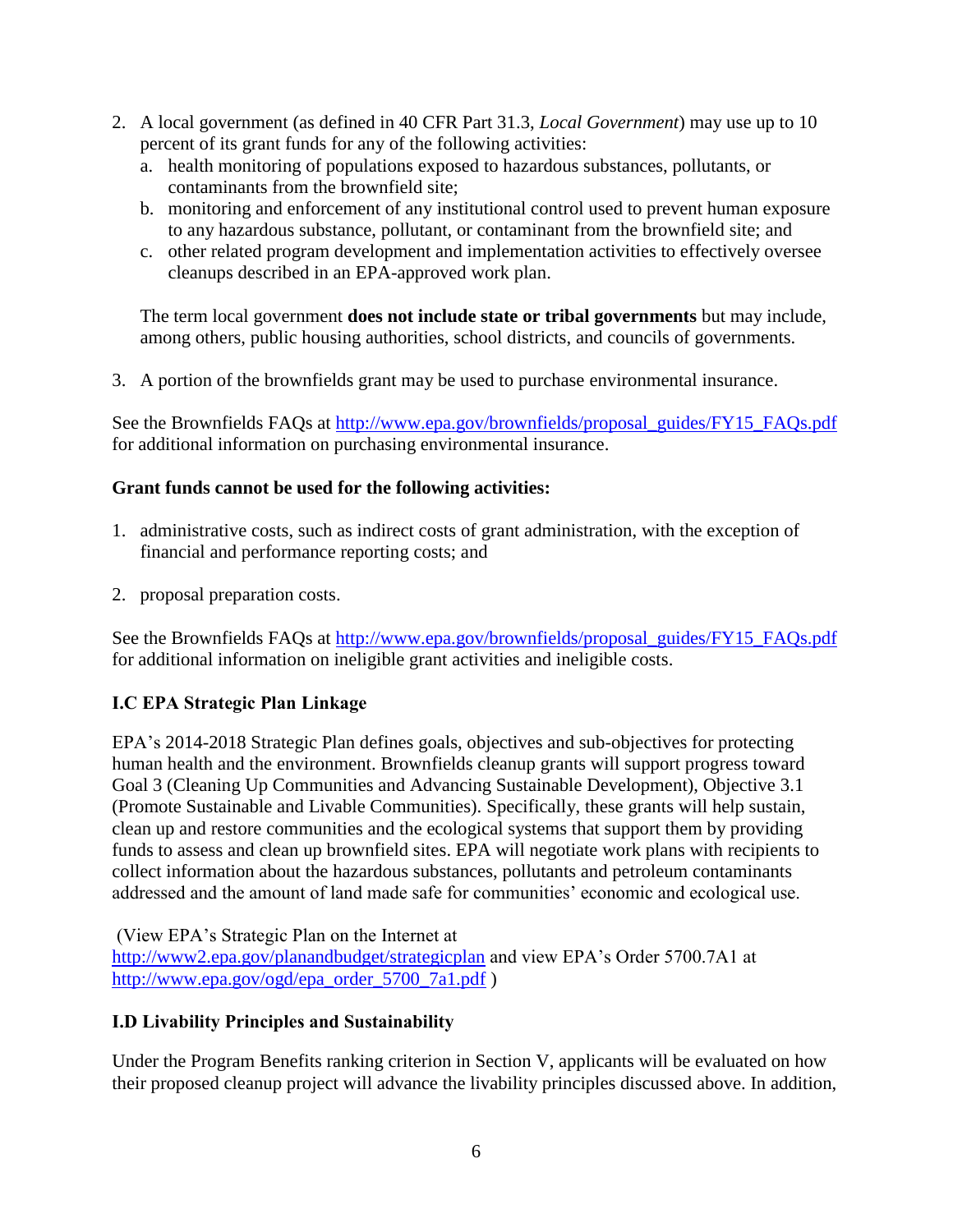the project will be evaluated on the extent to which it will lead to sustainable and equitable development outcomes as discussed below.

#### Link to the HUD-DOT-EPA Partnership for Sustainable Communities

EPA's Brownfields Cleanup Program is being carried out consistent with the principles for the Partnership for Sustainable Communities (PSC) established by the U.S. Department of Housing and Urban Development (HUD), U.S. Department of Transportation (DOT), and EPA. The PSC was conceived to advance development patterns and infrastructure investment programs that achieve improved economic prosperity, healthy, environmentally sustainable, and opportunityrich communities for all Americans, regardless of race or income. Recognizing the fundamental role that public investment plays in achieving these outcomes, the Administration charged three federal agencies whose programs impact the physical form of communities - HUD, DOT, and EPA - to coordinate and incorporate the Livability Principles into their policies and funding programs to the maximum degree possible. The Livability Principles can be found at [www.sustainablecommunities.gov](http://www.sustainablecommunities.gov/) and include: (1) provide more transportation choices; (2) promote equitable, affordable housing; (3) increase economic competitiveness; (4) support existing communities; (5) leverage federal investment; and (6) value communities and neighborhoods.

#### Linking BF Cleanup Approaches to Sustainable and Equitable Development Outcomes

Applicants should incorporate sustainable and equitable cleanup and reuse approaches into their proposed Brownfields Cleanup project. The Agency may also consider how well an applicant's proposed project is coordinated with HUD, DOT, EPA programs and programs available from other potential federal and non-federal partners. Sustainable and equitable approaches can ensure brownfields are cleaned up and reused in ways that:

- contribute to greener and healthier homes, buildings, and neighborhoods;
- mitigate environmental conditions through effective deconstruction and remediation strategies which address solid and hazardous waste, and improve air and water quality;
- improve access by residents to greenspace, recreational property, transit, schools, other nonprofit uses (e.g., libraries, health clinics, youth centers, etc.), and healthy and affordable food;
- improve employment and affordable housing opportunities for local residents;
- reduce toxicity, illegal dumping, and blighted vacant parcels; and
- retain residents who have historically lived within the area affected by brownfields.

*Sustainable development* practices facilitate environmentally-sensitive brownfields cleanup and redevelopment while also helping to make communities more attractive, economically stronger, and more socially diverse. While ensuring consistency with community-identified priorities, sustainable development approaches encourage brownfield site cleanup and reuse in ways that provide new jobs, commercial opportunities, open space amenities, and/or social services to an existing neighborhood. Brownfields site preparation strategies that prevent contaminant exposure through green building design, materials recycling, enable urban agricultural reuse, promote walkability to/around the site and contribute to community walkability, and on-site stormwater management through green infrastructure, among other approaches, can contribute to sustainable development outcomes.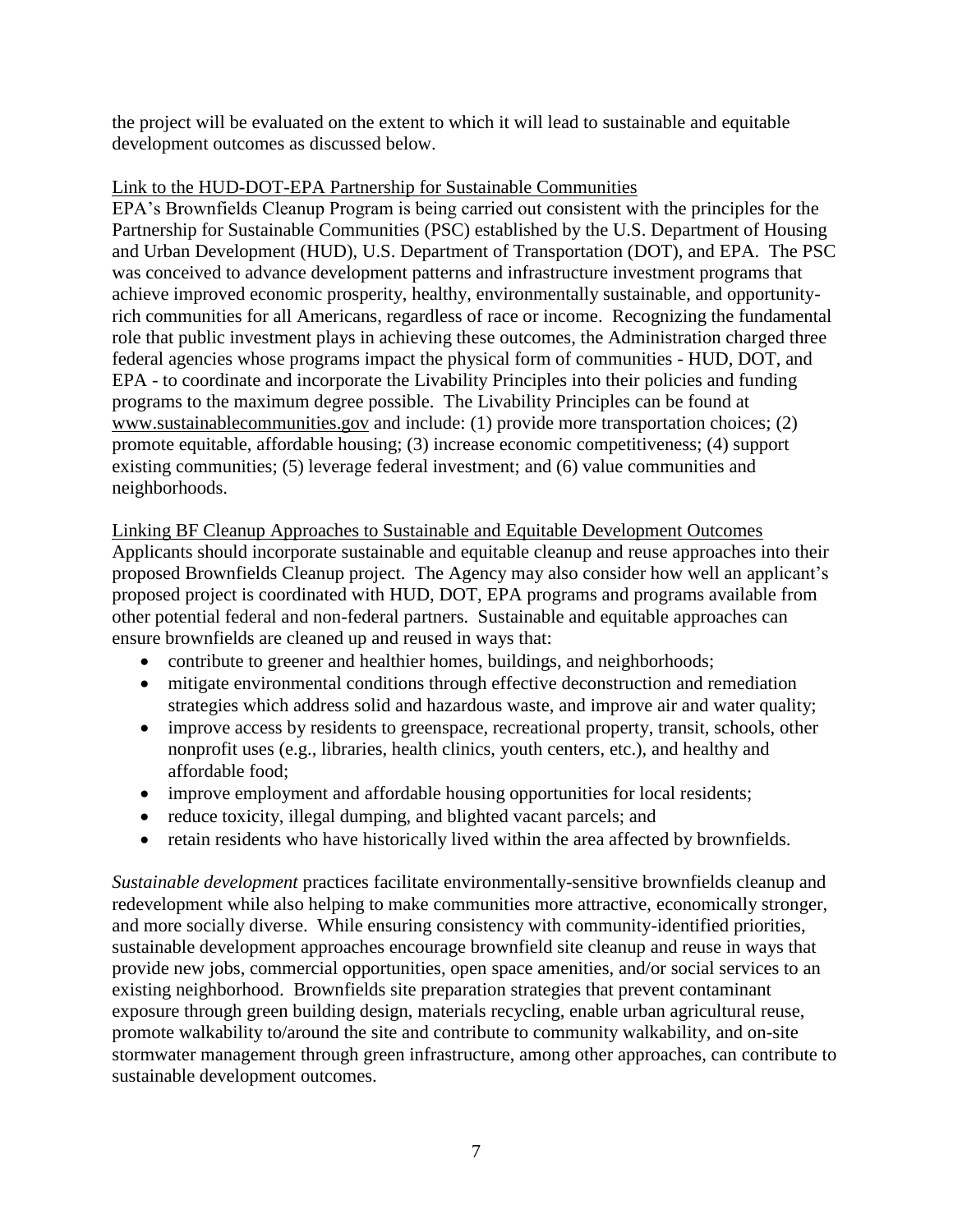*Equitable development* outcomes come about when intentional strategies are put in place to ensure that low-income and minority communities not only participate in, but benefit from, decisions that shape their neighborhoods and regions. There are many different approaches that promote equitable development, such as ensuring a mix of housing types across a range of incomes; access to fresh food,; access to jobs; and access to local capital. Programs or policies can be put in place to help ensure creation or integration of affordable housing; local or firstsource hiring; minority contracting; inclusionary zoning (where a percentage of new housing is designated as affordable housing); healthy food retailers in places where they do not exist (e.g. food deserts); co-operative ownership models where local residents come together to run a community-owned, jointly owned business enterprise; rent control or community land trusts (to help keep property affordable for residents); supportive local entrepreneurial activities; and adherence to equal lending opportunities.

EPA encourages applicants to provide specific examples of how the cleanup project will work to remove economic, environmental and social barriers to make sustainable and equitable brownfields cleanup and reuse of the highest priority.

#### <span id="page-7-0"></span>**I.E Measuring Environmental Results: Anticipated Outputs/Outcomes**

Pursuant to EPA Order 5700.7, "Environmental Results under EPA Assistance Agreements," EPA requires that all grant applicants and recipients adequately address environmental outputs and outcomes.

EPA must report on the success of its Brownfields Program through measurable outputs and outcomes, such as the number of sites cleaned up, number of jobs created and amount of funding leveraged. Applicants are required to describe how funding will help EPA achieve environmental outputs and outcomes in their responses to the ranking criteria (section V.B.2., *Project Description and Feasibility of Success*). Outputs specific to each project will be identified as deliverables in the negotiated work plan if the proposal is selected for an award. Grantees will be expected to report progress toward the attainment of expected project outputs and outcomes during the project performance period.

Outputs and Outcomes are defined as follows.

- 1. Outputs: The term "output" refers to an environmental activity, effort, and/or associated work products related to an environmental goal or objective that will be produced or provided over a period of time or by a specified date. Outputs may be quantitative or qualitative but must be measurable during the project period. The expected outputs for the grants awarded under these guidelines are the cleanup of brownfield sites. Other outputs may include the number of community meetings held and/or the number of tanks pulled.
- 2. Outcomes: The term "outcomes" refers to the result, effect or consequence that will occur from carrying out the activities under the grant. Outcomes may be environmental, behavioral, health-related, or programmatic; must be quantitative; and may not necessarily be achievable during the project period. Expected outcomes of brownfields grants include the number of jobs leveraged and other funding leveraged through the economic reuse of sites; the number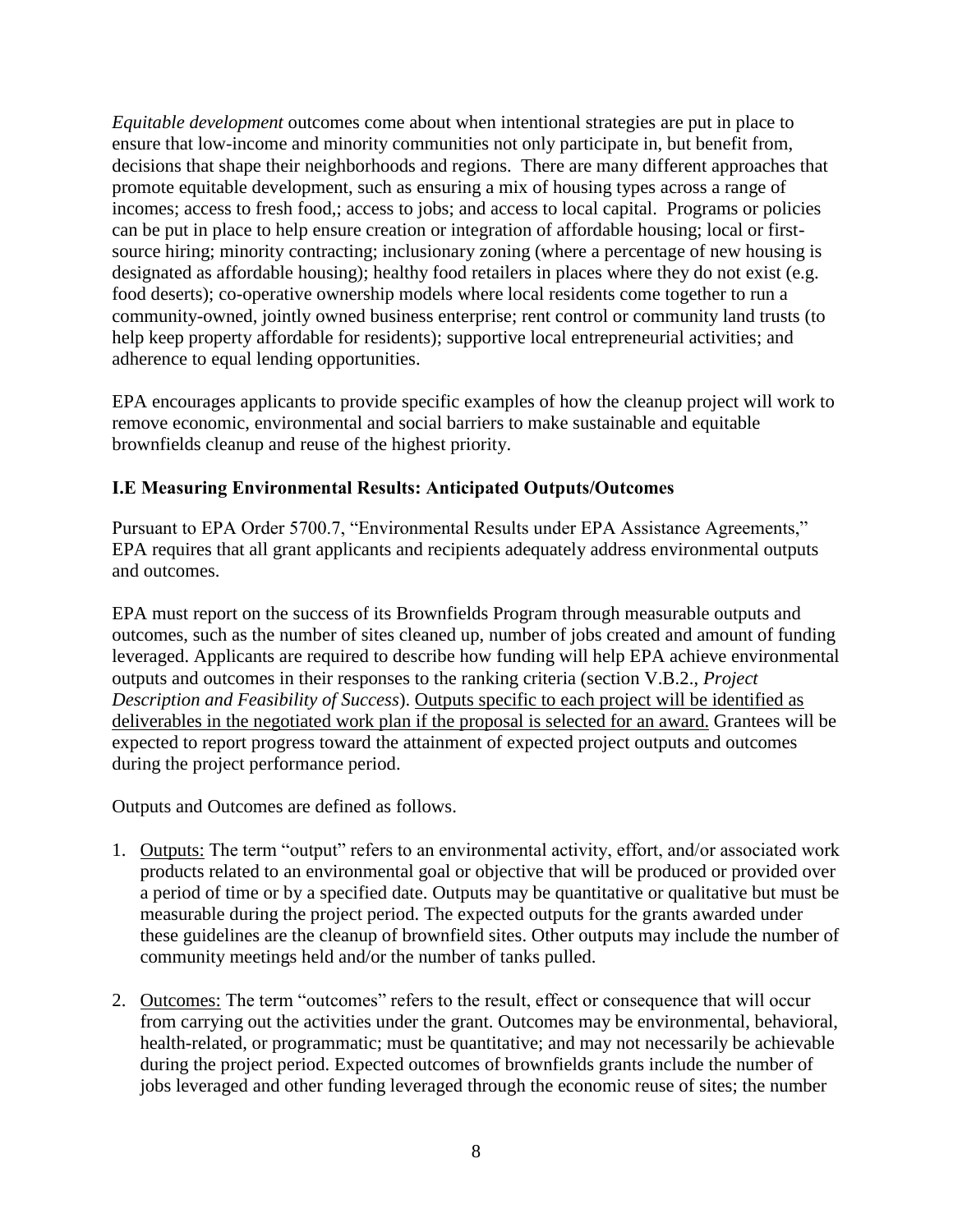of acres made ready for reuse or acres of greenspace created for communities; and whether the project will minimize exposure to hazardous substances.

# <span id="page-8-0"></span>**SECTION II - AWARD INFORMATION**

## <span id="page-8-1"></span>**II.A What is the amount of available funding?**

The total funding available under the national competitions for assessment and cleanup grants is estimated at \$59.5 million subject to the availability of funds and other applicable considerations. A separate announcement is posted for the assessment competition. EPA must expend 25 percent of the amount appropriated for brownfields grants on sites contaminated with petroleum. EPA anticipates awarding an estimated 255 grants among both grant types. Under this announcement, EPA anticipates awarding an estimated 90 cleanup grants for approximately \$18.1 million. In addition, EPA reserves the right to award additional grants under this competition should additional funding become available. Any additional selections for awards will be made no later than six months from the date of the original selection decision. EPA reserves the right to reject all proposals and make no awards under this announcement or make fewer awards than anticipated.

In appropriate circumstances, EPA reserves the right to partially fund proposals by funding discrete portions or phases of proposed projects. To maintain the integrity of the competition and selection process, EPA, if it decides to partially fund a proposal, will do so in a manner that does not prejudice any applicants or affect the basis upon which the proposal, or portion thereof, was evaluated and selected for award.

## <span id="page-8-2"></span>**II.B What is the project period for awards resulting from this solicitation?**

The project period for cleanup grants is up to three years.

## <span id="page-8-3"></span>**II.C Substantial Involvement**

The brownfield cleanup grant will be awarded in the form of a cooperative agreement. Cooperative agreements permit the EPA Project Officer to be substantially involved in overseeing the work performed by the selected recipients. Although EPA will negotiate precise terms and conditions relating to substantial involvement as part of the award process, the anticipated substantial federal involvement for this project may include:

- close monitoring of the recipient's performance to verify the results;
- collaborating during performance of the scope of work;
- reviewing substantive terms of proposed contracts;
- reviewing qualifications of key personnel (EPA will not select employees or contractors employed by the award recipient);
- reviewing and commenting on reports prepared under the cooperative agreement (the final decision on the content of reports rests with the recipient); and
- reviewing sites as meeting applicable site eligibility criteria.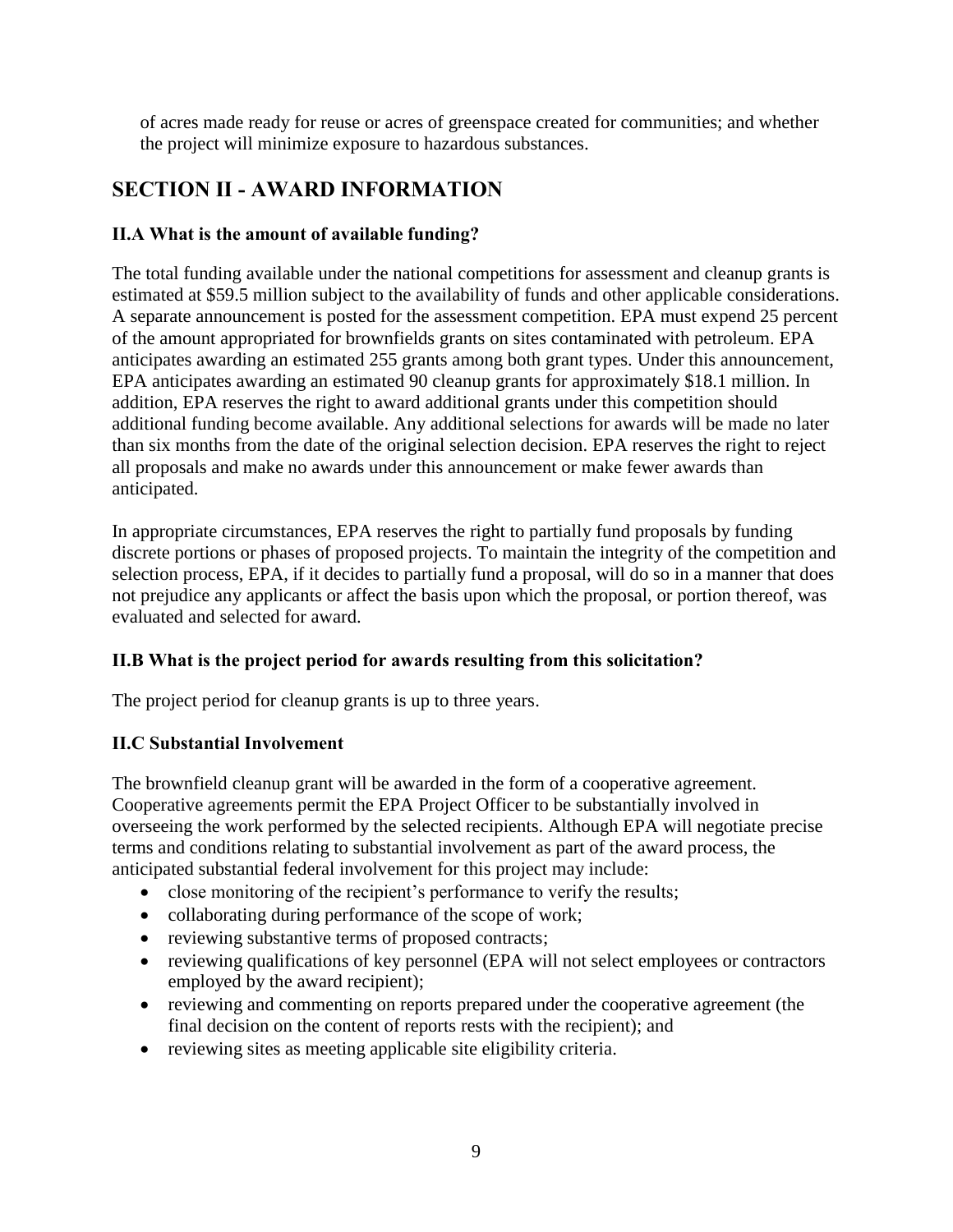# <span id="page-9-0"></span>**SECTION III - APPLICANT AND SITE ELIGIBILITY INFORMATION**

## <span id="page-9-1"></span>**III.A Who Can Apply?**

The following information indicates what entities are eligible to apply for a cleanup grant.

- General Purpose Unit of Local Government. (For purposes of the brownfields grant program, EPA defines general purpose unit of local government as a "local government" as defined under 40 CFR Part 31.)
- Land Clearance Authority or other quasi-governmental entity that operates under the supervision and control of, or as an agent of, a general purpose unit of local government.
- Government Entity Created by State Legislature.
- Regional Council or group of General Purpose Units of Local Government.
- Redevelopment Agency that is chartered or otherwise sanctioned by a state.
- State.
- Indian Tribe other than in Alaska. (The exclusion of Alaskan tribes from brownfields grant eligibility is statutory at CERCLA §104(k)(1). Intertribal Consortia, comprised of eligible Indian Tribes, are eligible for funding in accordance with EPA's policy for funding intertribal consortia published in the Federal Register on November 4, 2002, at 67 Fed. Reg. 67181. This policy also may be obtained from your Regional Brownfields Contact listed in Section VII.)
- Alaska Native Regional Corporation, Alaska Native Village Corporation, and Metlakatla Indian Community. (Alaska Native Regional Corporations and Alaska Native Village Corporations are defined in the Alaska Native Claims Settlement Act (43 U.S.C. 1601 and following). For more information, please refer to Brownfields FAQs at [http://www.epa.gov/brownfields/proposal\\_guides/FY15\\_FAQs.pdf.](http://www.epa.gov/brownfields/proposal_guides/FY15_FAQs.pdf))
- Nonprofit organizations. (For the purposes of the brownfields grant program, the term "nonprofit organization" means any corporation, trust, association, cooperative, or other organization that is operated mainly for scientific, educational, service, charitable, or similar purpose in the public interest and is not organized primarily for profit; and uses net proceeds to maintain, improve, or expand the operation of the organization.)

## <span id="page-9-2"></span>**III.B Site Eligibility**

The following items provide important information related to determining if a brownfield site is eligible for funding. Refer to this section when responding to the Threshold Criteria in Section III.C.3. The information you submit will be used by EPA solely to make site eligibility determinations for Brownfields grants and is not legally binding for other purposes including federal, state, or tribal enforcement actions.

#### 1. Basic Site Definition

To be eligible for a grant, sites must meet the definition of a brownfield as described in Appendix 1.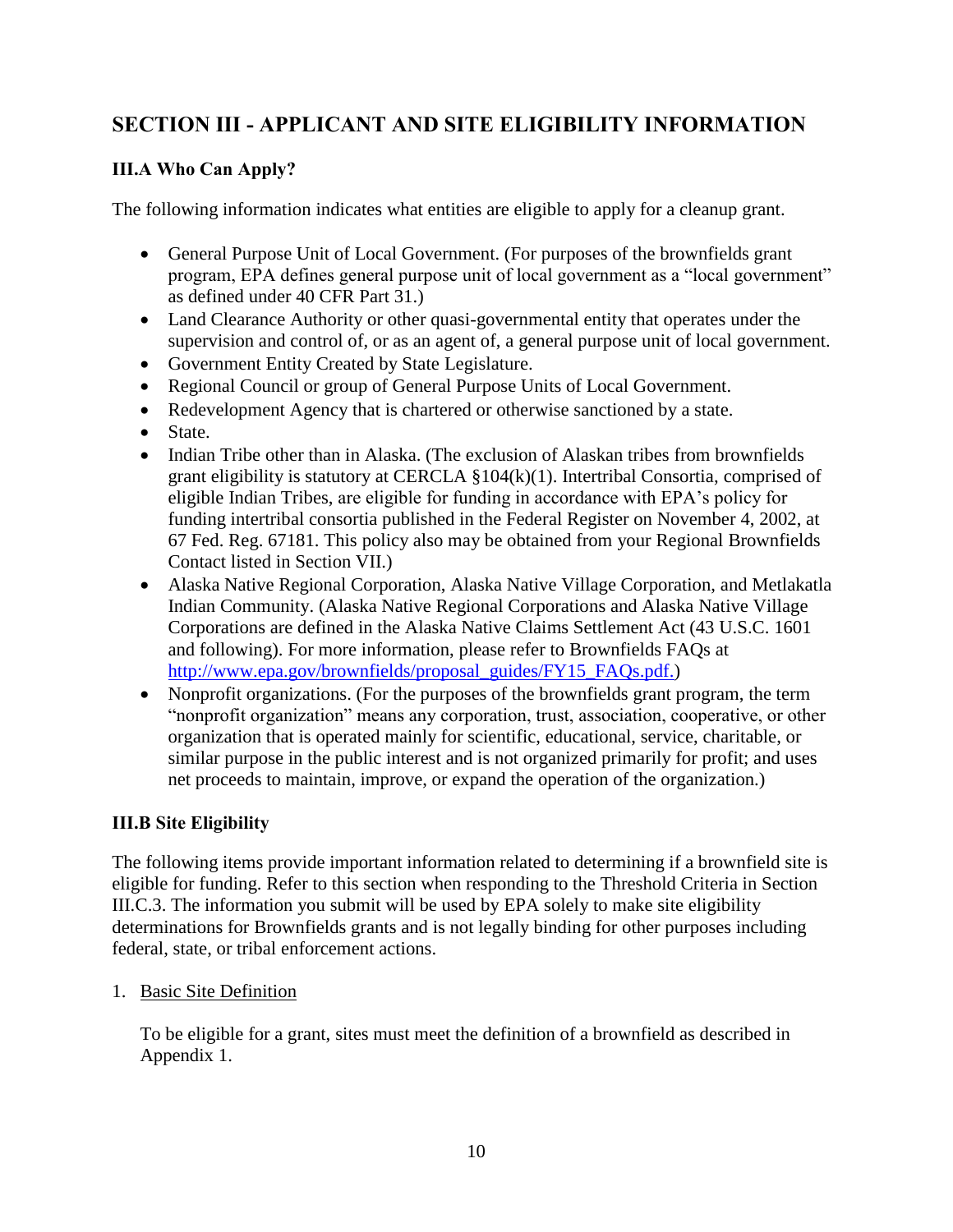The following types of properties are not eligible for brownfields funding:

- facilities listed (or proposed for listing) on the National Priorities List (NPL);
- facilities subject to unilateral administrative orders, court orders, administrative orders on consent, or judicial consent decrees issued to or entered into by parties under CERCLA; and
- facilities that are subject to the jurisdiction, custody, or control of the United States government. (Note: Land held in trust by the United States government for an Indian tribe is eligible for brownfields funding.)

#### 2. Property-Specific Determination for Eligibility

The following special classes of property require a "Property-Specific Determination" from EPA to be eligible for brownfields funding:

- properties subject to planned or ongoing removal actions under CERCLA;
- properties with facilities that have been issued or entered into a unilateral administrative order, a court order, an administrative order on consent, or judicial consent decree or to which a permit has been issued by the United States or an authorized state under the Resource Conservation and Recovery Act (RCRA), the Federal Water Pollution Control Act (FWPCA), the Toxic Substances Control Act (TSCA), or the Safe Drinking Water Act (SDWA);
- properties with facilities subject to RCRA corrective action  $(\frac{2004(u)}{u})$  or  $\frac{2008(h)}{u}$  to which a corrective action permit or order has been issued or modified to require the implementation of corrective measures;
- properties that are land disposal units that have submitted a RCRA closure notification or that are subject to closure requirements specified in a closure plan or permit;
- properties where there has been a release of PCBs and all or part of the property is subject to TSCA remediation; and
- properties that include facilities receiving monies for cleanup from the Leaking Underground Storage Tank (LUST) trust fund (see Appendix 1, Section 1.5.6 for a definition of LUST Trust Fund sites).

EPA's approval of Property-Specific Determinations will be based on whether or not awarding a grant will protect human health and the environment and either promote economic development or enable the property to be used for parks, greenways, and similar recreational or nonprofit purposes. Property-Specific Determination requests must be attached to your proposal and do not count in the 15-page limit for Narrative Proposals. (See Appendix 1, for more information or contact your Regional Brownfields Contact listed in Section VII if you think your site requires a Property-Specific Determination.)

Additionally, applicants eligible for brownfields grant funds cannot be liable for contamination on the site. Site eligibility related to liability is determined differently at sites contaminated with hazardous substances than for sites contaminated by petroleum or petroleum product.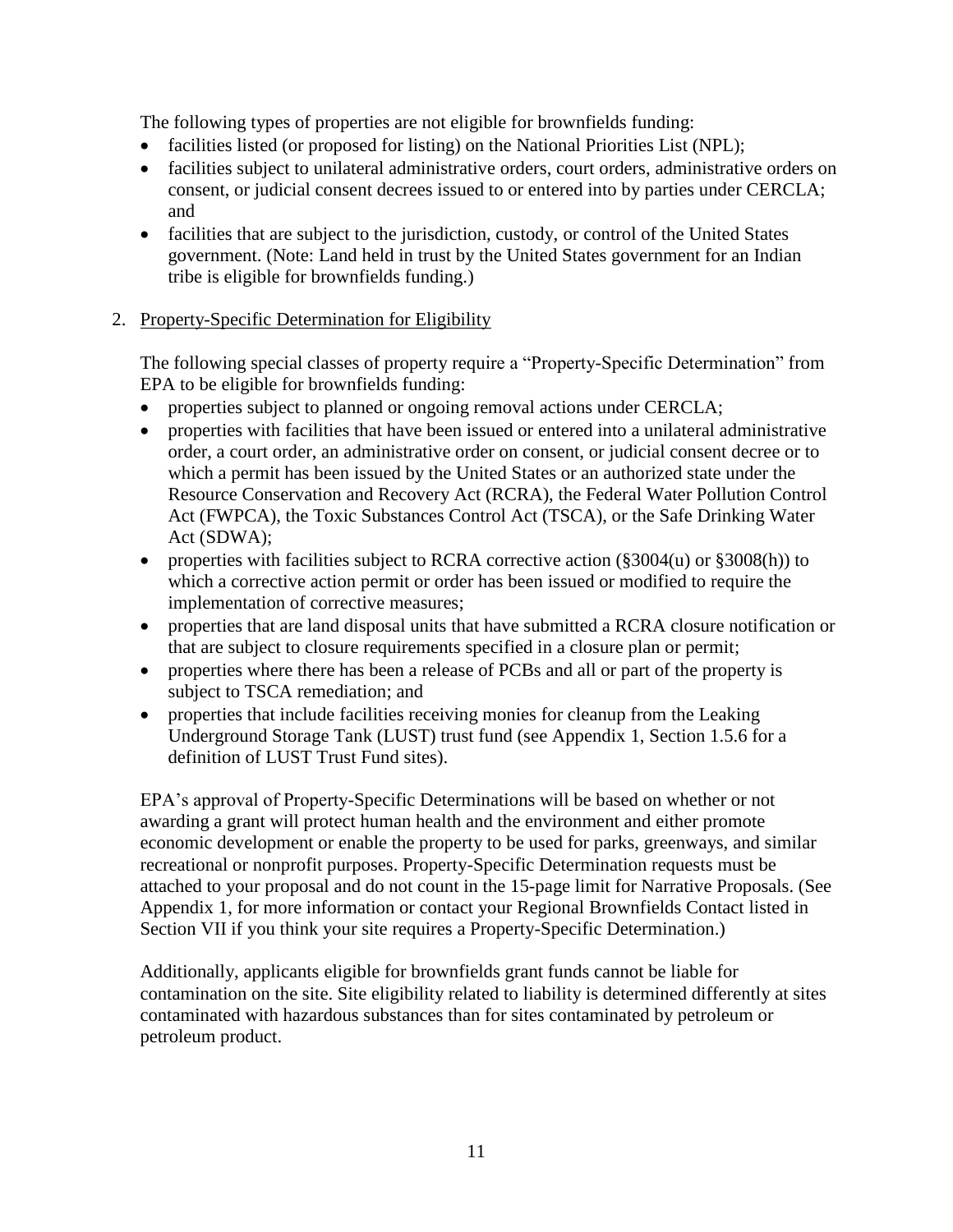3. Hazardous Substances, CERCLA Liability, and Demonstration of Bona Fide Prospective Purchaser.

Please see All Appropriate Inquiries (AAI) Factsheet "EPA Brownfields Grants, CERCLA Liability and All Appropriate Inquiries," for more information: [http://www.epa.gov/brownfields/aai/aaicerclafs.pdf.](http://www.epa.gov/brownfields/aai/aaicerclafs.pdf)

For sites contaminated by hazardous substances, persons, including government entities, who may be found liable for the contamination under CERCLA §107 (the Superfund law) are not eligible for grants. Liable parties may include all current owners and operators, former owners and operators of the site at the time of disposal of hazardous substances, and parties that arranged for, or contributed to, the disposal or treatment of hazardous substances on the site. Therefore, even owners who did not cause or contribute to the contamination may be held liable. To be eligible for a site-specific brownfields grant to address contamination at a brownfields property, eligible entities who fall within one of the categories of potentially liable parties must demonstrate that they meet one of the liability protections or defenses set forth in CERCLA by establishing that they are: (1) an innocent landowner; (2) a bona fide prospective purchaser (BFPP); (3) a contiguous property owner; or (4) local or state government entity that acquired the property involuntarily through bankruptcy, tax delinquency, or abandonment, or by exercising its power of eminent domain. To claim protection from liability as an innocent landowner, contiguous property owner, or bona fide prospective purchaser, property owners, including state and local governments, must conduct all appropriate inquiries prior to acquiring the property. (Please note that these requirements apply to all property acquisitions, including properties acquired by donation or title transfer at zero cost.)

Because cleanup grantees must own the property for which they are seeking a grant – and because current owners of contaminated property are potentially liable under CERCLA – all applicants must demonstrate in their proposals that they are not a liable party by establishing that they meet the requirements of one of the liability protections or defenses set forth in CERCLA. For more information on these liability protections, please refer to the Brownfields Law, the April 2009 Fact Sheet entitled: "EPA Brownfields Grants, CERCLA Liability and All Appropriate Inquiries," and the March 6, 2003, EPA guidance entitled *Interim Guidance Regarding Criteria Landowners Must Meet in Order to Qualify for Bona Fide Prospective Purchaser, Contiguous Property Owner, or Innocent Landowner Limitations on CERCLA* ("Common Elements")

[\(http://www2.epa.gov/sites/production/files/documents/common-elem-guide.pdf\)](http://www2.epa.gov/sites/production/files/documents/common-elem-guide.pdf). Applicants may also call the Regional Brownfields Contact listed in Section VII with questions about eligibility.

The most common liability protection asserted by applicants is the bona fide prospective purchaser protection (BFPP). Although the statute limits eligibility for BFPP liability protection to entities that purchase property after January 11, 2002, a brownfields grant applicant can take advantage of this protection, for grant purposes only, even if it acquired a site prior to January 11, 2002. Applicants must demonstrate that they complied with all the other BFPP requirements listed below.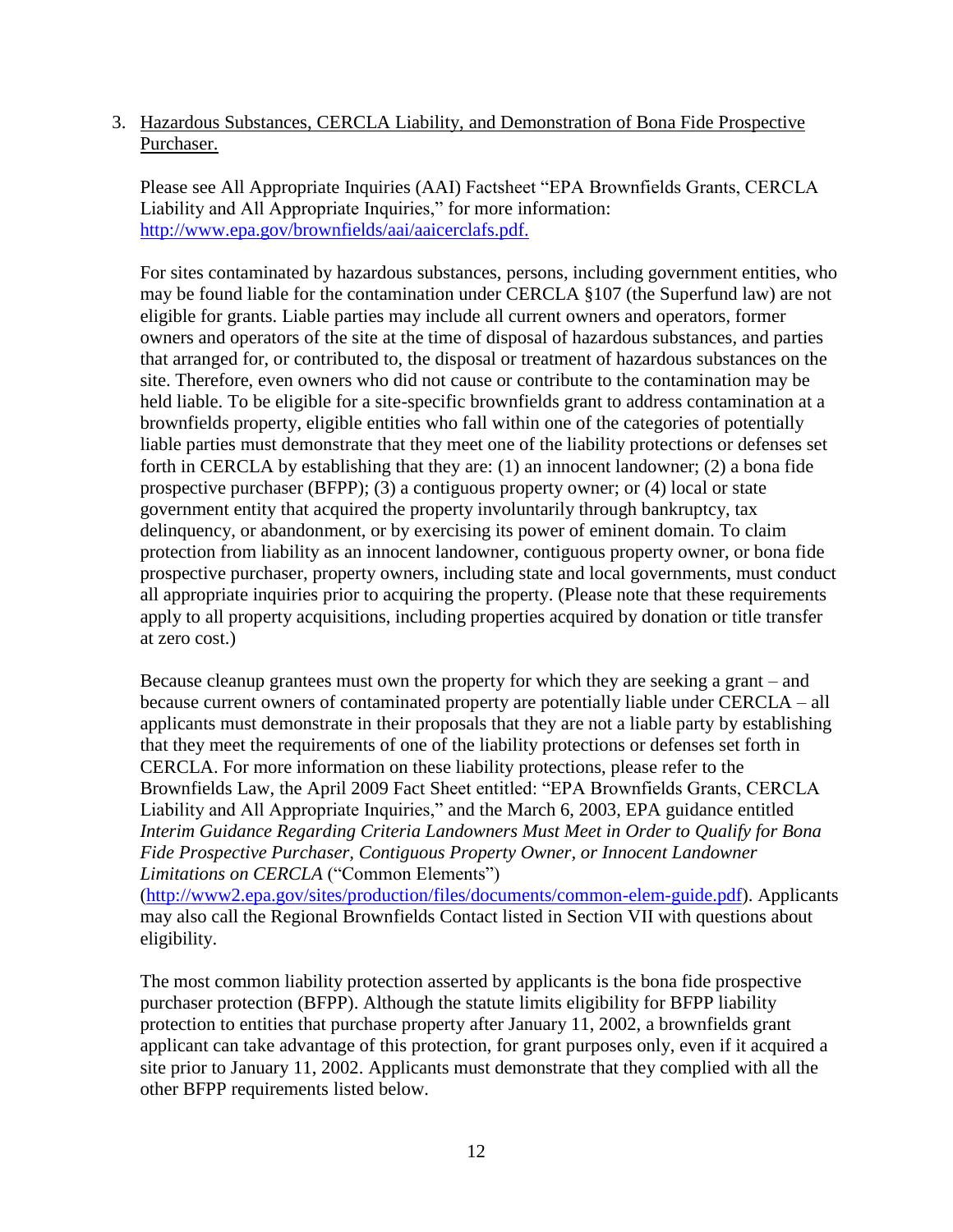- All disposal of hazardous substances at the site occurred before the person acquired the site.
- The owner must not be liable in any way for contamination at the site or affiliated with a responsible party. Affiliations include familial, contractual, financial, or corporate relationships that are the result of a reorganization of a business entity with potential liability.
- For purposes of obtaining a CERCLA liability protection, the owner must have conducted all appropriate inquiries (AAI) prior to acquiring the property. AAI, typically met by conducting a Phase I environmental site assessment using the ASTM E1527-13 standard practice, must be conducted or updated within one year prior to the date the property is acquired (i.e., the date on which the entity takes title to the property). In addition, certain aspects of the AAI or Phase I site assessment must be updated, prior to property acquisition, if the activities were conducted more than six months prior to the date of acquisition. Please see the fact sheet "EPA Brownfields Grants, CERCLA Liability and All Appropriate Inquiries," or EPA's AAI Final Rule (70 FR 66070) [\(http://www.epa.gov/brownfields/aai/index.htm\)](http://www.epa.gov/brownfields/aai/index.htm).
- The owner must take appropriate care regarding any hazardous substances found at the site, including preventing future releases and exposures to hazardous substances on the site.
- The owner must provide all legally required notices and cooperate with authorized response persons in the event of discovery or release of any hazardous substances at the site.
- The owner must comply with any land-use restrictions associated with response actions at the site.

#### 4. Petroleum Site Eligibility

The Brownfields Law outlines specific criteria by which petroleum sites may be eligible for brownfields grant funding. In contrast to eligibility of hazardous substance sites, which is related to the applicant's potential liability under CERCLA, petroleum site eligibility is not related to potential liability under the Resource Conservation and Recovery Act (RCRA), which governs petroleum site liability. Instead, Congress set forth specific criteria briefly described as follows: the site must be of "relatively low risk," there can be no viable responsible party, the applicant cannot be potentially liable for cleaning up the site, and the site must not be subject to a RCRA corrective action order. If a party is identified as being responsible for the site and that party is financially viable, then the site is not eligible for brownfields grant funds (refer to Appendix 1, Section 1.3.2, for more information). Generally, petroleum site eligibility will be determined by EPA or the state, as appropriate. Where the state is unable to make the eligibility determination, EPA will make the determination. EPA will make the determination for tribes.

#### <span id="page-12-0"></span>**III.C Threshold Criteria for Cleanup Grants**

This section contains the threshold eligibility criteria that ensure applicants are eligible to receive cleanup grants. Threshold criteria are pass/fail. Threshold criteria include applicant eligibility and site eligibility. The information you submit will be used by EPA solely to make site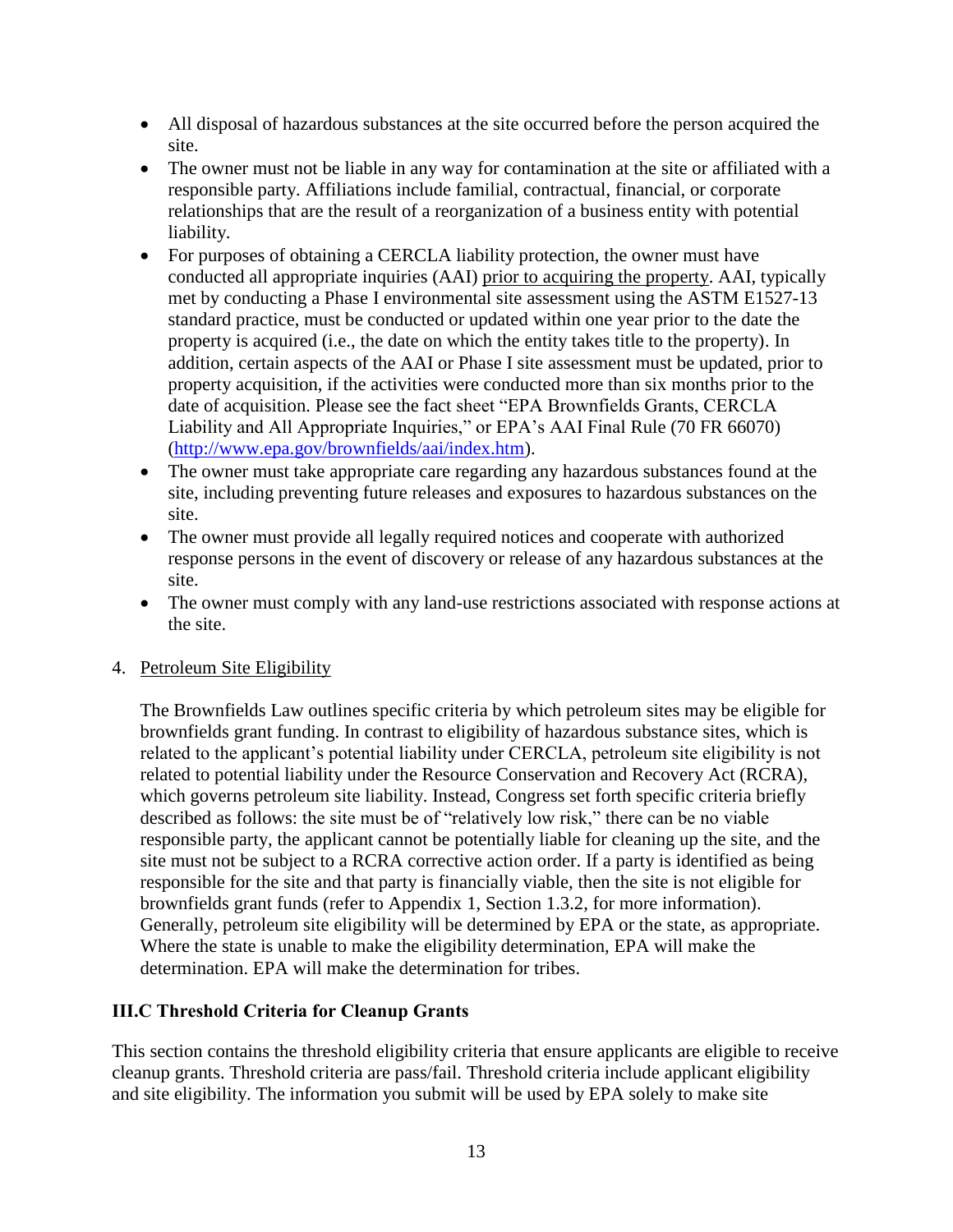eligibility determinations for Brownfields grants and is not legally binding for other purposes including federal, state, or tribal enforcement actions. Only those proposals that pass all the threshold criteria will be evaluated against the ranking criteria in Section V.B of this announcement.

Applicants deemed ineligible for funding consideration as a result of the threshold eligibility review will be notified within 15 calendar days of the ineligibility determination. Applicants must respond to the items listed below to ensure that they are eligible for funding.

Your responses to these items are required and must be included as an attachment to the Narrative Proposal and transmittal letter you submit to EPA. See Section IV.C for a complete list of required proposal content.

For purposes of the threshold eligibility review, EPA, if necessary, may seek clarification of applicant information and/or consider information from other sources, including EPA files.

Proposals must substantially comply with the proposal submission instructions and requirements set forth in Section IV of this announcement or they will be rejected**.** Pages in excess of the page limits described in Section IV.C for the narrative proposal and transmittal letter, and attachments not specifically required, will not be reviewed.

Proposals must be postmarked (if sent by hard copy), or received electronically at [www.grants.gov,](http://www.grants.gov/) by 11:59 pm Eastern Time on December 19, 2014. Proposals postmarked or received at [www.grants.gov](http://www.grants.gov/) after the proposal deadline will be considered late and will not be reviewed unless the applicant can clearly demonstrate that it was late due to EPA mishandling or because of technical problems attributable to [www.grants.gov.](http://www.grants.gov/) Applicants will receive correspondence, via email, confirming receipt of their proposal within 30 days of submission deadline. If the applicant is not in receipt of the confirmation email, the applicant should confirm with the appropriate Regional Brownfields Contact listed in Section VII or contact Jerry Minor-Gordon at 202-566-1817 or [minor-gordon.jerry@epa.gov.](mailto:minor-gordon.jerry@epa.gov) Failure to do so may result in your proposal not being reviewed. Facsimile or email delivery of proposals is not permitted and will not be considered.

- <span id="page-13-0"></span>1. Applicant Eligibility
	- a. Eligible Entity

Applicants must demonstrate how they are an eligible entity for a cleanup grant. Refer to the description of applicant eligibility in Section III.A, *Who Can Apply.* For entities other than cities, counties, tribes, or states, please attach documentation of your eligibility (e.g., resolutions, statutes, etc.). If you are a nonprofit organization, you must provide documentation, as an attachment to the proposal, indicating nonprofit status. Failure to do so may render your proposal ineligible for review.

b. Site Ownership

To be eligible to receive a cleanup grant the applicant must be the sole owner of the site that is the subject of its cleanup grant proposal and must own the site by December 19,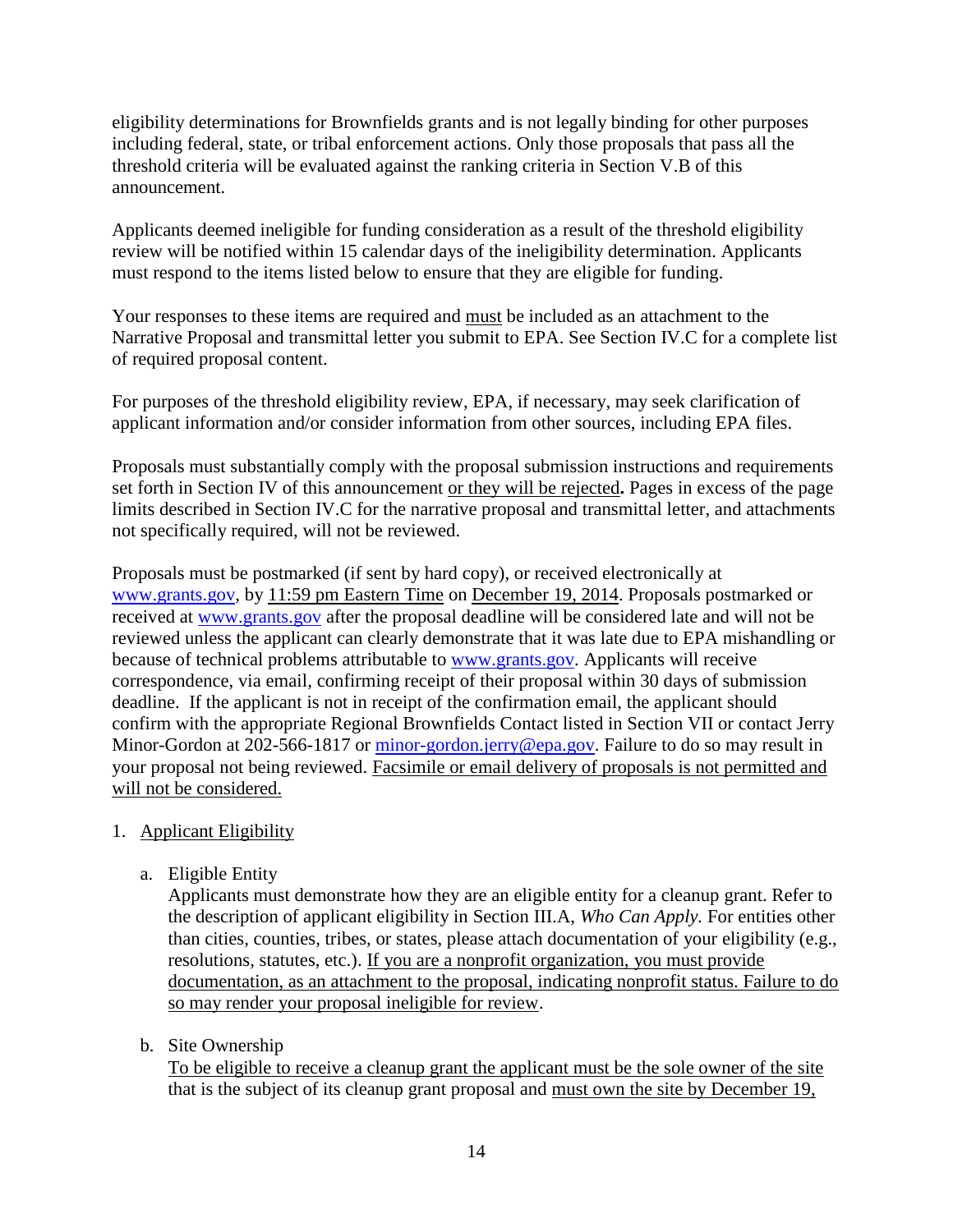2014.For the purposes of eligibility determinations in these guidelines only, the term "own" means fee simple title through a legal document, for example a recorded deed. EPA will find applicants that do not meet this requirement by December 19, 2014 ineligible. The grantee must maintain sole ownership of the site until the grant is closed out.

#### <span id="page-14-0"></span>2. Letter from the State or Tribal Environmental Authority

For an applicant other than a state or tribal environmental authority, attach a current letter from the appropriate state or tribal environmental authority acknowledging that the applicant plans to conduct cleanup activities and is planning to apply for federal grant funds. Failure to submit this letter will result in the rejection of the proposal for further consideration. Letters regarding proposals from prior years are not acceptable. If you are applying for multiple types of grant program activities, you need to receive only one letter acknowledging the relevant grant activities. However, you must provide a copy of this letter as an attachment to each proposal. Please note that general correspondence and documents evidencing state involvement with the project (i.e., state enforcement orders or state notice letters) are not acceptable. It is the applicant's responsibility to provide advance notice to the appropriate state or tribal environmental authority to allow adequate time for you to obtain the acknowledgement letter and attach it to your proposal.

#### <span id="page-14-1"></span>3. Site Eligibility and Property Ownership Eligibility

If the site is a hazardous substances site, please respond to items a–h.

If the site is a petroleum site, please respond to items a–e and i, including the requirement to provide a petroleum determination letter.

If the site is commingled hazardous substance and petroleum, the applicant must determine whether the predominant contaminant is petroleum or hazardous substances, and respond to the corresponding items (as noted above).

If applicants are applying for petroleum and hazardous substances funding at the same site, and the hazardous substance and petroleum contaminated areas of the site are distinguishable, the proposal must respond to items  $a - i$ , including the requirement to provide a petroleum determination letter.

Refer to III.B, *Site Eligibility*, when responding to this section.

#### **Site Eligibility**

a. **Basic Site Information** Identify: (a) the name of the site; (b) the address of the site, including zip code; (c) the current owner of the site; and (d) if you are not the current owner, the date you plan to acquire ownership of the site (required for cleanup grants).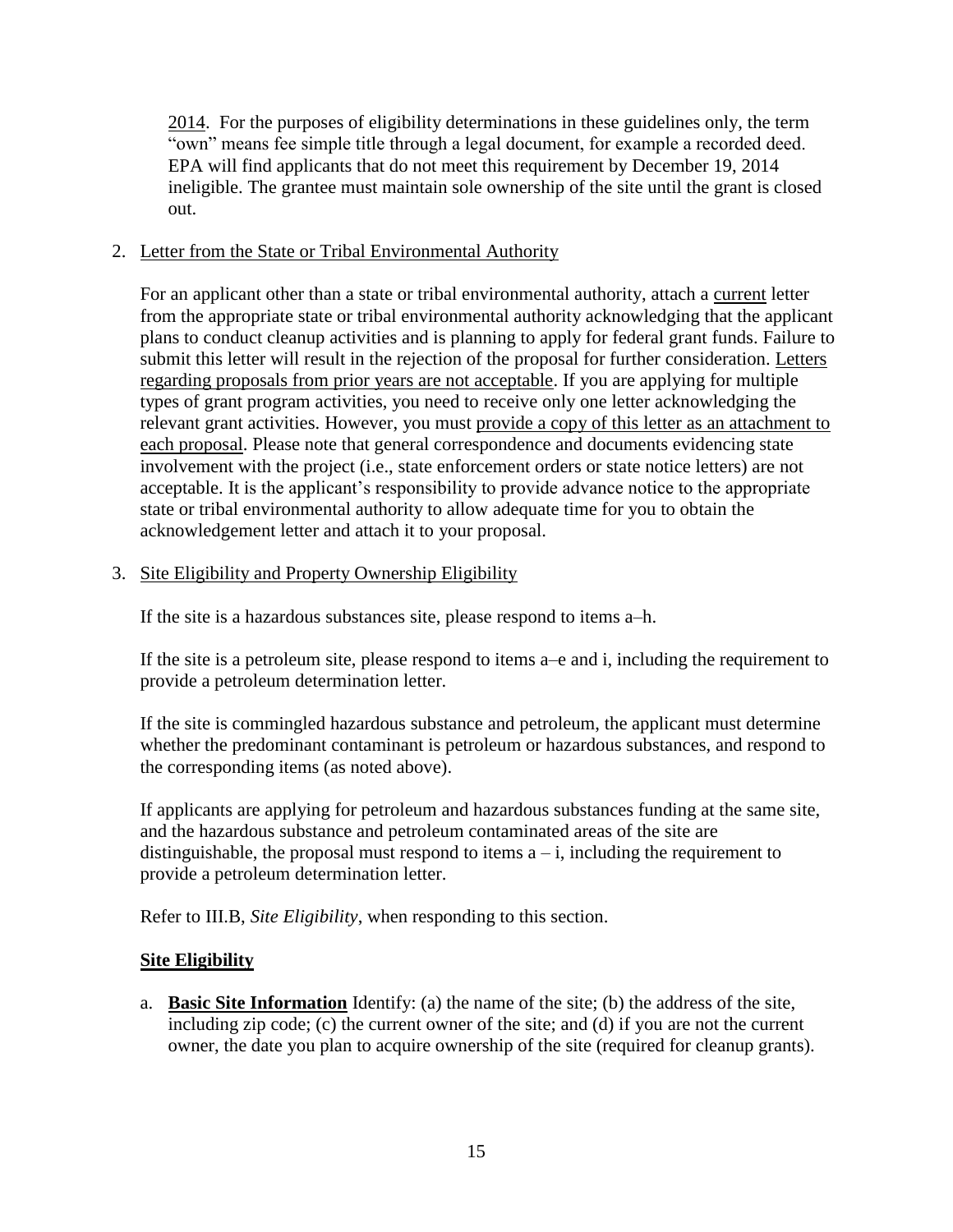- b. **Status and History of Contamination at the Site** Identify: (a) whether this site is contaminated by petroleum or hazardous substances; (b) the operational history and current use(s) of the site; (c) environmental concerns, if known, at the site; and (d) how the site became contaminated, and to the extent possible, describe the nature and extent of the contamination.
- c. **Sites Ineligible for Funding** Affirm that the site is: (a) not listed or proposed for listing on the National Priorities List; (b) not subject to unilateral administrative orders, court orders, administrative orders on consent, or judicial consent decrees issued to or entered into by parties under CERCLA; and (c) not subject to the jurisdiction, custody, or control of the United States government. (Note: Land held in trust by the United States government for an Indian tribe is eligible for brownfields funding.) Please refer to CERCLA §§  $101(39)(B)(ii)$ , (iii), and (vii) and Appendix 1.
- d. **Sites Requiring a Property-Specific Determination** Certain types of sites require a property-specific determination in order to be eligible for funding. Please refer to Appendix 1, Section 1.5, to determine whether your site requires a property-specific determination. If your site requires a property-specific determination, then you must attach the information requested in the Brownfields FAQs, [http://www.epa.gov/brownfields/proposal\\_guides/FY15\\_FAQs.pdf.](http://www.epa.gov/brownfields/proposal_guides/FY15_FAQs.pdf)
- e. **Environmental Assessment Required for Cleanup Proposals** A written ASTM E1903- 11 or equivalent Phase II site assessment report (a draft report is sufficient) must be completed prior to proposal submission. Equivalent reports would include site investigations or remedial action plans developed for a state cleanup program or Office of Surface Mining surveys for mine-scarred lands. Describe the type of environmental assessments conducted at your proposed site (do not attach assessment reports). Provide the date of the Phase II or equivalent report. Contact your Regional Brownfields Contact listed in Section VII if you have questions.

## **Property Ownership Eligibility**

EPA grant funding may not be used to pay for response costs at a brownfield site for which the recipient of the grant is potentially liable under CERCLA §107. The following items are intended to help EPA ensure that you are not liable under CERCLA for response costs at the site designated in your proposal, or determine, if necessary, that your site is eligible for funding as a petroleum site. Please respond to the following items fully and in the order that they appear (note that based on your responses, EPA may need to obtain additional information to make this determination).

f. **CERCLA §107 Liability** Affirm that you are not potentially liable for contamination at the site under CERCLA §107 (e.g., as a current owner or operator of a facility, an owner or operator of a facility at the time of disposal of a hazardous substance, a party that arranged for the treatment or disposal of hazardous substances, or a party that accepted hazardous substances for transport to disposal or treatment facilities at the site) by establishing that you are eligible for one of the CERCLA liability protections or defenses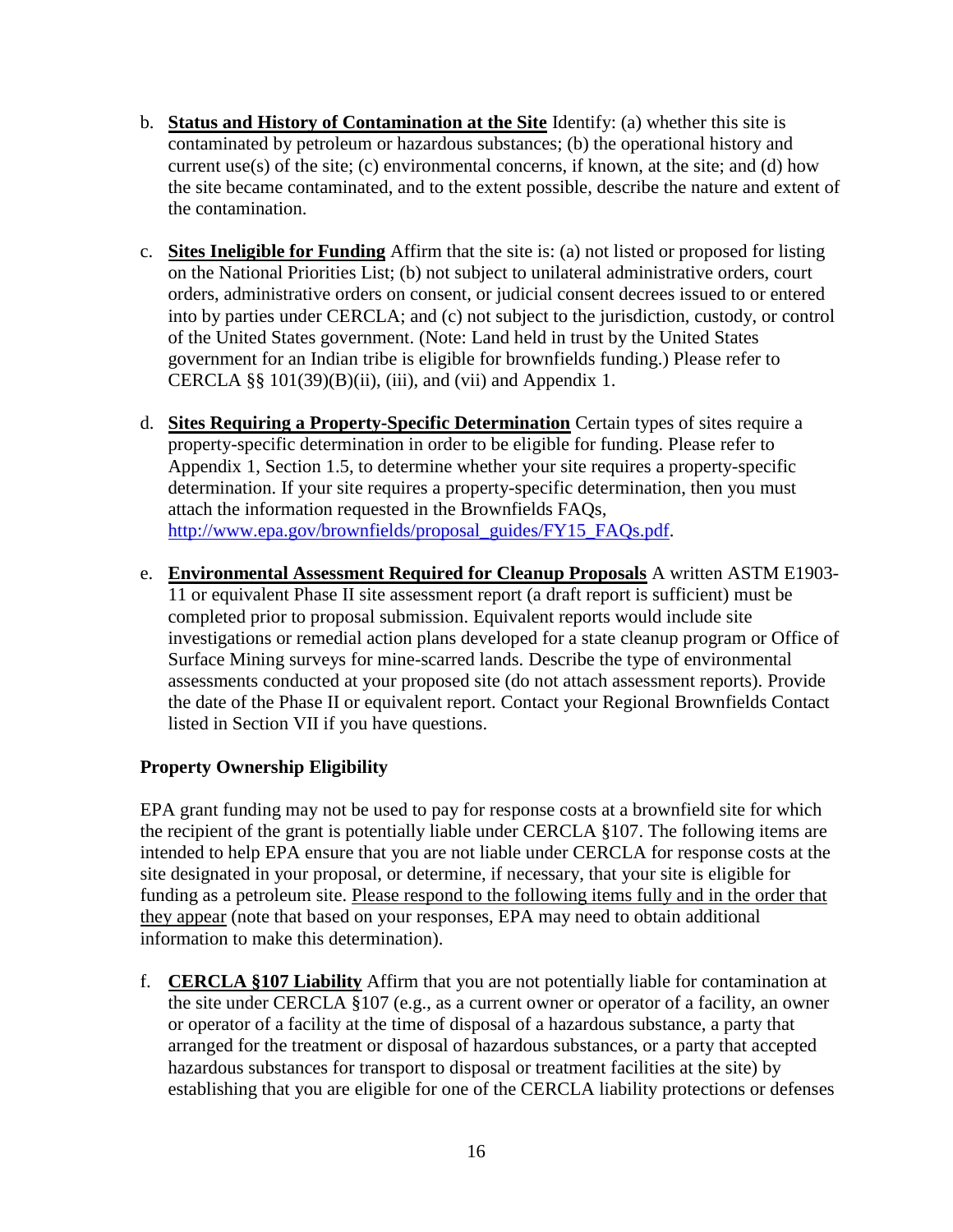(see Section III.B.3) and explain why. <sup>1</sup> *Please note that brownfields grant applicants that otherwise meet the requirements for a bona fide prospective purchaser, except for having acquired the property prior to January 11, 2002, may still be eligible for brownfields grants. For further information, please see FAQs on All Appropriate Inquiries for more information at,* [http://www.epa.gov/brownfields/proposal\\_guides/FY15\\_FAQs.pdf](http://www.epa.gov/brownfields/proposal_guides/FY15_FAQs.pdf)*.*

g. **Enforcement or Other Actions** Identify known ongoing or anticipated environmental enforcement or other actions related to the brownfield site for which funding is sought. Describe any inquiries, or orders from federal, state, or local government entities that the applicant is aware of regarding the responsibility of any party (including the applicant) for the contamination, or hazardous substances at the site, including any liens. The information provided in this section may be verified, and EPA may conduct an independent review of information related to the applicant's responsibility for the contamination or hazardous substances at the site.

## h. **Information on Liability and Defenses/Protections**

- i) Information on the Property Acquisition To save space, you may combine responses to the following into one response, though please be sure to answer each item fully. Describe:
	- how you acquired or will acquire ownership (e.g., by negotiated purchase from a private individual, by purchase or transfer from another governmental unit, by foreclosure of real property taxes, by eminent domain, or other (describe);
	- the date you acquired the property;

 $\overline{a}$ 

- the nature of your ownership (fee simple) (note that you must have sole ownership of the site to be eligible for funding);
- the name and identity of the party from whom you acquired ownership (i.e., the transferor); and
- all familial, contractual, corporate, or financial relationships or affiliations you have or had with all prior owners or operators (or other potentially responsible parties) of the property (including the person or entity from which you acquired the property).
- ii) Timing and/or Contribution Toward Hazardous Substances Disposal Identify whether all disposal of hazardous substances at the site occurred before you acquired the property and whether you caused or contributed to any release of hazardous substances at the site. Affirm that you have not, at any time, arranged for the disposal of hazardous substances at the site or transported hazardous substances to the site.

 $<sup>1</sup>$  Because current owners of sites are potentially liable under CERCLA, cleanup grant applicants who</sup> own the site must be able to meet the requirements of one of the CERCLA landowner liability protections, such as the bona fide prospective purchaser provision (CERCLA  $\S 107(r)$ ), the innocent landowner defense (CERCLA  $\S 107(b)(3)$  and  $101(35)(A)$ ), or the exclusion for state or local governments that involuntarily acquire property (CERCLA §101(20)(D)).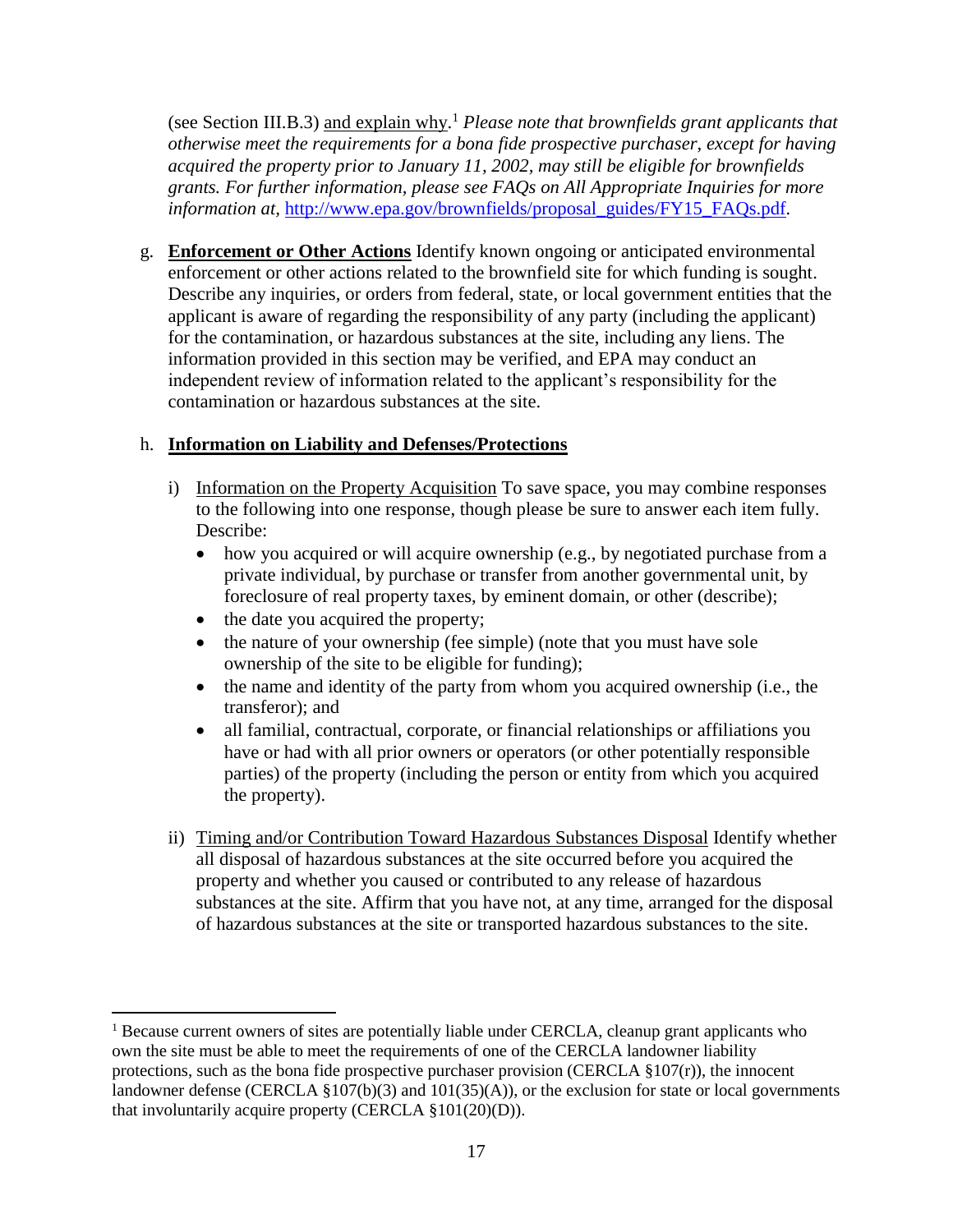- iii) Pre-Purchase Inquiry Describe any inquiry by you or others into the previous ownership, uses of the property, and environmental conditions conducted prior to taking ownership. Please include the following in your description.
	- The types of site assessments performed (e.g., ASTM Phase I), the dates of each assessment, and the entity for which they were performed (state whether the assessment was performed specifically for you, or if not, the name of the party that had the assessment performed and that party's relationship to you). Please note that to be eligible for a brownfields grant, parties who may be potentially liable under CERCLA (which includes current owners of the property) must demonstrate they are not liable for contamination at the property. In most cases, this demonstration must include evidence that an AAI investigation, or Phase I Environmental Site Assessment in compliance with ASTM E1527-13 (or ASTM E2247-08) was conducted prior to property acquisition.
	- Who performed the AAI investigation or Phase I environmental site assessments and identify his/her qualifications to perform such work.
	- If your original AAI investigation or Phase I environmental site assessment was conducted more than 180 days prior to the date you acquired the property, affirm that you conducted the appropriate updates in the original assessment within 180 days prior to your acquisition of the property in order to take advantage of the bona fide prospective purchaser, innocent landowner, or contiguous property owner provision.
- iv) Post-Acquisition Uses Describe all uses to which the property has been put since you acquired ownership through the present, including any uses by persons, or entities other than you. Please provide a timeline with the names of all current and prior users during the time of your ownership; the dates of all uses; the details of each use, including the rights or other reason pursuant to which the use was claimed or taken (e.g., lease, license, trespass); and your relationship to the current and prior users.
- v) Continuing Obligations<sup>2</sup> Describe in detail the specific appropriate care that you exercised with respect to hazardous substances found at the site by taking reasonable steps<sup>3</sup> to:
	- stop any continuing releases;

 $\overline{a}$ 

- prevent any threatened future release; and
- prevent or limit exposure to any previously released hazardous substance.

<http://www2.epa.gov/sites/production/files/documents/common-elem-ref.pdf>

<sup>&</sup>lt;sup>2</sup> Applicants that own contaminated land should be aware that some CERCLA liability protections require that the site owner meet certain continuing obligations. For example, grantees must comply with land-use restrictions and institutional controls; take reasonable steps with respect to the hazardous substances on the property; cooperate with, assist, and allow access to authorized representatives; and comply with CERCLA information requests and subpoenas and provide legally required notices. For more information on the obligations of owners of contaminated property, see EPA's *Common Elements Reference Sheet* at,

<sup>&</sup>lt;sup>3</sup> Please note that reasonable steps may include actions such as limiting access to the property, monitoring known contaminants, and complying with state and/or local requirements. The steps taken to prevent or limit exposure to previously released hazardous substances may depend, for example, on such things as the location of the site in relation to the public and whether the public has been known to use (or even trespass on) the site.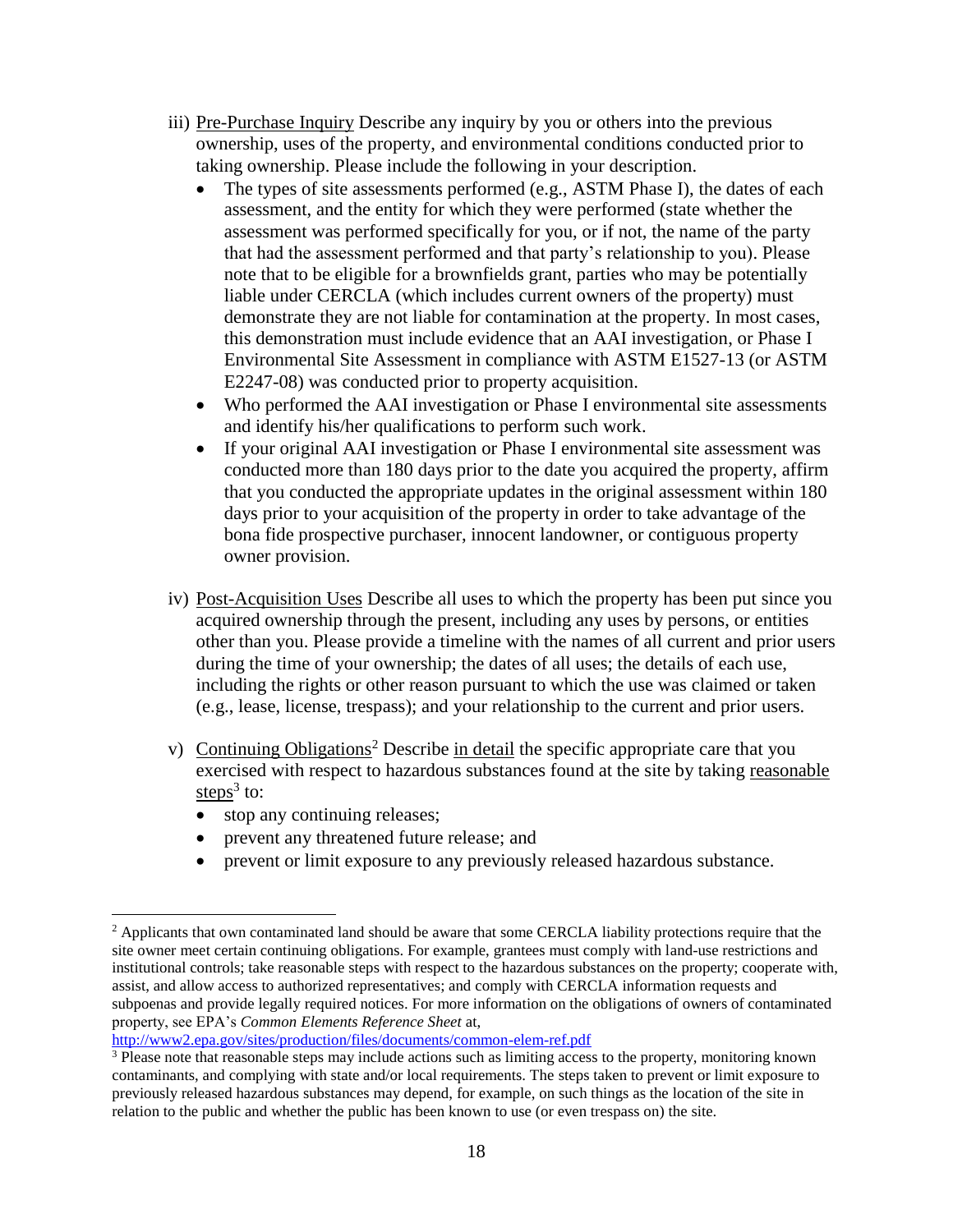Please confirm your commitment to:

- comply with all land-use restrictions and institutional controls;
- assist and cooperate with those performing the cleanup and provide access to the property;
- comply with all information requests and administrative subpoenas that have or may be issued in connection with the property; and
- provide all legally required notices.
- i. **Petroleum Sites** (Disregard this item if you do not have a petroleum site.)

Non-tribal applicants must provide the information required for a petroleum site eligibility determination (listed below) to your state, so that the state can make the necessary determination on petroleum site eligibility. You must provide EPA with a copy of the state determination letter as an attachment to your proposal. If the state does not make the determination before the proposal due date or is unable to make the determination, please attach a copy of the request you sent to the state. (**Note**: You must provide EPA with the date you requested your state to make the petroleum site determination. EPA will make the petroleum site eligibility determination if a state is unable to do so following a request from an applicant.) Also in your letter to the state, please request that the state provide information regarding whether it applied EPA's guidelines in making the petroleum determination, or if not, what standard it applied.

Tribal applicants must submit the information required for a petroleum site eligibility determination (listed below) as an attachment to your proposal. EPA will make the petroleum site eligibility determinations for tribes.

Information required for a petroleum site eligibility determination:

- i) Current and Immediate Past Owners Identify the current and immediate past owner of the site. For cleanup grants, the applicant must be the owner.
- ii) Acquisition of Site Identify when and by what method the current owner acquired the property (e.g., purchase, tax foreclosure, donation, eminent domain).
- iii) No Responsible Party for the Site Identify whether the current and immediate past owner (which includes, if applicable, the applicant) (1) dispensed or disposed of petroleum or petroleum product contamination, or exacerbated the existing petroleum contamination at the site; (2) owned the site when any dispensing or disposal of petroleum (by others) took place; and (3) took reasonable steps with regard to the contamination at the site.
- iv) Cleaned Up by a Person Not Potentially Liable Identify whether you (the applicant) dispensed or disposed of petroleum or petroleum product, or exacerbated the existing petroleum contamination at the site, and whether you took reasonable steps with regard to the contamination at the site.
- v) Relatively Low Risk Identify whether the site is of "relatively low risk" compared to other petroleum or petroleum product-only contaminated sites in the state in which the site is located, including whether the site is receiving or using Leaking Underground Storage Tank (LUST) trust fund monies.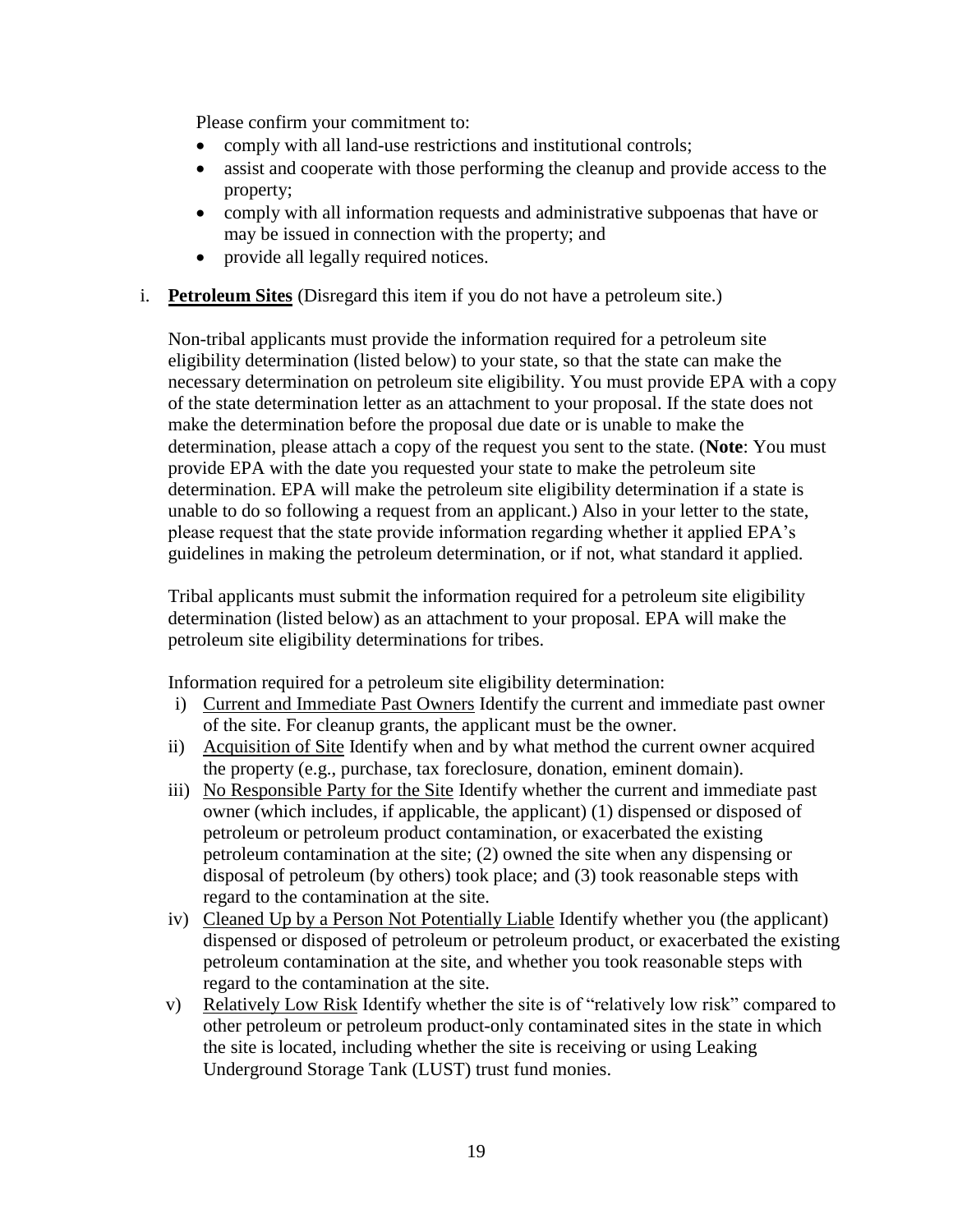- vi) Judgments, Orders, or Third Party Suits Provide information that no responsible party (including the applicant) is identified for the site through, either:
	- 1. a judgment rendered in a court of law or an administrative order that would require any person to assess, investigate, or clean up the site; or
	- 2. an enforcement action by federal or state authorities against any party that would require any person to assess, investigate, or clean up the site; or
	- 3. a citizen suit, contribution action, or other third-party claim brought against the current or immediate past owner, that would, if successful, require the assessment, investigation, or cleanup of the site.
- vii) Subject to RCRA Identify whether the site is subject to any order under section 9003(h) of the Solid Waste Disposal Act.
- viii) Financial Viability of Responsible Parties For any current or immediate past owners identified as responsible for the contamination at the site, provide information regarding whether they have the financial capability to satisfy their obligations under federal or state law to assess, investigate, or clean up the site. **Note:** If no responsible party is identified in iii) or vi) above, then the petroleumcontaminated site may be eligible for funding. If a responsible party is identified above, EPA or the state must next determine whether that party is viable. If any such party is determined to be viable, then the petroleum-contaminated site may not be eligible for funding. For more information, see Appendix 1.

#### <span id="page-19-0"></span>4. Cleanup Authority and Oversight Structure

#### **Please note that you will be required to comply with all applicable federal and state laws and ensure that the cleanup protects human health and the environment.**

- a. Describe how you will oversee the cleanup at the site. Indicate whether you plan to enroll in a state or tribal response program. If you do not plan to enroll in a state or tribal response program, or an appropriate state or tribal response program is not available, you will be required to consult with U.S. EPA to ensure the cleanup is protective of human health and the environment. Therefore, if you do not plan to enroll in a state or tribal response program, provide a description of the technical expertise you have to conduct, manage, and oversee the cleanup and/or whether you plan to acquire additional technical expertise. If you do plan to acquire additional technical expertise, discuss how, consistent with the competitive procurement provisions of 40 CFR 31.36 (for eligible government entities) or 40 CFR Part 30 (for nonprofit organizations), you will ensure that this technical expertise is in place prior to beginning cleanup activities.
- b. Cleanup response activities often impact adjacent or neighboring properties. For example, access to neighboring properties may be necessary to conduct the cleanup, perform confirmation sampling, or monitor offsite migration of contamination. If this type of access is needed, provide your plan to acquire access to the relevant property(ies).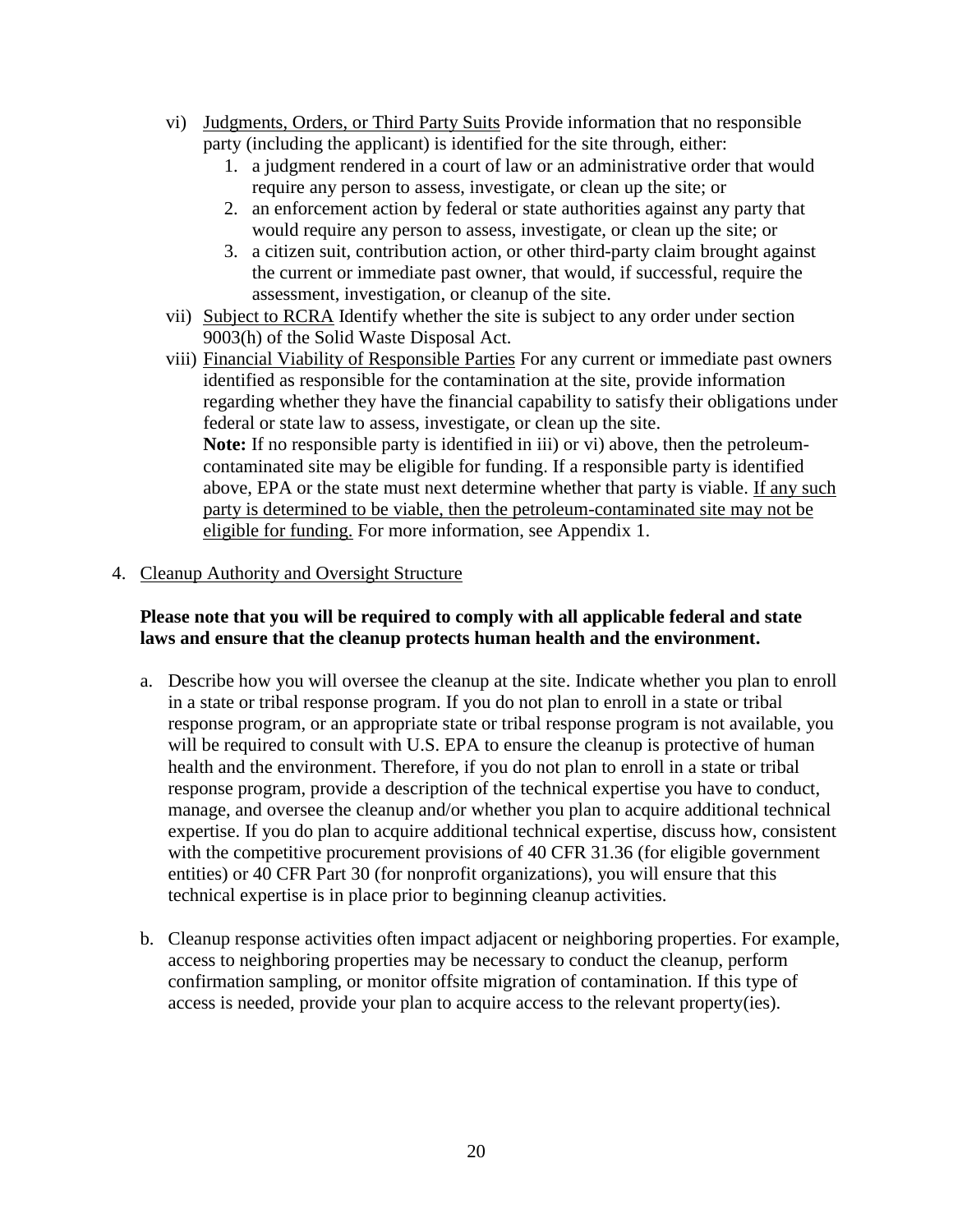#### <span id="page-20-0"></span>5. Cost Share

#### a. Statutory Cost Share (See also Section IV.E on leveraging)

Cleanup grant recipients are required by the Brownfields Law to provide a 20 percent cost share. This cost share is calculated as 20 percent of the total federal cleanup funds awarded. For example, if EPA awards you \$200,000 of federal cleanup funds, you must provide a cost share of an additional \$40,000. The cost share may be in the form of a contribution of money, labor, material, or services from a non-federal source. If the cost share is in the form of a contribution of labor, material, or other services, it must be incurred for an eligible and allowable expense under the grant and not for ineligible expenses, such as administrative costs (see Brownfields FAQs at [http://www.epa.gov/brownfields/proposal\\_guides/FY15\\_FAQs.pdf](http://www.epa.gov/brownfields/proposal_guides/FY15_FAQs.pdf) for a discussion of prohibited costs).

Cleanup grant applicants may petition EPA to waive the cost share requirement if it would place an undue hardship on the applicant. EPA will consider hardship waiver requests on a case-by-case basis and will approve such requests on an extremely limited basis. In considering such requests, EPA will look for indicators such as low per-capita income, unemployment rate significantly above the national average, or unemployment or economic adjustment problems resulting from severe short-term or long-term changes in economic conditions.

In your proposal:

- i) Demonstrate how you will meet the required cost share, including the sources of the funding or services, as required for this cleanup grant.
- ii) If you are requesting a hardship waiver of the cost share, provide an explanation for the basis of your request as part of your proposal. This explanation must be submitted on a separate page, titled "Hardship Waiver Request." Your explanation should include the following information: the unemployment rate; per capita income; data demonstrating substantial out-migration or population loss, if relevant; data demonstrating underemployment, that is, employment of workers at less than fulltime or at less skilled tasks than their training or abilities permit, if relevant; information regarding military base closures or realignments, defense contractor reductions-in-force, or U.S. Department of Energy defense-related funding reductions, if relevant; local natural or other major disasters or emergencies, if relevant; information regarding extraordinary depletion of natural resources, if relevant; closure or restructuring of industrial firms and negative effects of changing trade patterns, if relevant; whether you are located in a President-Declared Disaster area (declared within 18 months of the submission date for your proposal); whether you have exhausted effective taxing (for governmental entities only) and borrowing capacity. Also, your explanation should include whether the proposed project could still proceed if the cost share waiver was not approved.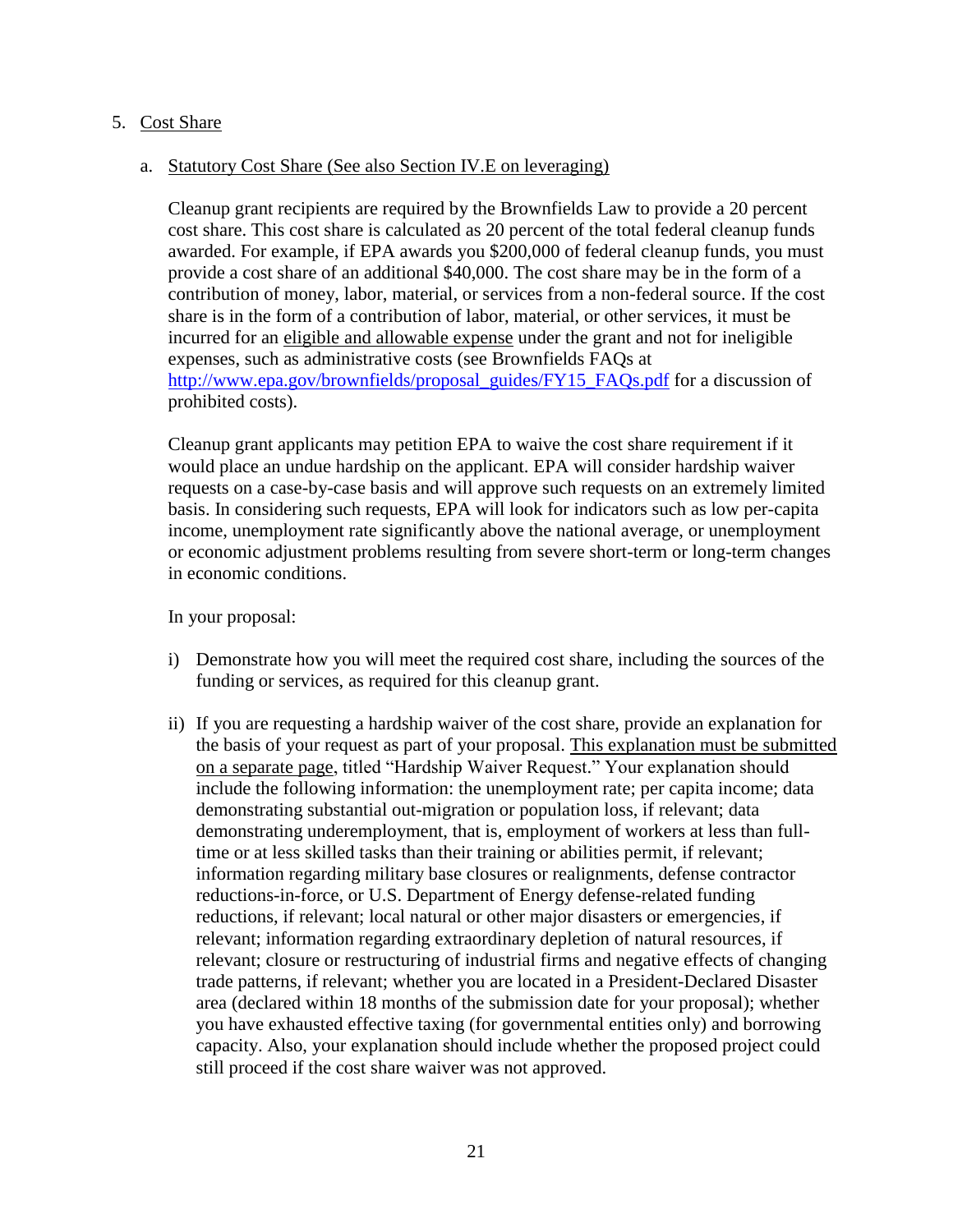Where available, applicants must supply data derived from the most recent American Community Survey ("ACS") published by the U.S. Census Bureau. In cases where such data are not available, applicants may provide data from other sources (including data available from the Census Bureau and the Bureaus of Economic Analysis, Labor Statistics, Indian Affairs, or other federal sources). In cases where no federal data are available, applicants may submit the most recent data available through their state, tribal, or local government.

#### <span id="page-21-0"></span>6. Community Notification

Community Engagement is the cornerstone of the Brownfields Program in ensuring successful cleanup and redevelopment of brownfields projects.

The applicant must provide the community with notice of its intent to apply for an EPA brownfields grant and allow the community an opportunity to comment on the draft proposal. The draft proposals must include, as an attachment, a draft Analysis of Brownfield Cleanup Alternatives (ABCA) which briefly summarizes information about the site and contamination issues, cleanup standards, applicable laws, cleanup alternatives considered, and the proposed cleanup. The draft ABCA should also include information on the effectiveness of each cleanup alternative, the ability of the grantee to implement each alternative, the cost of each proposed cleanup alternative, and an analysis of the reasonableness of the various cleanup alternatives considered, including the one chosen. The ABCA should also evaluate the resilience of the cleanup alternatives in light of reasonably foreseeable changing climate conditions. Please note that the draft ABCA submitted as part of the proposal is intended as a brief preliminary document. A suggested outline, with information that the ABCA must contain, can be found at FAQ #70,

[http://www.epa.gov/brownfields/proposal\\_guides/FY15\\_FAQs.pdf.](http://www.epa.gov/brownfields/proposal_guides/FY15_FAQs.pdf) In addition, the applicant must provide a summary of the public comments received and their response to those comments along with meeting notes and sign-in sheets to EPA for the Agency to consider prior to awarding the grant. Furthermore, the applicant must hold a public meeting to discuss the draft proposal and consider public comments. A regularly scheduled community meeting where multiple topics are discussed is sufficient provided there is an opportunity to discuss the draft proposal. In addition to the public meeting, the applicant may choose to host additional outreach sessions via webinars, or other media outlets, to further engage the community and solicit comments on the proposal. If the proposal is selected for funding, applicants will be required to finalize the ABCA, and make it available for additional public review and comment as part of their pre-cleanup activities (see Section VI.D.3.a. for more information).

Specifically, you must place a community notification ad in your local newspaper or an equivalent means that you customarily use to communicate to the targeted community(ies) at least two weeks prior to the date you submit your proposal to EPA and no later than **December 5, 2014**. The community notification ad (or equivalent) must clearly indicate that a copy of this grant proposal, including the draft ABCA, is available for public review and comment by stating where the draft proposal is located (e.g., town hall, library, website). The community notification ad (or equivalent) must indicate that you will accept comments on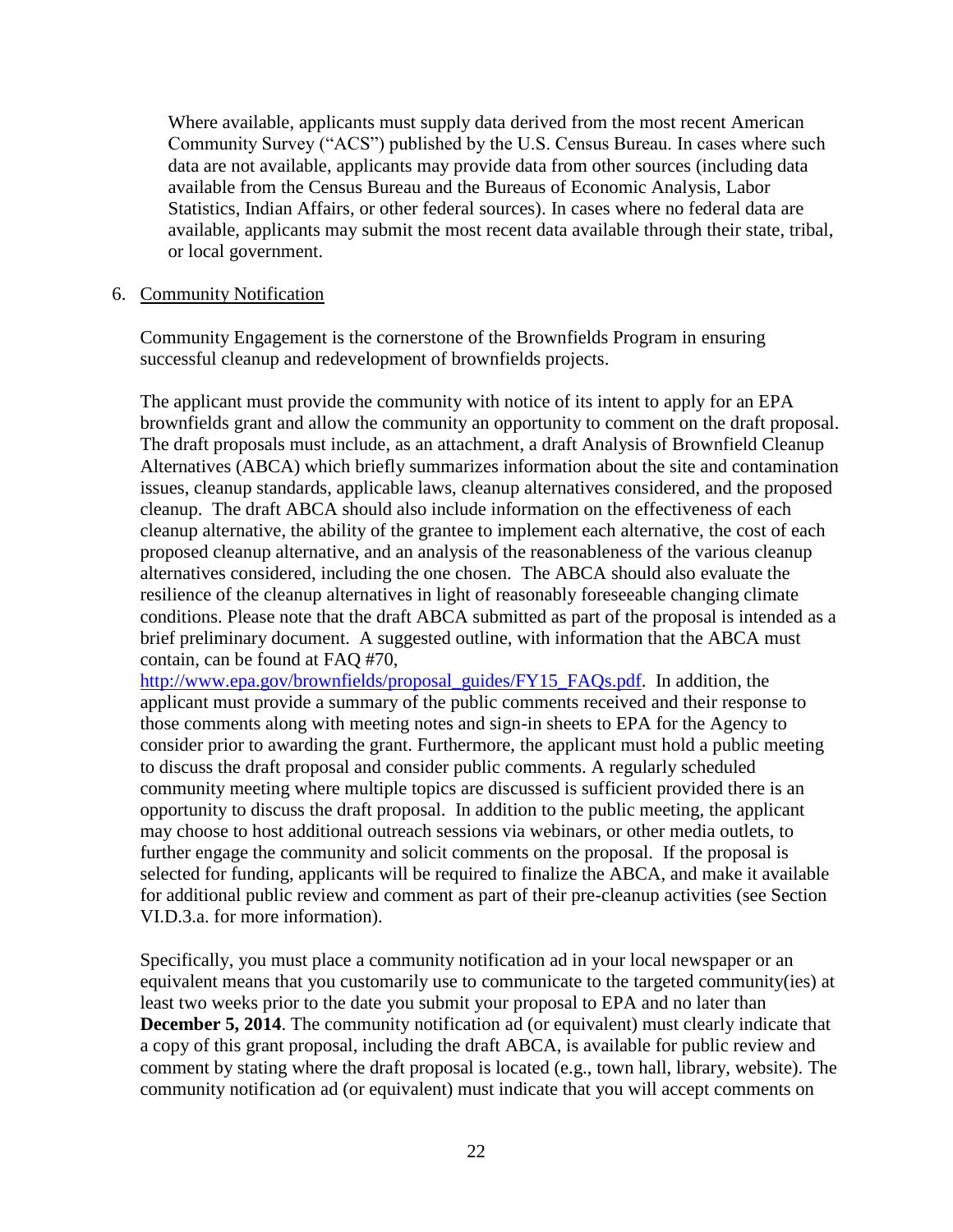the draft proposal. The community notification ad (or equivalent) must also announce the date and time of a public meeting that you must hold prior to submittal of this proposal. Refer to the Brownfields FAQs at

[http://www.epa.gov/brownfields/proposal\\_guides/FY15\\_FAQs.pdf](http://www.epa.gov/brownfields/proposal_guides/FY15_FAQs.pdf) for examples of acceptable community notification methods. States do not need to hold more than one meeting to satisfy this requirement.

The community notification ad (or equivalent) and the meeting must be current and related to this specific proposal. Failure to demonstrate community notification will result in disqualification of the proposal. Applicants who are submitting more than one proposal may plan to have a single community notification ad (or equivalent) and meeting. However, all targeted communities must receive the notification and be provided an opportunity to comment on the proposal(s) relevant to their community.

Attach to the proposal:

- a copy of the draft ABCA;
- a copy of the ad (or equivalent) that demonstrates notification to the public and solicitation for comments on the proposal(s);
- the comments or a summary of the comments received;
- your response to the public comments; and
- $\bullet$  meeting notes or summary from the public meeting(s).

If one or more of the above requested attachments are not submitted with the proposal, please explain **why** the requested attachment is not included.

# <span id="page-22-0"></span>**SECTION IV - PROPOSAL SUBMISSION INFORMATION**

## <span id="page-22-1"></span>**IV.A How to Obtain a Proposal Package**

Electronic copies of these guidelines can be obtained from the EPA brownfields website [\(http://www.epa.gov/brownfields/applicat.htm\),](http://www.epa.gov/brownfields/applicat.htm) or through [www.grants.gov.](http://www.grants.gov/) Hard copies may be requested by contacting your Regional Brownfields Contact listed in Section VII.

In order to maintain the integrity of the competition process, EPA staff cannot meet with individual applicants to discuss draft proposals, provide informal comments on draft proposals, or provide advice to applicants on how to respond to ranking criteria. EPA's limitations on staff involvement with grant applicants are described in EPA's Assistance Agreement Competition Policy (EPA Order 5700.5A1). However, EPA staff will respond to questions regarding threshold eligibility criteria, administrative issues related to the submission of the proposal, and requests for clarification about this announcement.

## <span id="page-22-2"></span>**IV.B Due Date and Mailing Instructions**

Proposals are due December 19, 2014. Applicants may submit their proposals through the U.S. Postal Service, commercial delivery service, or electronically to [www.grants.gov.](http://www.grants.gov/) Only one method should be used for the submission of the original, complete proposal package as described in Section IV.C below.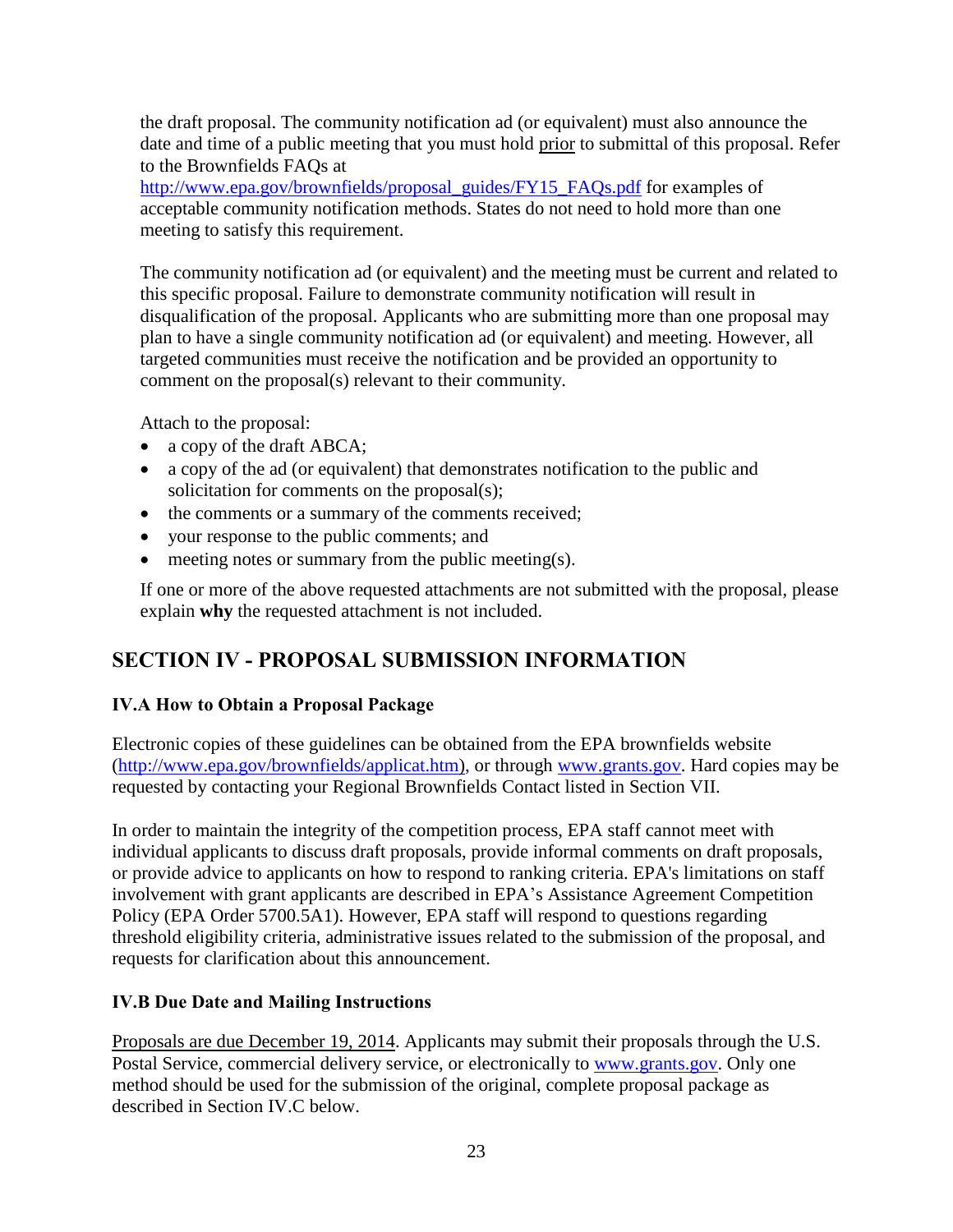Additionally, a second complete copy of the proposal must be mailed to the appropriate EPA Regional Brownfields Contact listed in Section VII.

1. Hard Copy Submissions

Proposals sent through the U.S. Postal Service or a commercial delivery service must be postmarked by December 19, 2014. Two copies of the complete proposal are required.

Mail one complete, original proposal to: Environmental Management Support, Inc. Attn: Mrs. Edie Findeis Cromwell 8601 Georgia Avenue, Suite 500 Silver Spring, MD 20910 Phone 301-589-5318

(Note: Overnight mail must include Mrs. Cromwell's phone number in the address.)

Proposals postmarked by the USPS/commercial delivery service after December 19, 2014, will not be considered for funding.

2. Electronic Submissions

Proposals sent electronically through grants.gov must be received by grants.gov by 11:59 p.m. Eastern Time on December 19, 2014. Proposals received after 11:59 p.m. Eastern Time on December 19, 2014 will not be considered for funding. Refer to Appendix 2 for specific instructions on the use of [www.grants.gov.](http://www.grants.gov/) In the event that an applicant experiences difficulties transmitting their proposal(s) through [www.grants.gov,](http://www.grants.gov/) please refer to the procedures in Appendix 2. **Note:** There is a registration process to complete for electronic submission via [www.grants.gov.](http://www.grants.gov/) The registration process may take a week or more to complete. Occasionally, technical and other issues arise when using [www.grants.gov.](http://www.grants.gov/) EPA encourages applicants to submit their proposals early.

Applications submitted through [www.grants.gov](http://www.grants.gov/) will be time and date stamped electronically. If you have not received a confirmation of receipt from EPA within 30 days of the proposal deadline, please contact Jerry Minor-Gordon at 202-566-1817 or [minor](mailto:minor-gordon.jerry@epa.gov)[gordon.jerry@epa.gov.](mailto:minor-gordon.jerry@epa.gov) Failure to do so may result in your proposal not being reviewed.

#### <span id="page-23-0"></span>**IV.C Content and Form of Proposal Submission**

Refer to Section I.A for information on the number of cleanup grants and amount of funding that may be requested. **Applicants must submit separate proposals if more than one cleanup grant is requested.** Each proposal must stand on its own merits based on the responses to the relevant criteria for that grant type and must not reference responses to criteria in another proposal.

Pages exceeding stated page limits will not be copied or evaluated. The page limits indicated for the Transmittal Letter and Narrative Proposal do not include the required attachments described in item 3. in the Proposal Content below. There is no page limit for the attachments. Only required attachments are allowed – no other attachments will be considered.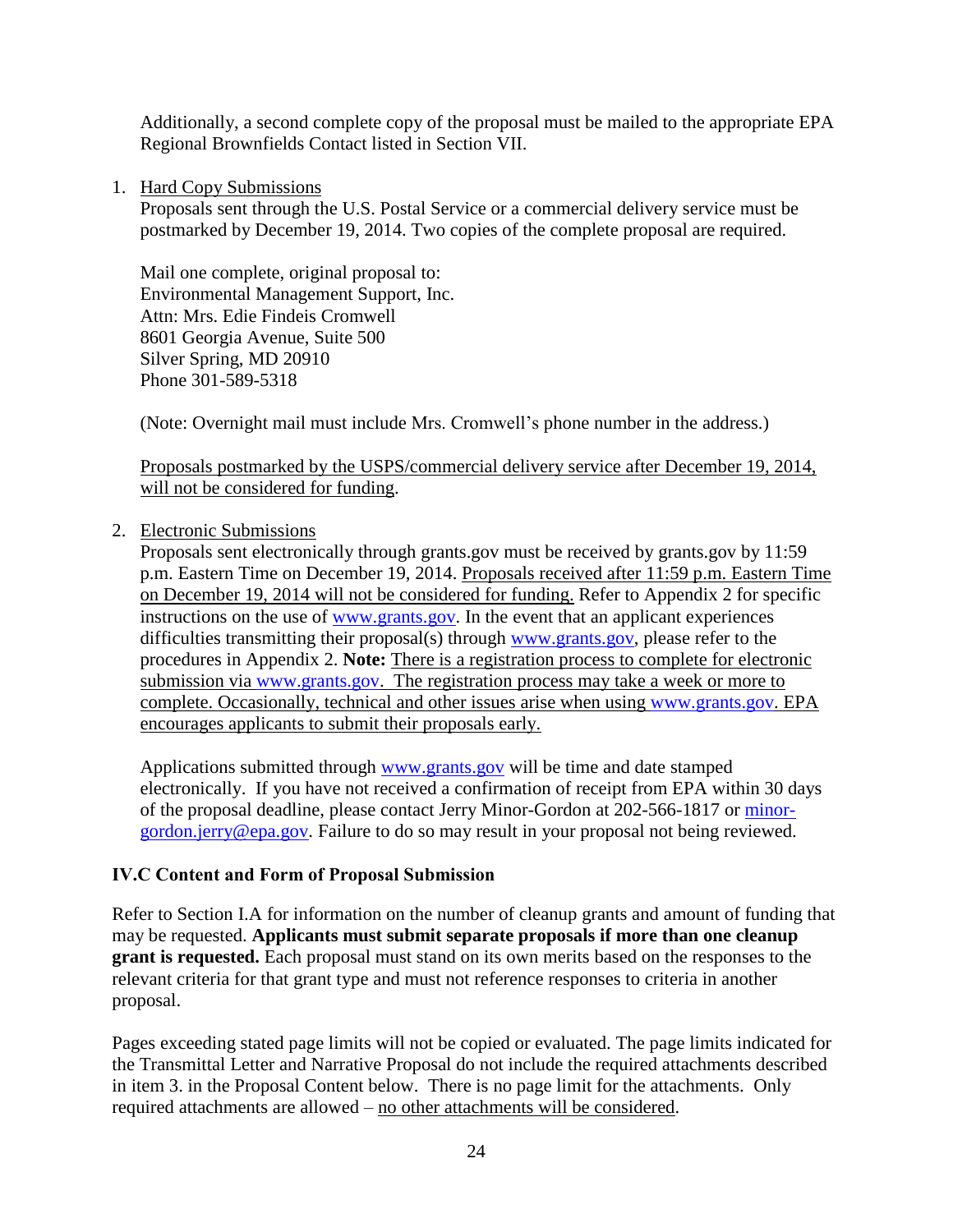Upon receipt, proposals will be reviewed for content and threshold eligibility issues and copied for distribution to evaluators. **Do not include binders, spiral binding, or color printing.** All proposal materials must be in English. The narrative proposal, transmittal letter, and attachments must be typed, on letter-sized (8.5 x 11-inch) paper, and should use standard **12-point font and 1-inch margins**. While these guidelines establish the minimum type size requirements, applicants are advised that readability is of paramount importance. Applicants are responsible for submitting a complete proposal, as described below, by the due date.

Proposal Content: Refer to the sections indicated for detailed instructions on what to include in your proposal.

- 1. Transmittal Letter (2 single-spaced page limit; attach "Other Factors" Checklist) See No. 1 below.
- 2. The Narrative Proposal (i.e., responses to all ranking criteria; 15 single-spaced page limit) – See No 2 below.
- 3. Attachments (**Only** the listed attachments will be accepted all others will be removed from the proposal prior to review. There is no page limit for attachments.) – See No. 3 below.
- 4. For grants.gov submissions applicants must also submit the Standard Form 424 and Standard Form 424A forms. See Appendix 2.

#### **1. Transmittal Letter**

The transmittal letter shall identify the applicant and a contact for communication with EPA. The transmittal letter, including the applicant identification information, shall not exceed two single spaced pages. Any pages submitted over the page limit will not be considered. The transmittal letter must be written on the applicant's official letterhead, and signed by an official with the authority to commit your organization to the proposed project. Applicants are to submit separate transmittal letters for each proposal they submit. EPA does not consider information in transmittal letters to be responses to the ranking criteria. Each transmittal letter must also include the following.

- a. Applicant Identification Provide the name and full address of the entity applying for funds. This is the agency or organization that will be receiving the grant and will be accountable to EPA for the proper expenditure of funds.
- b. Applicant DUNS number [Refer to Section VI.G for more information if you do not have a DUNS number.]

#### c. Funding Requested

- i) Grant type Indicate Cleanup
- ii) Federal Funds Requested \$\_\_\_\_\_\_ and whether you are requesting a cost-share waiver (refer to funding limitations for cleanup grants)
- iii) Contamination Hazardous Substances, Petroleum, or both **Note:** if both, provide a breakdown of the amount of funding you are requesting by contaminant type (e.g., \$150,000 hazardous substances and \$50,000 petroleum)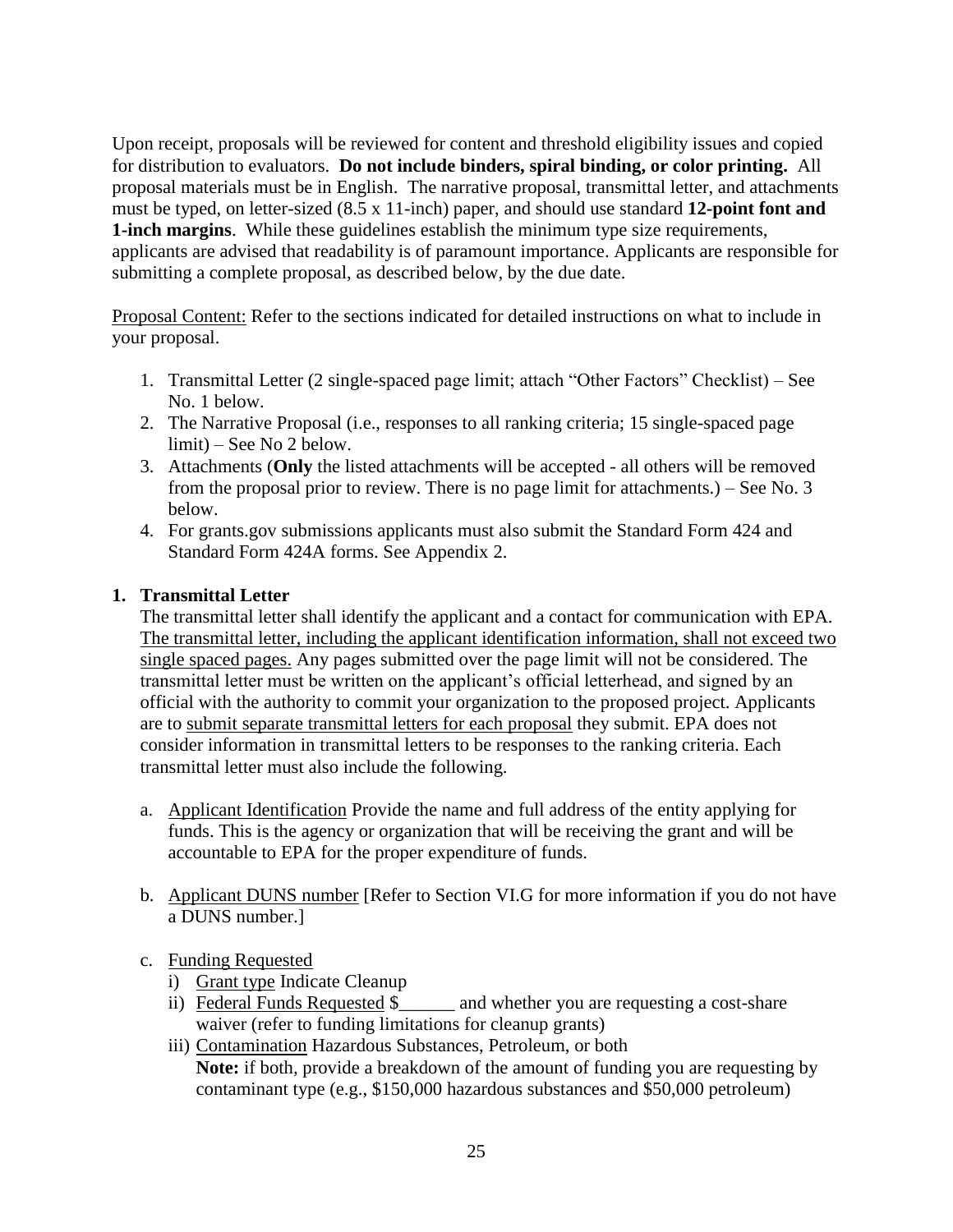- d. Location City, county, and state or reservation, tribally owned lands, tribal fee lands, etc., of the brownfields property(ies).
- e. Property Information Property name and complete site address, including zip code.
- f. Contacts
	- i) Project Director Provide name, phone/fax numbers, e-mail address, and mailing address of the Project Director assigned to this proposed project. This person should be the main point of contact for the project, and should be the person responsible for the project's day-to-day operations. The Project Director may be contacted if other information is needed.
	- ii) Chief Executive/Highest Ranking Elected Official Provide the name, phone/fax numbers, e-mail address, and mailing address of the applicant's Chief Executive or highest ranking elected official. For example, if your organization is a municipal form of government, provide this information for the Mayor or County Commissioner. Otherwise, provide this information for your organization's Executive Director or President. These individuals may be contacted if other information is needed.
- g. Date Submitted The date your proposal is submitted to EPA via U.S. Postal Service, commercial delivery service, or electronically through [www.grants.gov.](http://www.grants.gov/)
- h. Project Period The project period must not exceed three years for cleanup grants.
- i. Population
	- i) Provide the general population of your jurisdiction.
	- ii) If you are not a municipal form of government, provide both the population of the target area and the jurisdiction to be addressed by this proposal. Tribes must provide the number of tribal/non-tribal members affected. Your jurisdiction's population can be found at [http://www.census.gov.](http://www.census.gov/)
- j. Please attach the "Other Factors" Checklist in Appendix 3 to the transmittal letter identifying which, if any, of the items are applicable to your proposal. The "Other Factors" Checklist does not count towards the two-page limit for this section.

#### **2. The Narrative Proposal**

The narrative proposal includes responses to the ranking criteria (see Section V.B). The narrative proposal (including citations) shall not exceed 15 single-spaced pages. Any pages submitted over the page limit will not be evaluated. The narrative proposal must be clear, concise, and specifically address all of the applicable ranking criteria. Responses to the criteria must include the criteria number and title but need not restate the entire text of the criteria. Proposals must provide sufficient detail to allow for an evaluation of the merits of the proposal. Factual information about your proposed project and community must be provided. Do not include discussions of broad principles that are not specific to the proposed work or project covered by your proposal.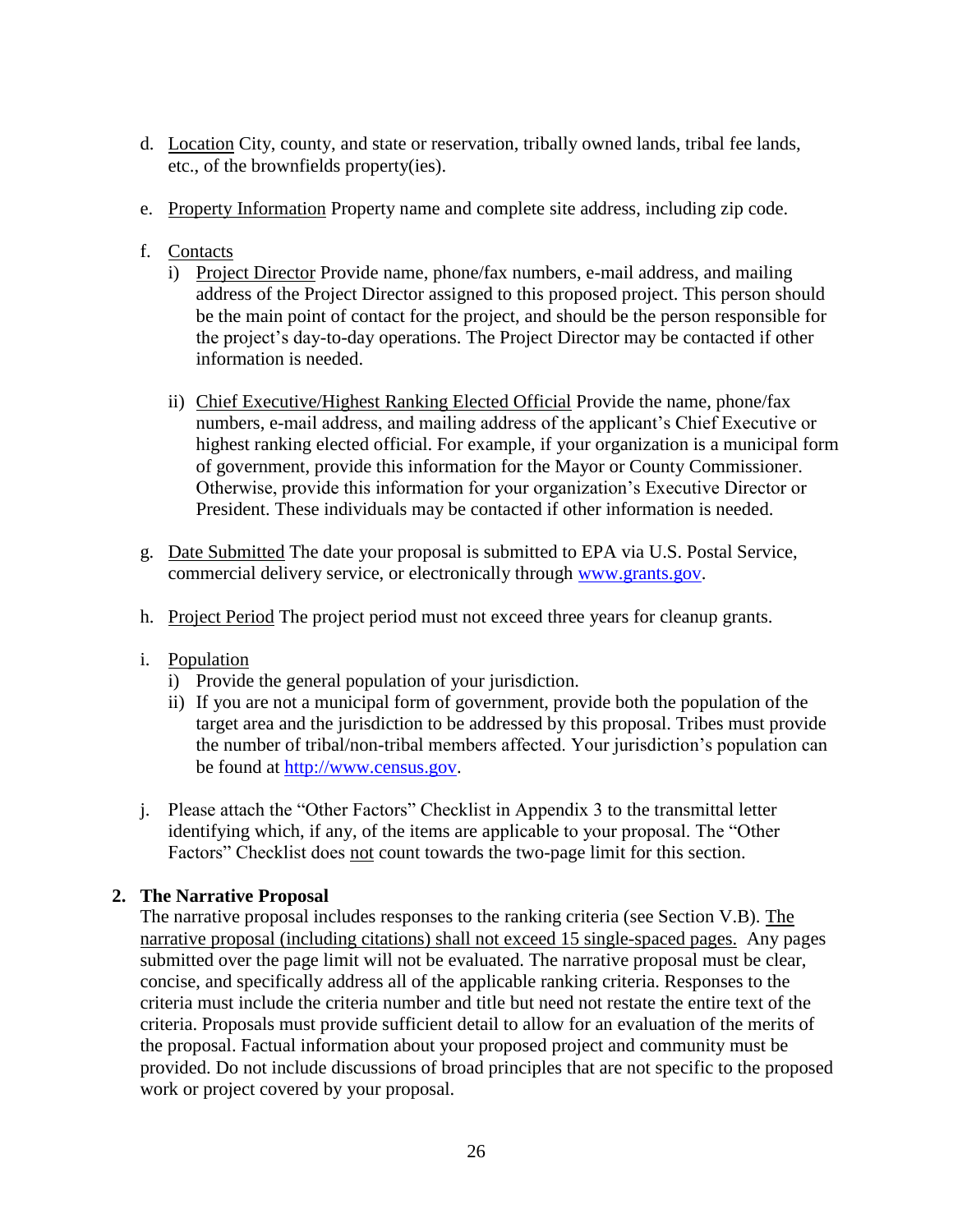#### **3. Attachments**

- a. Threshold Documentation including cost-share documentation (see Section III.B and C)
- b. Letter from the state or tribal environmental authority (see Section III.C.2.)
- c. Letters of commitment from all community organizations identified in the community engagement and partnerships ranking criteria (see Section V.B.3.). You must attach commitment letters to your proposal or EPA will not take the community organization's support into consideration.
- d. Documentation indicating leveraged funds are committed to the project (see Section V.B.2.c.)
- e. Documentation of community notification, including copies of ads (or equivalent) and comments received by you, your organization's responses to those comments, and meeting notes and sign-in sheets (see Section III.C.6.)
- f. Draft Analysis of Brownfields Cleanup Alternatives (ABCA) (see Section III.C.6.)
- g. Documentation of nonprofit status, if applicable (see Section III.C.1.)
- h. Documentation of applicant eligibility if other than city, county, state, or tribe (see section III.C.1.
- i. Justification for cleanup cost-share waiver, if applicable (see Section III.C.5.)
- j. Property-Specific Determination request, if applicable (see Section III.C.3.d.)
- k. Petroleum eligibility determination information, if applicable (see Section III.C.3.i.)

## <span id="page-26-0"></span>**IV.D Intergovernmental Review**

As appropriate for your state, applicants are encouraged to contact their State Intergovernmental Review Office early to start the required intergovernmental review process. The review process will be needed if you are selected to receive a grant. This effort is separate from the threshold criteria related to a state environmental letter attachment (see Section III.C.2.). Contact your Regional Brownfields Contact listed in Section VII for assistance.

## <span id="page-26-1"></span>**IV.E Additional Voluntary Cost Share/Leveraging (See Section III.C.5.)**

Voluntary cost sharing is when an applicant voluntarily proposes to provide costs/contributions to support the project when a cost share is not required or, as would be in the case under this competition, to provide costs/contributions above the required cost share. When preparing proposals, applicants should remember that voluntary cost share is a form of leveraging and can be included in the response to the leveraging criterion. If an applicant proposes a voluntary cost share, the following apply: (1) A voluntary cost share is subject to the match provisions in the grant regulations (40 CFR 30.23 or 40 CFR 31.24, as applicable); (2) The recipient may not use other sources of federal funds to meet a voluntary cost share unless the federal statute authorizing the other federal funding provides that the federal funds may be used to meet a cost share requirement on a federal grant; and (3) A voluntary cost share may only be met with eligible and allowable costs. The recipient is legally obligated to meet any proposed voluntary cost share that is included in the approved project budget, should the applicant be selected for award.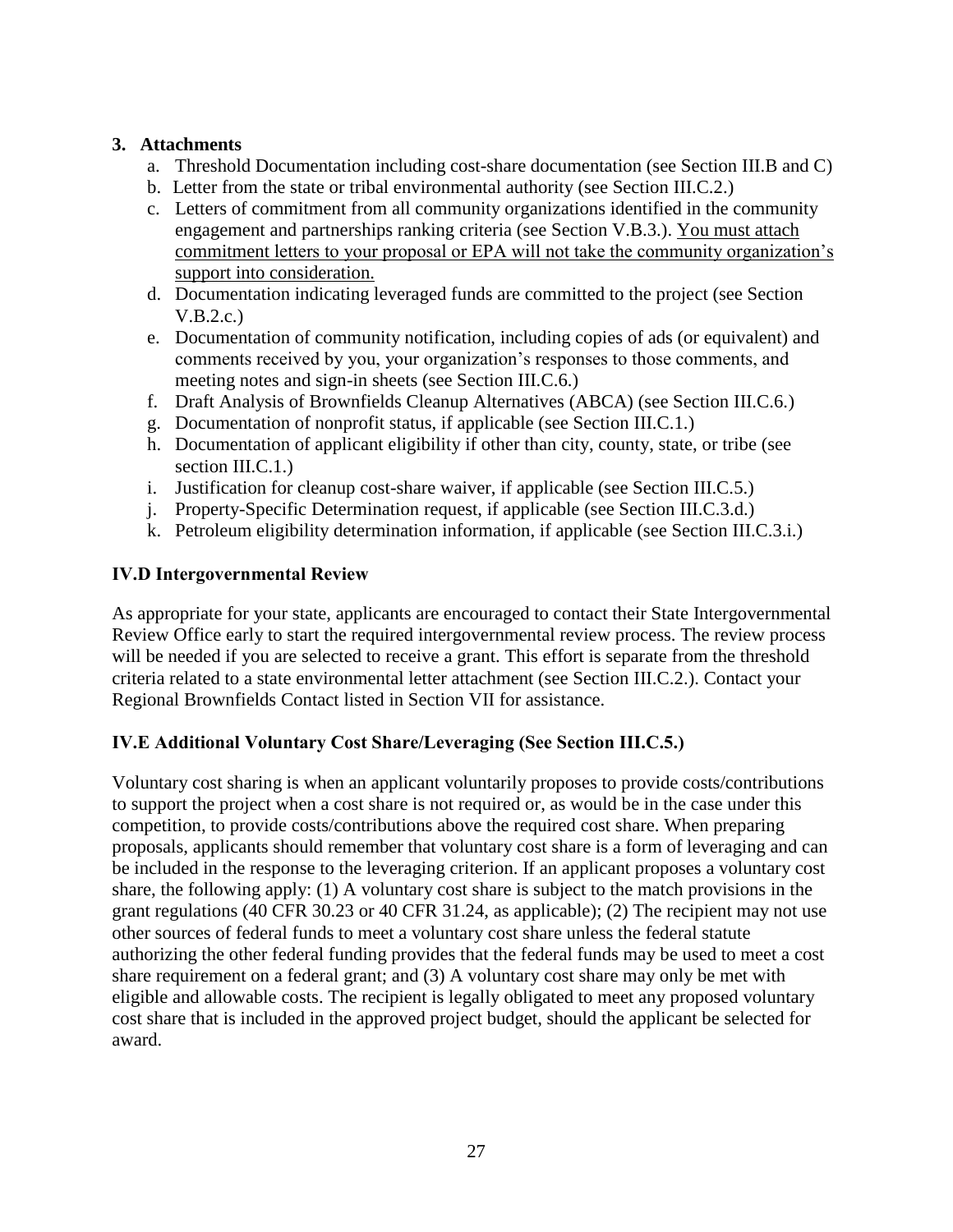#### <span id="page-27-0"></span>**IV.F Additional Provisions for Applicants Incorporated Into the Solicitation**

Additional provisions that apply to this solicitation and/or awards made under this solicitation, including but not limited to those related to confidential business information, contracts and subawards under grants, and proposal assistance and communications, can be found at [http://www.epa.gov/ogd/competition/solicitation\\_provisions.htm.](http://www.epa.gov/ogd/competition/solicitation_provisions.htm) These, and the other provisions that can be found at the website link, are important, and applicants must review them when preparing proposals for this solicitation. If you are unable to access these provisions electronically at the website above, please communicate with the EPA contact listed in this solicitation to obtain the provisions.

## <span id="page-27-1"></span>**SECTION V - PROPOSAL REVIEW INFORMATION**

## <span id="page-27-2"></span>**V.A Review and Selection Process**

Timely submitted proposals initially will be reviewed by the appropriate EPA Regional Office to determine compliance with the applicable threshold criteria for cleanup grants (Section III.C). The threshold criteria are pass/fail. Applicants deemed ineligible for funding consideration as a result of the threshold criteria review will be notified within 15 calendar days of the ineligibility determination. All proposals that pass the threshold criteria review will then be evaluated by national evaluation panels chosen for their expertise in the range of activities associated with the brownfields cleanups. The national evaluation panels will be composed of EPA staff and potentially other federal agency representatives. Eligible proposals will be evaluated based on the criteria described below and a ranking list of applicants will be developed. The Office of Brownfields and Land Revitalization (OBLR) will provide the list to the Selection Official, who is responsible for further consideration of the proposals and final selection of grant recipients. Proposals will be selected for award by this Official based on their evaluated point scores, the availability of funds, and if, and as appropriate, consideration of the other factors described in Section V.C.

#### <span id="page-27-3"></span>**V.B Ranking Criteria for Cleanup Grants**

If your proposal passes the threshold eligibility review (see Section III.C), your responses to the ranking criteria below will be evaluated and scored by national evaluation panels. Your proposal may be assigned up to 105 points based on the ranking criteria.

#### **Please respond to all ranking criteria and sub-ranking criteria below regardless of whether the criteria applies to your application. Any criterion left unanswered may result in zero points given for that criterion.**

#### <span id="page-27-4"></span>**1. Community Need [20 Points]**

This section of your proposal provides the context for your project. The needs defined in this section should provide the foundation of your later discussion of the brownfields project, planned community engagement and partnerships and the ways the project will ultimately benefit your targeted community (both outputs and outcomes). This section of your narrative should identify your targeted community, as well as the community's brownfield issues and the impacts they have on the targeted community in which they are located. This section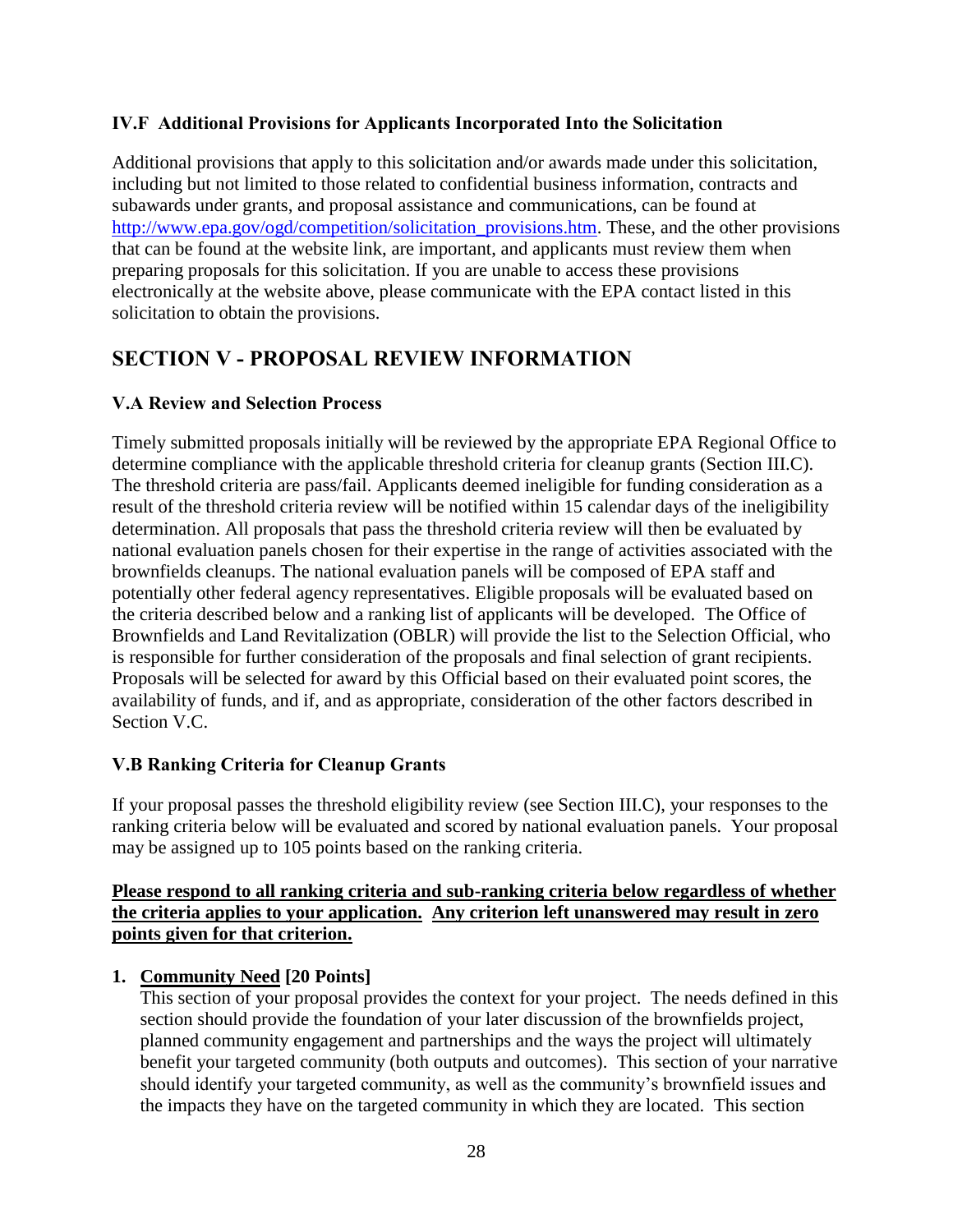should also present the environmental, health and/or welfare, and economic challenges faced by the targeted community as related to its brownfields. Proposals will be evaluated on the quality and extent to which you have presented a compelling picture of your brownfield(s) and needs of your targeted community.

Proposals should demonstrate that the grant will serve a community with a need to address or facilitate the identification and reduction of threats to the health or welfare of children, pregnant women, minority or low-income communities, or other sensitive populations; and will serve a community that have an inability to draw on other sources of funding because of their small population or the low income of the community.

EPA anticipates selecting proposals which demonstrate that the identified targeted community(ies) experience significant socio-economic challenges (e.g., high percent lowincome, high percent poverty, increased health disparities) and where the cleanup could be an anchor of transformation for the community(ies).

#### **a. Targeted Community and Brownfields [8 points]**

#### Targeted Community

Include a brief description of your city, town, or geographic area to provide the reader background on its cultural and industrial history that establishes the context for your brownfield challenges. Within this geographic area, identify and describe the targeted community, such as a neighborhood, district, corridor, census tract or other locality where the property to be cleaned up with this grant is located.

#### Demographic Information

Provide demographic information about your targeted community including pertinent indicators of population, unemployment, poverty, minorities, and income such as those shown in the suggested table below, and clearly cite the sources of your data.

|                                                                                                                                                                                                                                                                                                                                                                                                                                                                                                                         | Targeted         | City/Town or | Statewide | National               |
|-------------------------------------------------------------------------------------------------------------------------------------------------------------------------------------------------------------------------------------------------------------------------------------------------------------------------------------------------------------------------------------------------------------------------------------------------------------------------------------------------------------------------|------------------|--------------|-----------|------------------------|
|                                                                                                                                                                                                                                                                                                                                                                                                                                                                                                                         | Community (e.g., | County       |           |                        |
|                                                                                                                                                                                                                                                                                                                                                                                                                                                                                                                         | Census Tract)    |              |           |                        |
| Population:                                                                                                                                                                                                                                                                                                                                                                                                                                                                                                             |                  |              |           | $308,745,538^1$        |
| Unemployment:                                                                                                                                                                                                                                                                                                                                                                                                                                                                                                           |                  |              |           | $6.7\%$ <sup>2</sup>   |
| <b>Poverty Rate:</b>                                                                                                                                                                                                                                                                                                                                                                                                                                                                                                    |                  |              |           | $11.8 \%$ <sup>3</sup> |
| Percent Minority:                                                                                                                                                                                                                                                                                                                                                                                                                                                                                                       |                  |              |           | $26.7\%$ <sup>1</sup>  |
| Median                                                                                                                                                                                                                                                                                                                                                                                                                                                                                                                  |                  |              |           | $$51,371^3$            |
| Household                                                                                                                                                                                                                                                                                                                                                                                                                                                                                                               |                  |              |           |                        |
| Income:                                                                                                                                                                                                                                                                                                                                                                                                                                                                                                                 |                  |              |           |                        |
| Other:                                                                                                                                                                                                                                                                                                                                                                                                                                                                                                                  |                  |              |           |                        |
| <sup>1</sup> Data are from the 2010 U.S. Census data and is available at $\frac{http://www.census.gov/}{http://www.census.gov/}$ .<br>$2\pi$ and $\pi$<br>$\alpha$ , $\alpha$ , $\alpha$ , $\alpha$ , $\alpha$ , $\alpha$ , $\alpha$ , $\alpha$ , $\alpha$ , $\alpha$ , $\alpha$ , $\alpha$ , $\alpha$ , $\alpha$ , $\alpha$ , $\alpha$ , $\alpha$ , $\alpha$ , $\alpha$ , $\alpha$ , $\alpha$ , $\alpha$ , $\alpha$ , $\alpha$ , $\alpha$ , $\alpha$ , $\alpha$ , $\alpha$ , $\alpha$ , $\alpha$ , $\alpha$ , $\alpha$ |                  |              |           |                        |

#### Sample Format for Demographic Information (supplement as appropriate)

<sup>2</sup>Data are from the Bureau of Labor Statistics and is available at [www.bls.gov](https://www.sam.gov/portal/public/SAM/)

<sup>3</sup>Data are from the U.S. Census 2012 American Community Survey and is available on American FactFinder at http://factfinder2.census.gov/faces/tableservices/jsf/pages/productview.xhtml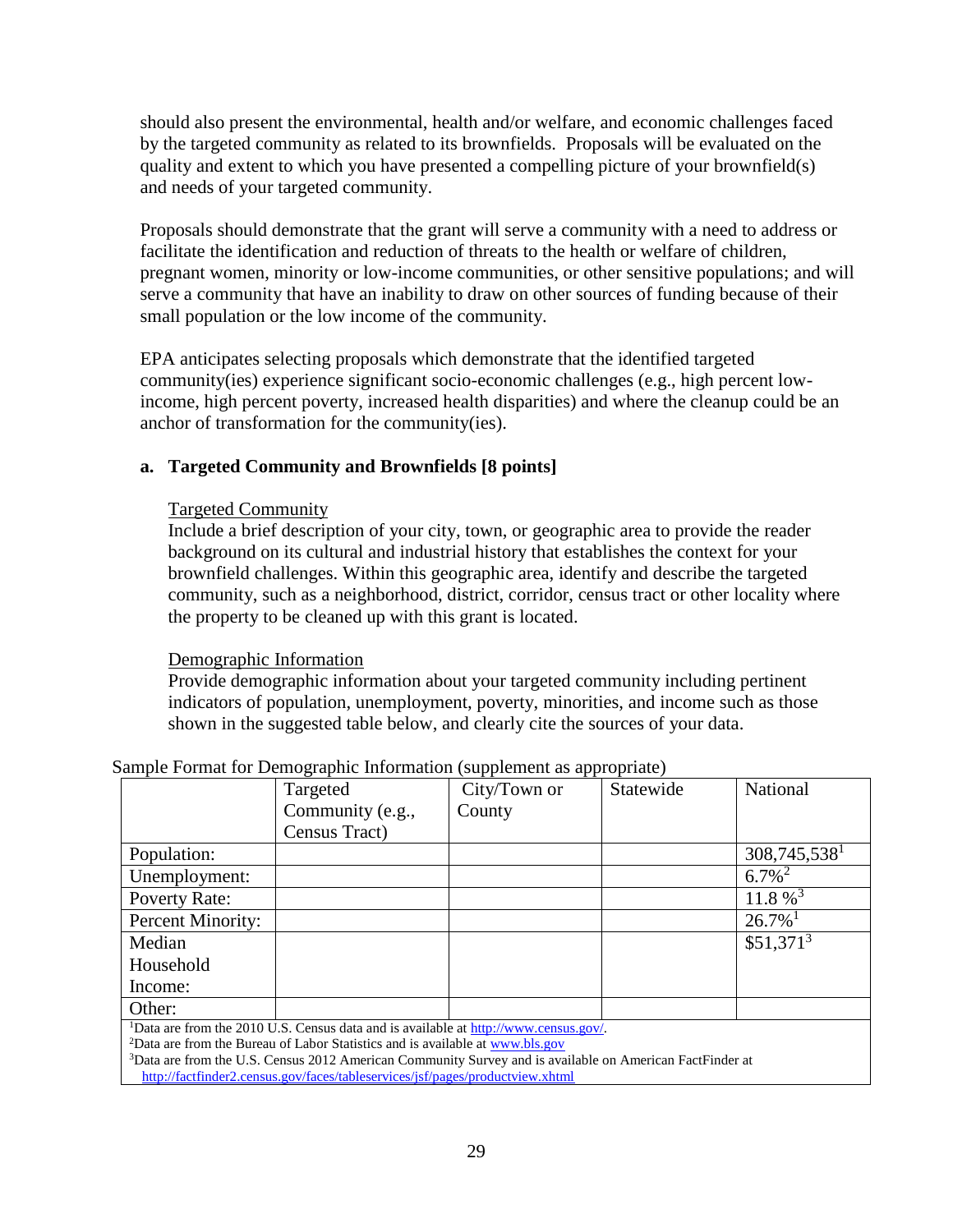For resources to gather demographic information, please go the FAQs at [http://www.epa.gov/brownfields/proposal\\_guides/FY15\\_FAQs.pdf](http://www.epa.gov/brownfields/proposal_guides/FY15_FAQs.pdf)

#### Brownfields

Describe the brownfield property to be cleaned up under this grant, as well as its proximity to, and its effect on your targeted community. If there are other brownfield sites nearby which may also be effecting the targeted community, provide similar information about those brownfields as well in order to give the reader an understanding of the overall brownfields challenges being faced.

Provide information about the nature and extent of your brownfield(s) such as past land uses and site activities, potentially related environmental contaminants, and current conditions. Discuss the real or perceived negative environmental impacts associated with the brownfield(s).

#### Cumulative Environmental Issues

In addition to the presence of brownfield sites, provide a summary (using existing data and studies) of other various cumulative environmental issues (e.g. siting of power plants, incinerators, industry, landfills, congested highways, or other sources of air, water and land pollution) or other environmental justice concerns (such as overburdening from existing sources of pollution) which may be present.

#### **b. Impacts on Targeted Community [5 points]**

Using existing data and available studies, please respond to the items below.

- Describe how the issues you have identified have resulted in disproportionate impacts (e.g., health disparities) on the targeted community.
- Provide information describing the threats to health and/or welfare of sensitive populations such as children, pregnant women, minority or low-income communities, or other sensitive groups in the targeted community potentially subject to environmental exposures, including brownfields.
- Discuss impacts the brownfields have on public health or welfare of your targeted community.
- Describe how the property that will be cleaned up under this grant adversely impacts the targeted community.

#### **c. Financial Need [7 points]**

i. Economic Conditions (3 points)

Describe why you, as the applicant, need this funding and are unable to draw on other sources of funding because of small population, low income, or other factors of the targeted community.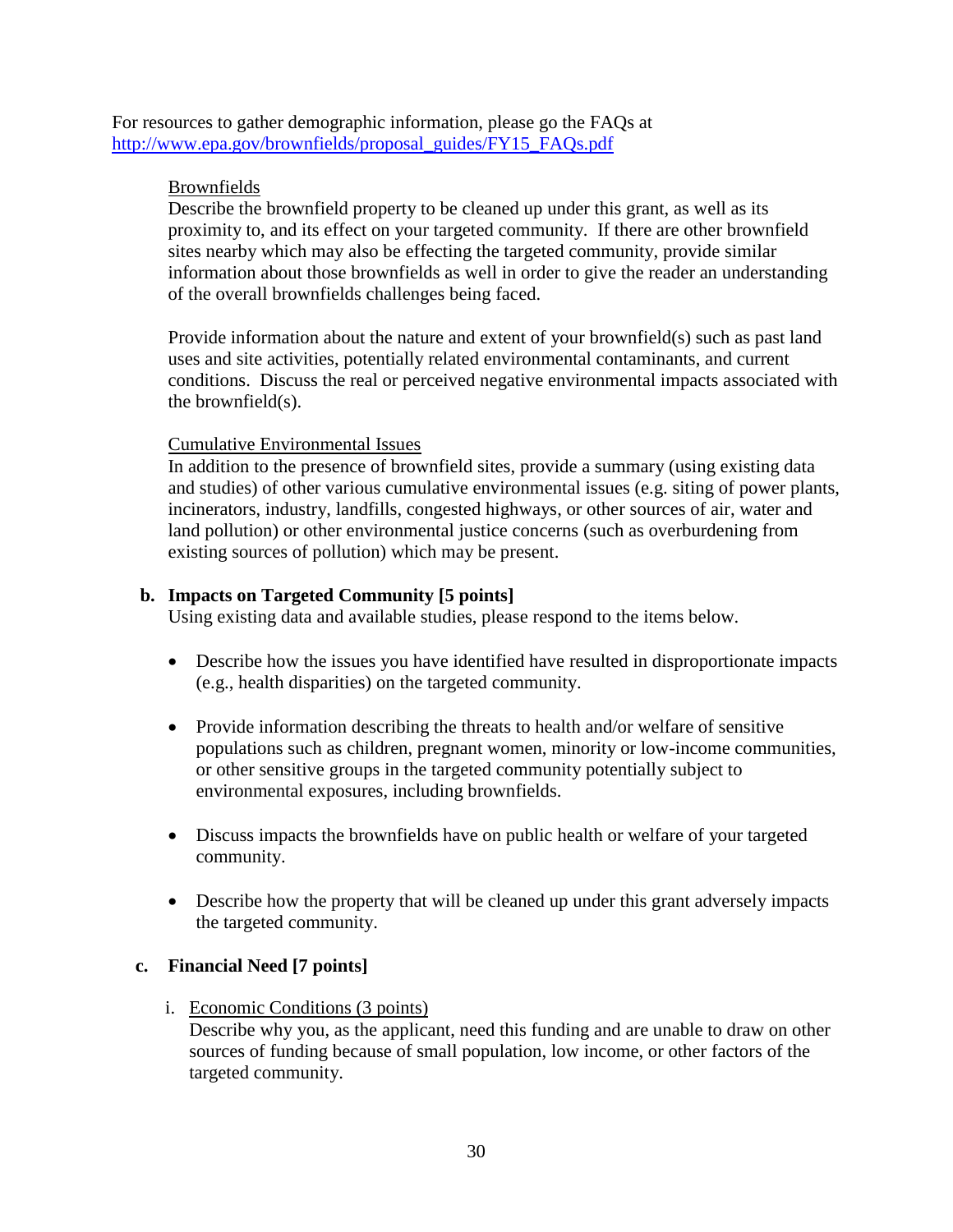Describe how local economic conditions may have been made worse due to industrial decline, plant closures, natural disasters, or other significant economic disruption.

ii. Economic Effects of Brownfields (4 points)

Elaborate on the demographic table above (section  $1(a)$ ) and discuss the key economic effects (e.g. reduced tax base, lost jobs and business opportunities, depressed property values, ongoing costs to secure vacant properties, etc.) of the brownfields on the targeted community.

Describe other economic effects associated with brownfields such as blight, property vacancy, community disinvestment, burden on municipal services etc. To the extent that this discussion may include quantitative estimates and statistics, clearly cite the sources of such data.

#### <span id="page-30-0"></span>**2. Project Description and Feasibility of Success [30 points]**

This section of your proposal describes your project and how it will be implemented. This section should demonstrate the feasibility of the project you will fund with this grant, and the extent to which the grant will stimulate the availability of other funds for cleanup and the subsequent reuse of the site and the target area in which the site is located.

Proposals will be evaluated on the quality and extent to which you demonstrate:

- how your project aligns with the targeted community's land use and revitalization plans;
- a reasonable approach and methodology to achieve project goals;
- a realistic basis for project costs; and
- the availability of, and access to, sufficient resources to complete the project and implement the reuse plan or achieve community revitalization plans.

Proposals should demonstrate the majority of grant funds are allocated for tasks directly associated with environmental remediation.

Refer to Section VI.D, *Brownfields Programmatic Requirements*, to read EPA expectations of projects funded with brownfields cleanup grants.

## **a. Project Description [15 points]**

i. Existing Conditions (5 points)

Describe the existing conditions and reuse planning of the subject property including extent of contamination and current uses. Describe any buildings or structures on the site. Describe the proposed or projected reuse of the subject property including specific redevelopment plans which may already be in place. Describe how cleanup of the property will encourage further revitalization of the overall community and how the project aligns with the targeted community's land use and revitalization plans or vision.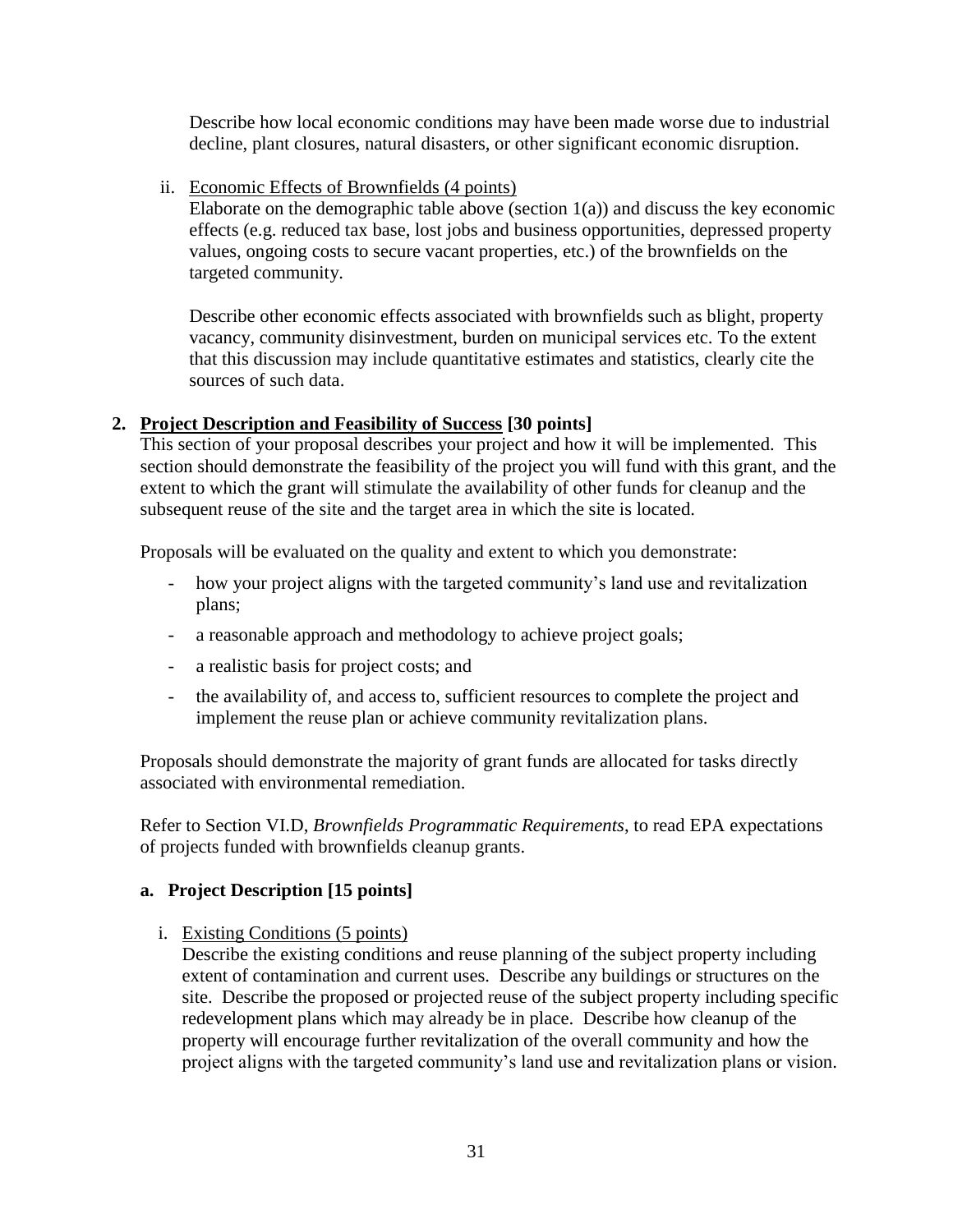#### ii. Proposed Cleanup Plan (10 points)

 Describe the proposed cleanup plan and cleanup methods that are being considered such as contaminated soil removal, treatment, or containment. Ensure that this discussion is consistent with the information submitted in the draft ABCA attachment.

#### **b. Task Description and Budget Table [10 points]**

#### Task Description

List the tasks required to implement the proposed project, including the work that will take place under each task including grant-funded work and any supplemental work or services necessary to carry out the project that will be funded by sources other than this grant. (Activities not supported by the grant should not be included in the budget table.) Identify and enumerate specific outputs from the project, which may include, but are not limited to, cleanup plans, community involvement plans, final Analysis of Brownfields Cleanup Alternative documents, administrative records, and cleanup completion report or letter. Refer to section I.E.1 for an explanation of outputs.

Provide a cost estimate for each grant-funded task, which describes the basis for the estimated costs and specifies costs by the budget categories shown in the table below. Applicants requesting hazardous substance and petroleum funding in the same proposal must distinguish hazardous substance related tasks from petroleum related tasks. Where appropriate, present unit costs and quantify work products (e.g., Contractual Costs: five tank pulls at a cost of \$13,000 per tank for a total of \$65,000). Explain all costs, especially those costs that might appear to be atypical (i.e., unusually high or low). Do not include tasks for activities that are ineligible uses of funds under EPA's cleanup grant (e.g., land acquisition, building demolition that is not necessary to cleanup contamination at the site, or administrative costs, such as indirect costs). Please refer to the Brownfields FAQs at

[http://www.epa.gov/brownfields/proposal\\_guides/FY15\\_FAQs.pdf](http://www.epa.gov/brownfields/proposal_guides/FY15_FAQs.pdf) for additional examples of ineligible uses of funds. For questions not covered by the FAQs, contact your Regional Brownfields Contact listed in Section VII.

Discuss the specific activities and tasks that will be covered by the cost share. Cost share activities must be otherwise eligible activities under the grant.

#### Budget Table

The table format below can be used to present the allocation of EPA grant funds to the specific tasks described above. Specify the costs by budget category. Include only EPA grant funds and required cost share in this table.

Applicants requesting a combination of hazardous substance and petroleum funding in the same proposal may present combined total figures in this table. The relative breakdown/proportions of the two types of funding can be explained via footnotes. Alternately, applicants may choose to provide two separate budget tables, or two separate line items within one budget table, which distinguish hazardous substance funds from petroleum funds.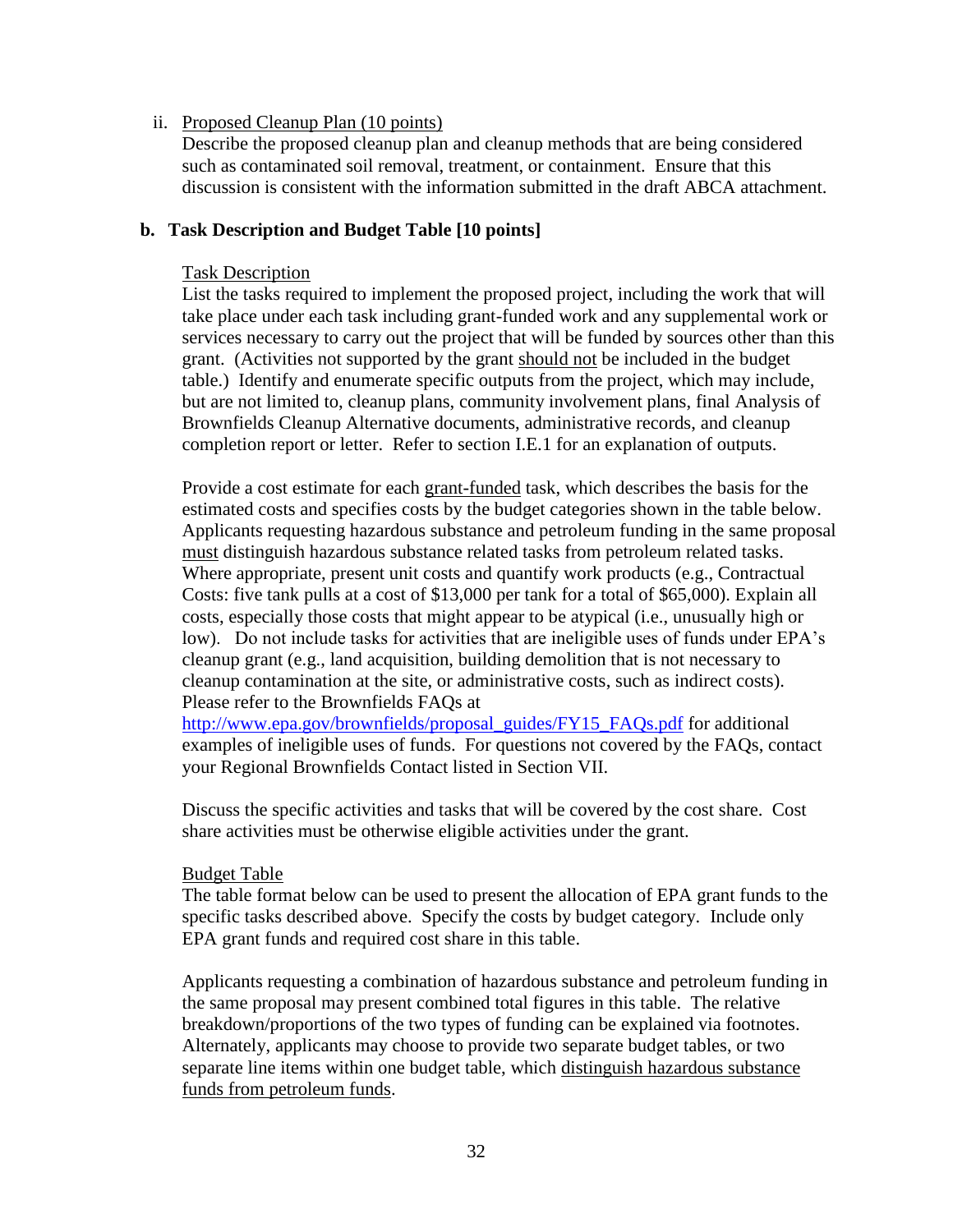Note: Even if applying via [www.grants.gov,](http://www.grants.gov/) EPA encourages the use of the table format below.

| <b>Budget Categories</b>     | <b>Project Tasks</b> |             |             |          |       |
|------------------------------|----------------------|-------------|-------------|----------|-------|
| (programmatic costs only)    | [Task $1$ ]          | [Task $2$ ] | [Task $3$ ] | [Task 4] | Total |
| Personnel                    |                      |             |             |          |       |
| <b>Fringe Benefits</b>       |                      |             |             |          |       |
| Travel <sup>1</sup>          |                      |             |             |          |       |
| Equipment <sup>2</sup>       |                      |             |             |          |       |
| Supplies                     |                      |             |             |          |       |
| Contractual                  |                      |             |             |          |       |
| Other (specify) _______      |                      |             |             |          |       |
| <b>Total Federal Funding</b> |                      |             |             |          |       |
| (not to exceed \$200,000)    |                      |             |             |          |       |
| Cost Share <sup>3</sup>      |                      |             |             |          |       |
| <b>Total Budget</b>          |                      |             |             |          |       |

#### **Sample Format for Budget**

<sup>1</sup>Travel to brownfields-related training conferences is an acceptable use of these funds.

<sup>2</sup>EPA defines equipment as items that cost \$5,000 or more with a useful life of more than one year. Items costing less than \$5,000 are considered supplies.

<sup>3</sup>Applicant must include the cost share in the budget even if applying for a cost share waiver. If the applicant is successful and the cost share waiver is approved, it will be removed in pre-award negotiation.

#### **c. Ability to Leverage [5 points]**

Describe other sources of funding, or other resources that you have, or may be seeking to ensure the successful cleanup of the brownfield site. Similarly discuss the sources of funding associated with the potential revitalization of the site. Leveraged funds may include any public or private resources beyond this grant. Attach copies of any letters or documentation to substantiate firm commitments of leveraged funding.

If you are not yet able to identify sources of leveraged funding needed for this project, then provide a recent example where you or your project partners have successfully leveraged resources to achieve an environmental or revitalization goal of your community (not necessarily on a brownfields site). See the Brownfields FAQs at [http://www.epa.gov/brownfields/proposal\\_guides/FY15 \\_FAQs.pdf](http://www.epa.gov/brownfields/proposal_guides/FY15%20_FAQs.pdf) for more information on how to demonstrate leveraging commitments.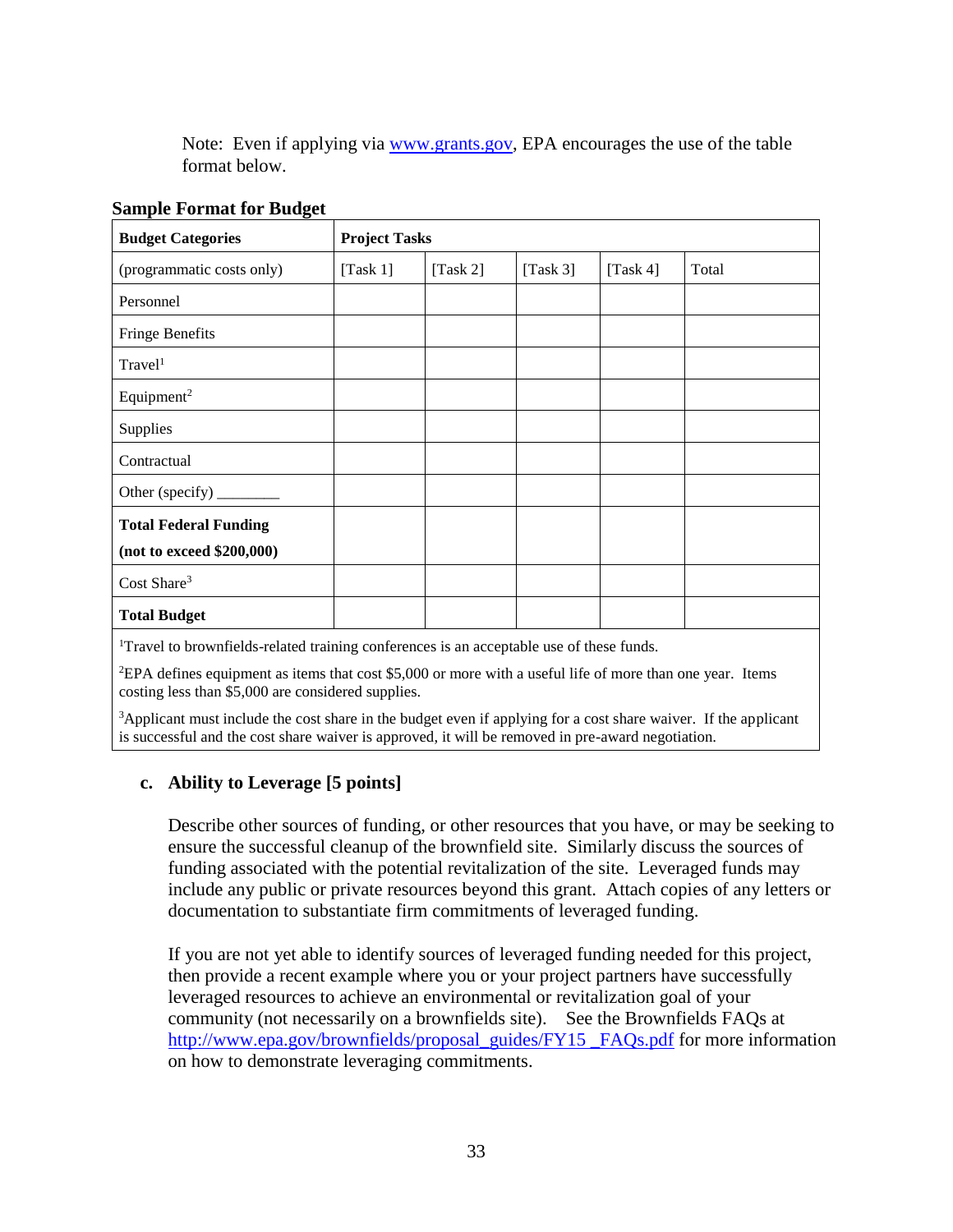Leveraging commitments, unlike the cost share match, should not be included in your budget table.

## <span id="page-33-0"></span>**3. Community Engagement and Partnerships [15 points]**

This section of your proposal demonstrates how you will involve and inform the community and other stakeholders during the planning and implementation of your project. Your responses to the criteria will also explain how your proposed community engagement plan will meet the needs of the targeted community identified in Community Need (Section V.B.1, portion of your proposal and identify the stakeholders and partners necessary to achieve the benefits discussed in Project Benefits (Section V.B.4). Proposals should discuss and demonstrate meaningful involvement of community groups or representatives directly affected by the site, in addition to the broader community. Information provided should include the following as applicable to the project, a plan for developing partnerships, or describing existing partnerships, and plans for connecting with appropriate health agencies.

Proposal will be evaluated on the quality and extent to which they:

- demonstrate actions or plans to effectively involve and inform the community groups or representatives directly affected by the site, as well as other relevant stakeholders;
- identify how partnership with the state/tribal environmental authority will ensure the cleanup is protective of human health and the environment, or if not applicable, explains demonstrates how they will ensure the cleanup is protective;
- identify roles for other relevant governmental partnerships, including health agencies if applicable; and
- identify the relevant roles of community organizations and affirm their involvement to the project through commitment letters.

## **a. Plan for Involving Targeted Community & Other Stakeholders; and Communicating Project Progress [5 points]**

- Discuss your plan for involving the targeted community and other stakeholders (such as neighborhood organizations, citizens groups, borrowers, and developers) in the planning and implementation of your project. Community involvement activities may occur throughout the planning, cleanup decision, or reuse planning phases.
- Discuss how you will seek out and consider concerns that local residents may have with regard to health, safety, and community disruption potentially posed by the proposed cleanup activities.
- Describe how you will identify sensitive populations and will ensure that your cleanup is conducted in a manner that is protective of sensitive populations and nearby residents.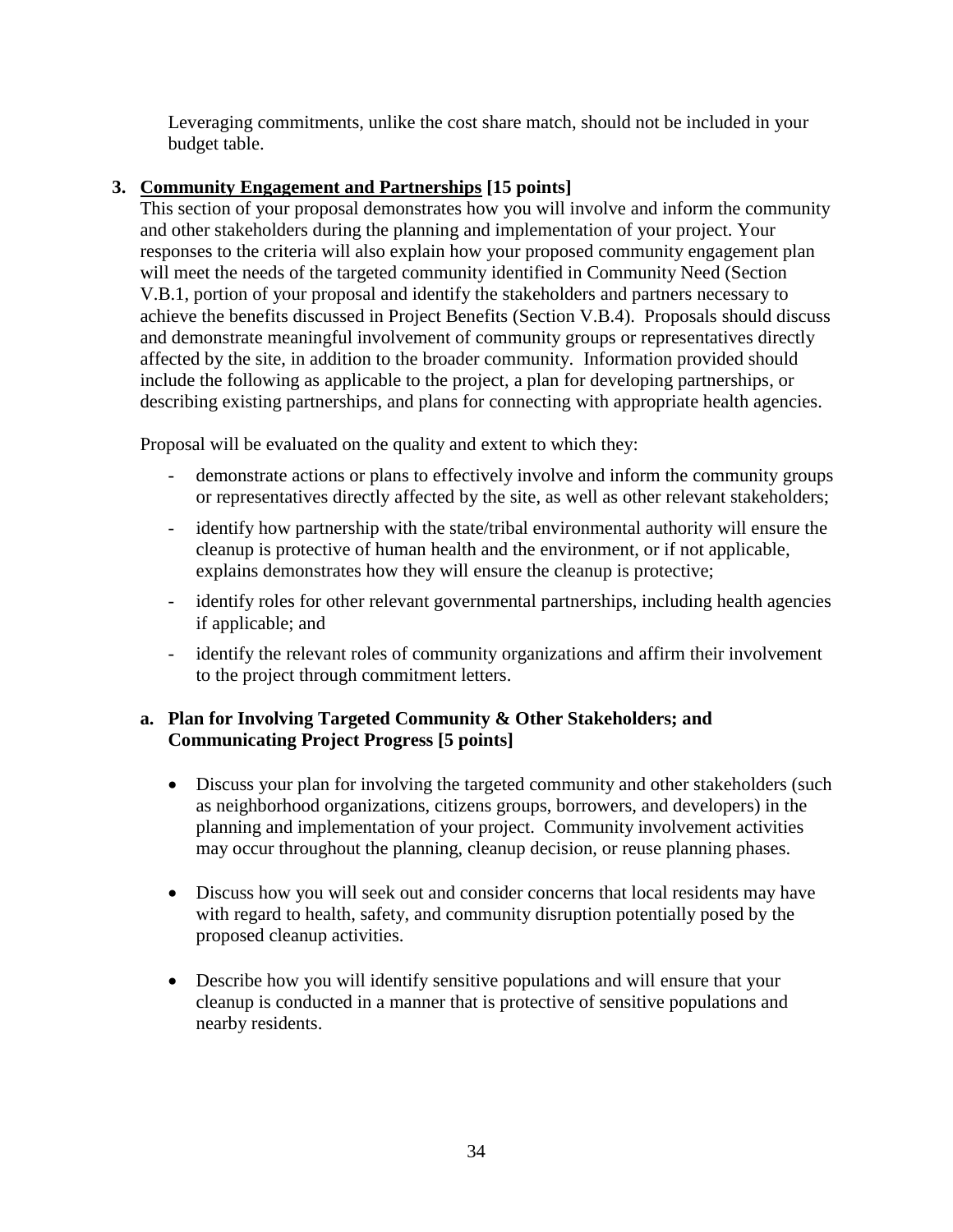Describe your plan for communicating the progress of your project to citizens. Also, describe how the identified communication plans are appropriate and effective for the targeted community(ies).

#### **b. Partnerships with Government Agencies [5 points]**

Identify which agency (or agencies) implement(s) the state or tribal environmental brownfield program, and discuss the roles they may have in ensuring your cleanup meets applicable standards or otherwise is protective of human health and the environment. If applicable, discuss the roles the state or local health agencies may play in your project.

#### **c. Partnerships with Community Organizations [5 points]**

Describe your current efforts and plans to initiate and develop partnerships with community organizations and discuss how they will be involved in the planning and implementation of your project.

- Include a description of each community organization involved in your project, as well as, their role in and commitments to the planning and implementation of the project.
- Attach current letters of commitment to the proposal from all of the community organizations discussed. These letters should discuss their support for the project, and describe and affirm their roles and commitments to the planning and implementation of the project. The numbers of partners is not as important as the contributions and the relevance of their organization.

*Note:* Community organizations do **not** include local government departments, the local planning department/district/office, local contractors, the mayor's office, or other elected officials. See FAQs #8 and #9

[\(http://www.epa.gov/brownfields/proposal\\_guides/FY15\\_FAQs.pdf\)](http://www.epa.gov/brownfields/proposal_guides/FY15_FAQs.pdf) for more information about Community Organizations.

*Note***:** If there are no community organizations in your community, then affirm this and demonstrate how the community is engaged and will continue to be involved in your project. This can be done by including support letters from residents, letters from residents to the editors of local newspapers, attendance lists at public meetings concerning the project, comments from local citizens received on the plans and implementation of the project, etc.

#### **Subawards to Community Organizations:**

If you intend to fund a community organization with a subaward, please review Section IV.F carefully.

#### <span id="page-34-0"></span>**4. Project Benefits [20 points]**

This section of your proposal describes the overall outcomes and benefits expected from your project in the context of the needs you discussed in the Community Need (Section V.B.1), the broader planning efforts (as discussed in Project Description (Section V.B.2), including sustainable redevelopment and the near-term efforts to support sustainable environmental practices in the community. It will also describe how the outcomes of this cleanup will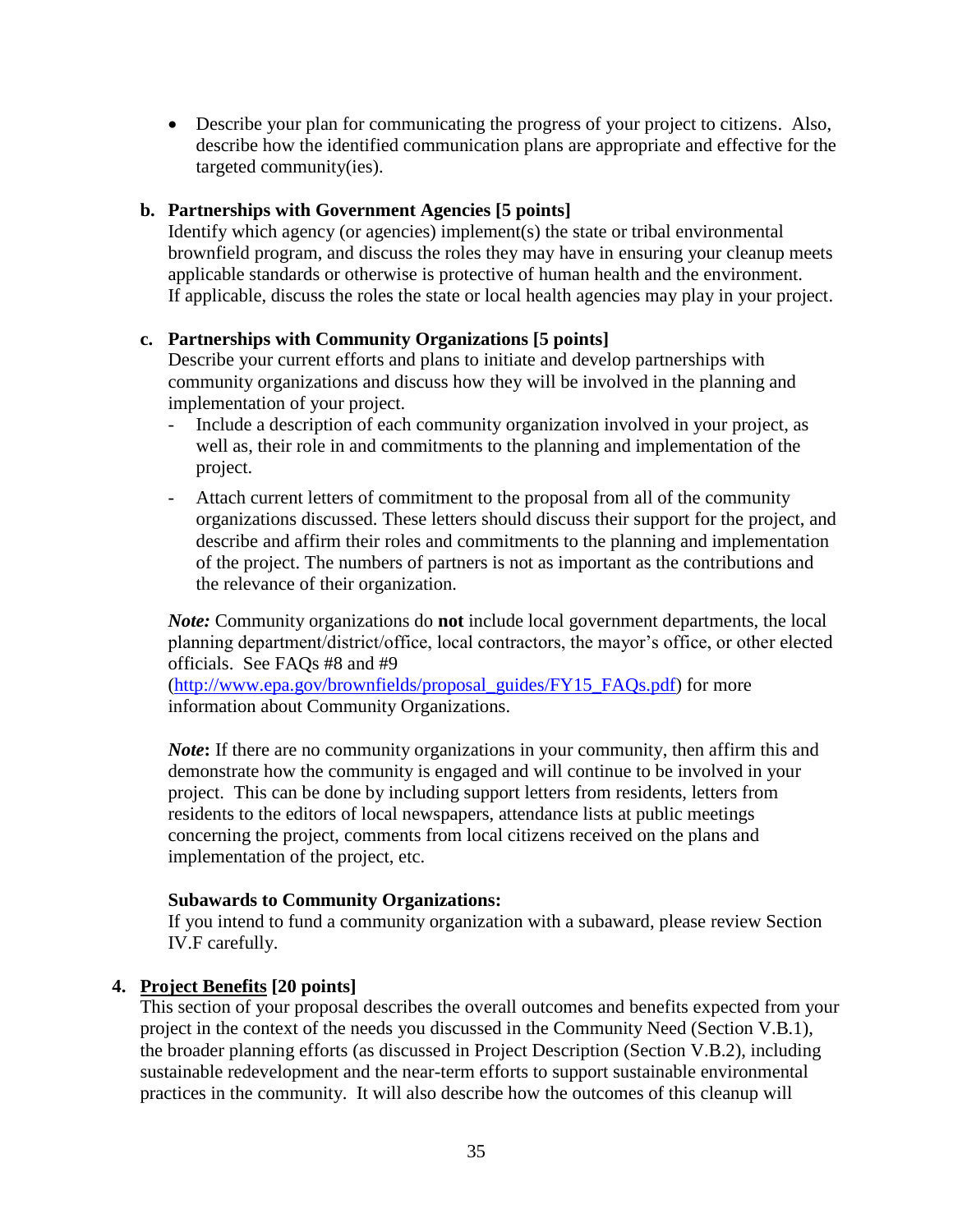contribute to the overall community plan for the revitalization of brownfields sites. Proposals will be evaluated on the quality and extent to which the proposal demonstrates the potential of the project, or the development plan for the project or the project area, to realize significant outcomes and benefits to the health/welfare and environment of the community, facilitate environmentally sustainable redevelopment planning, and stimulate economic or non-economic benefits.

## **a. Health and/or Welfare and Environment [10 points]**

i. Health and/or Welfare Benefits (5 points)

Describe the health and/or welfare benefits anticipated from the cleanup and revitalization of the property, and how these benefits will address the health and/or welfare challenges discussed in the Community Need section of your narrative (Section V.B.1).

ii. Environmental Benefits (5 points) Describe the environmental benefits anticipated from the cleanup and revitalization of the property, and how these benefits will address the environmental challenges discussed in the Community Need section of your narrative (Section V.B.1).

## **b. Environmental Benefits from Infrastructure Reuse/Sustainable Reuse [5 points]**

i. Planning, Policies or Other Tools (2 points)

Describe how your community or organization is using planning, policies, ordinances or other tools to foster and implement sustainable redevelopment. Provide examples which may be pertinent to the proposed project such as using existing infrastructure, green buildings, energy efficiency, water management, green remediation, construction and demolition materials recycling, diesel emissions reductions, and renewable energy.

ii. Integrating Equitable Development or Livability Principles (3 points) Describe how your approach to address and revitalize brownfield sites will incorporate equitable development practices or livability principles; such as improved transportation choices, affordable housing, and other considerations as described on page 7 of these guidelines.

#### **c. Economic and Community Benefits [5 points]**

i. Economic or Other Benefits (3 points) Describe the long-term outcomes and benefits that will result from implementation of this grant. Include specific discussion of economic benefits, such as increased employment and expanded tax base;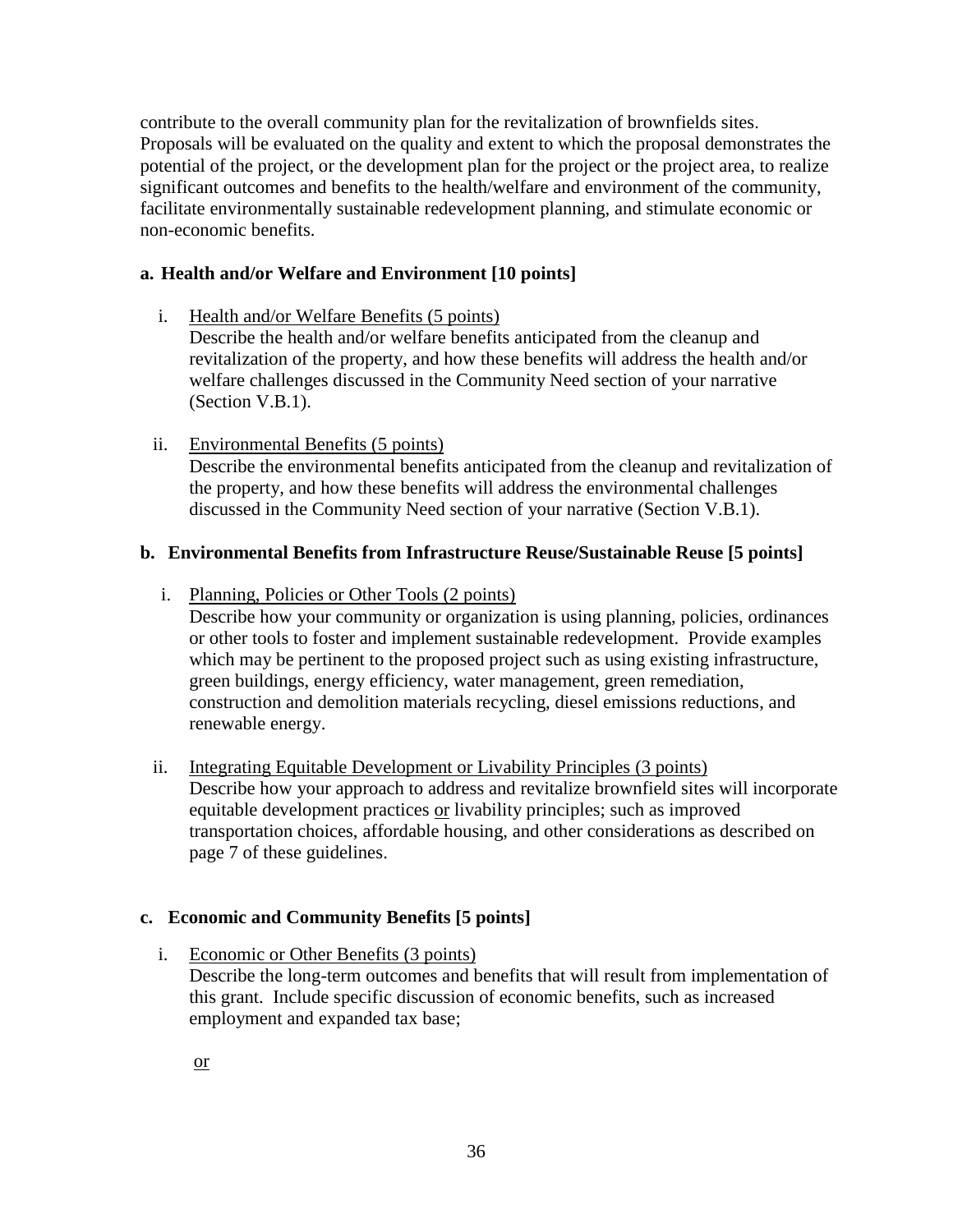discuss non-economic benefits associated with the cleanup of your site to be reused for greenspace or other not-for-profit activities. Examples may include areas redeveloped for uses such as parks, recreation areas, greenways, environmental buffers and other not-for-profit, governmental or charitable organization spaces such as libraries, schools, health centers, community centers, fire stations, etc.

ii. Job Creation Potential: Partnerships with Workforce Development Programs (2 Points)

Describe any planned efforts to promote local hiring and procurement, or to link members of the community to potential employment opportunities related to your proposed project. Such efforts may include, but are not limited to, partnering with local workforce development entities or Brownfields job training grantees. A list of Brownfields job training grantees can be found at [http://cfpub.epa.gov/bf\\_factsheets/index.cfm.](http://www.grants.gov/)

#### <span id="page-36-0"></span>**5. Programmatic Capability and Past Performance [20 Points]**

This section of your proposal demonstrates that your organization ("the applicant") has programmatic capability (experience, knowledge and resources, or ability to obtain them) necessary to ensure successful completion of all required aspects of this project and grant as discussed in the previous section of your proposal and Section VI of the these guidelines. Proposals will be evaluated on the quality and extent to which your proposal demonstrates the ability of your organization to successfully manage and complete the project, considering your programmatic and administrative capacity, plans for measuring and reporting your outputs and outcomes, and your past and/or current performance under federally and/or nonfederally funded assistance agreements (past and current).

*Note:* In evaluating an applicant's response to this criterion, in addition to the information provided by the applicant, EPA may consider relevant information from other sources including information from EPA files and/or from other federal or non-federal grantors to verify or supplement information provided by the applicant.

#### **a. Programmatic Capability [12 points]**

Describe the organizational structure you will utilize to ensure the timely and successful expenditure of funds and completion of all technical, administrative and financial requirements of the project and grant. Include a brief discussion of the key staff including their roles, expertise, qualifications, and experience.

Describe the system(s) you have in place to appropriately acquire any additional expertise and resources (e.g. contractors or subawardees) required to successfully complete the project. Please refer to Section IV.F regarding contractors and subawards.

#### **b. Audit Findings [2 points]**

Describe any adverse audit findings. If you have had problems with the administration of any grants (e.g., compliance reporting, expenditure of funds, etc.), please describe how you have corrected, or are correcting, the problems. If you have not, please affirm that you have not had any adverse audit findings. Respond to this criterion regardless of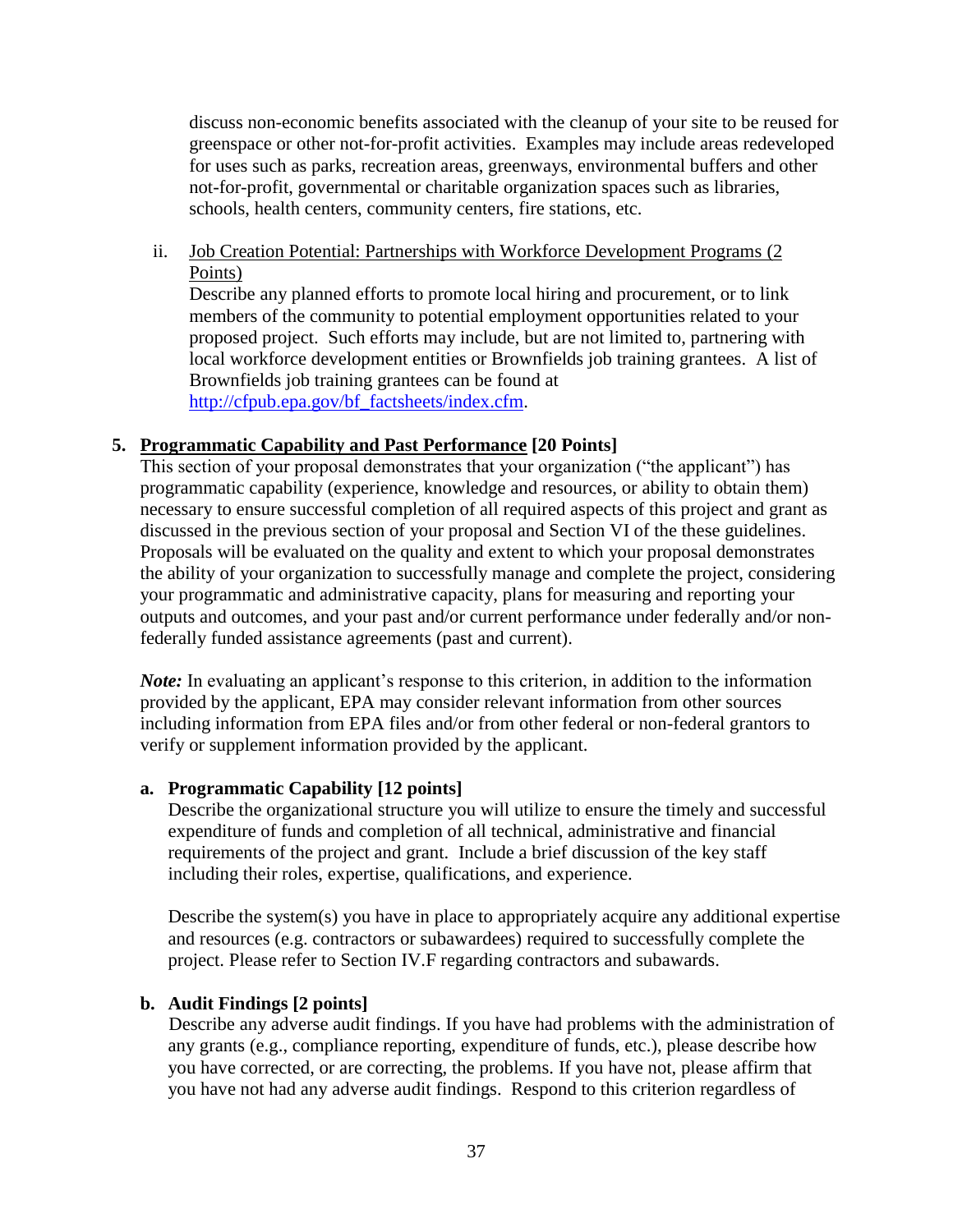whether or not you have had a federal or non-federal assistance agreement. [*Failure to address this section will result in zero points for this factor.*]

#### **c. Past Performance and Accomplishments [6 points]**

If you have ever received an EPA brownfields grant (including Assessment, Cleanup, Revolving Loan Fund, and 128(a) grants), please respond to **item i** below.

If you have never received an EPA brownfields grant, but have received other federal or non-federal assistance agreements (an assistance agreement is a grant or cooperative agreement, but not a contract (e.g., Targeted Brownfields Assessment grants of services)) please respond to **item ii** below.

If you have never received any type of federal or non-federal assistance agreements please indicate this in response to **item iii** below, and you will receive a neutral score of 3 points for this factor.

**i. Currently or Has Ever Received an EPA Brownfields Grant [6 points]**

Identify and provide information regarding each of your current and most recent EPA brownfields grant(s) (but no more than five). Demonstrate how you successfully managed the grant(s), and successfully performed all phases of work under each grant by providing information on the items below.

1. Compliance with grant requirements (3 points)

Discuss your compliance with the work plan, schedule and terms and conditions. Include whether have made, or are making, sufficient progress towards achieving the expected results of the grant in a timely manner? If you are not, please explain why. Discuss what corrective measures you took, or are taking, and how the corrective measures were documented and communicated.

Discuss your history of timely and acceptable quarterly performance and technical reporting, as well as, ongoing Assessment, Cleanup and Redevelopment Exchange System (ACRES) reporting.

If you have an open EPA Brownfield grant(s), please explain your need for additional funding. Additionally, for all open grant(s) indicate the grant period (start and end date), if there are funds remaining, and the plan to expend funds by the end of the grant period.

For all closed EPA Brownfields grant(s), indicate if there were funds remaining at the time of closure, the amount of remaining funds and a brief explanation of why the funds were not expended.

2. Accomplishments (3 points)

Describe the accomplishments and specific outputs of your grant funded program, including at minimum, the number of sites assessed and cleaned up.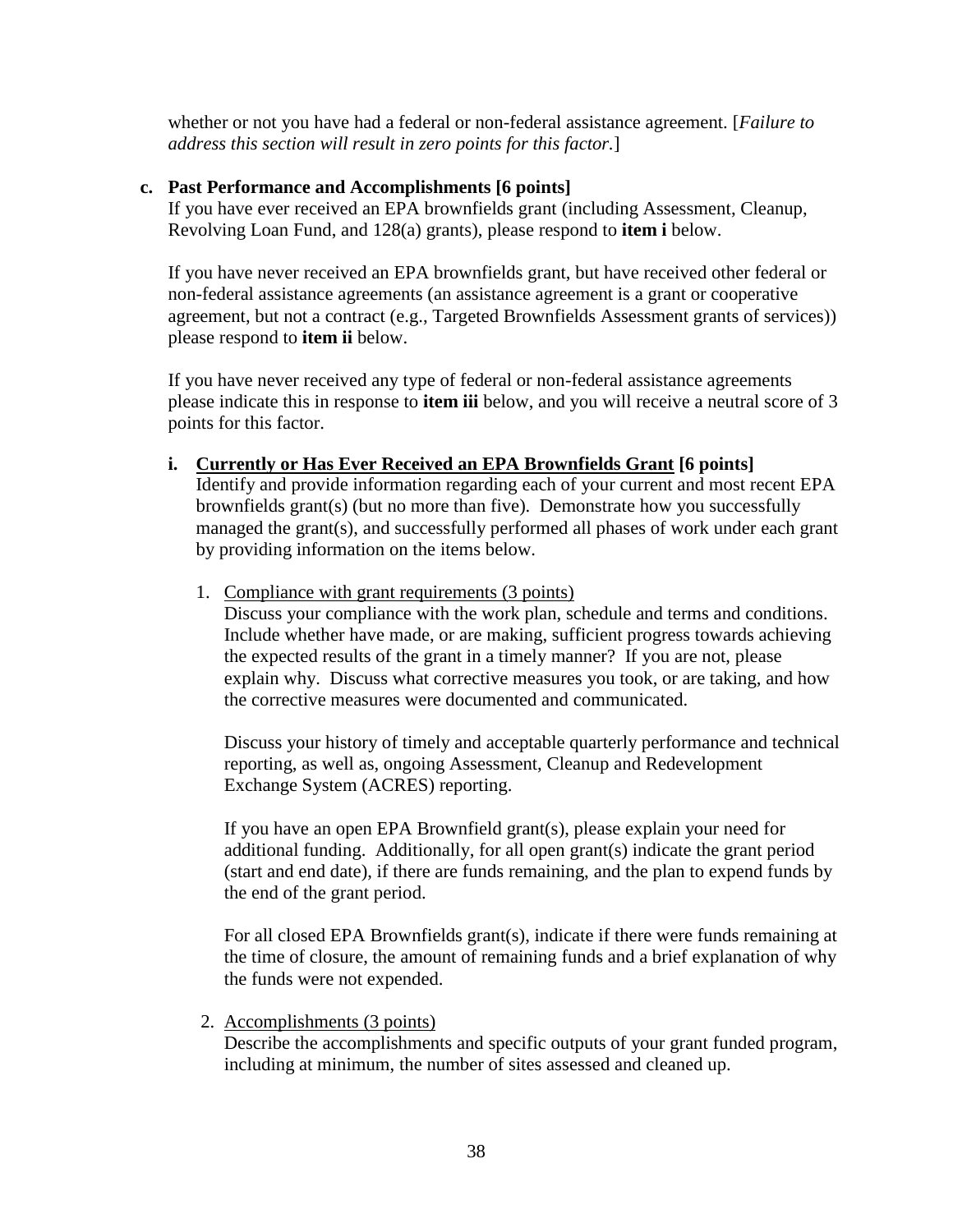Discuss whether these outputs and outcomes were accurately reflected in ACRES at the time of this proposal submission, and if not, please explain why.

#### **- OR -**

#### **ii. Has Not Received an EPA Brownfields Grant but has Received Other Federal or Non-Federal Assistance Agreements [6 points]**

Identify and describe each of your current and/or most recent federally and nonfederally funded grants (no more than five) that are most similar in size, scope, and relevance to the proposed project. Demonstrate how you successfully managed the grant(s), and successfully performed all phases of work under each grant by providing the following information.

1. Purpose and Accomplishments (3 points) Describe the awarding agency/organization, amount of funding, and purpose of the grant(s) you have received.

Discuss the specific accomplishments and outputs and outcomes of the project supported by these grants, including specific measure of success for the project supported by each type of grant received.

2. Compliance with grant requirements (3 points) Describe your compliance with the work plan, schedule and terms and conditions. Include whether you made or are making sufficient progress towards achieving the expected results of the grant in a timely manner. Discuss what corrective measures you took, or are taking, and how the corrective measures were documented and communicated.

Discuss your history of timely and acceptable reporting, as required by the awarding agency/organization.

#### **- OR –**

#### **iii. Has Never Received Any Type of Federal or Non-Federal Assistance Agreements [3 points]**

Affirm that your organization has never received any type of federal or non-federal assistant agreement (grant). [*Failure to indicate anything in response may result in zero points for this factor.*]

#### <span id="page-38-0"></span>**V.C Other Factors**

In making final selection recommendations from among the most highly ranked applicants on each of the lists discussed in Section V.A, EPA's Selection Official may consider the following factors if appropriate. In their proposals, applicants should provide a summary on whether and how any of these potentially applicable special considerations apply: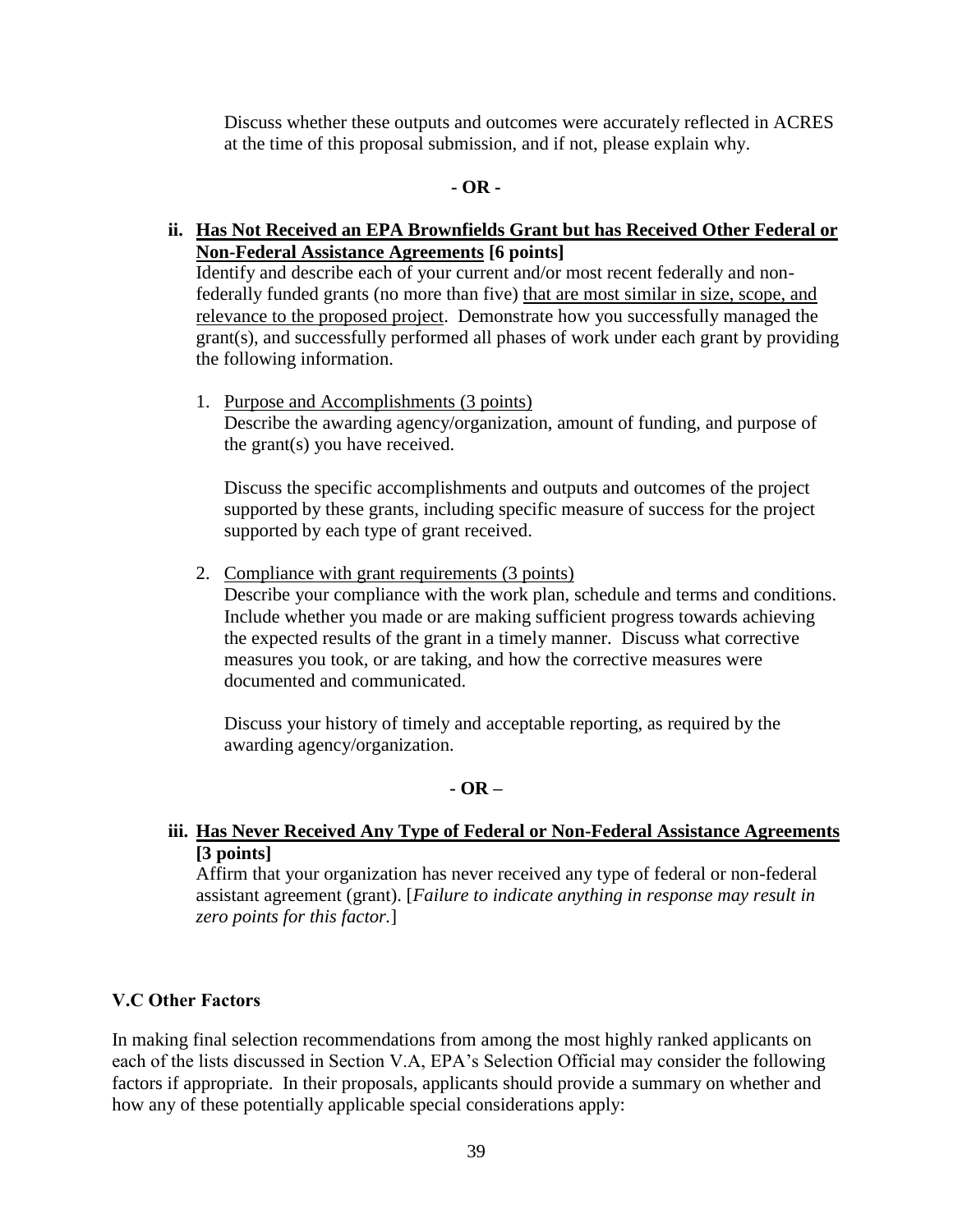- fair distribution of funds between urban and non-urban areas including an equitable distribution to "micro" communities (those communities with populations of 10,000 or less). EPA strongly encourages non-urban communities, including "micro" communities to apply;
- a balanced distribution of funds among EPA's ten Regions and among the states and territories or the project is assisting a Tribe or territory;
- compliance with the 25 percent statutory petroleum funding allocation;
- whether the applicant is a federally recognized Indian tribe or United States territory;
- the need to provide funding to address specific types of contamination identified in the Brownfields law such as whether a site is mine-scarred or contaminated with controlled substances;
- the needs of communities adversely affected by natural disasters (2006 or later);
- communities implementing green remediation plans;
- demonstrated firm leveraging commitments for facilitating brownfield project completion by identifying amounts and contributors of funding in the proposal and have included documentation that directly tie to the project;
- community experienced manufacturing plant/power plant closure(s) (2008 or later) tied to the targeted brownfield sites or project area, including communities experiencing auto plant/ power plant closures due to bankruptcy or economic disruptions;
- recent (2008 or later) significant economic disruption (unrelated to a natural disaster or manufacturing/auto plant closure/closed power plant) has occurred within community, resulting in a significant percentage loss of community jobs and tax base;
- whether the applicant is one of the twelve recipients or a core partner/implementation strategy party of a "manufacturing community" designation provided by the Economic Development Administration (EDA) under the Investing in Manufacturing Communities Partnership. A core partner/implementation strategy party is a local partner organization/jurisdiction that will carry out the proposed strategy, as demonstrated in letters of commitment or memoranda of understanding which documents their contributions, roles, and responsibilities to the partnership. EDA may provide to EPA a list of the core partners/implementation strategy parties for each of the 12 "manufacturing community" designees, which EPA would use to verify this other factor. Applicants must clearly demonstrate there is a nexus between their IMCP designation and the proposed Brownfields activities;
- whether the applicant will serve an area designated as a federal, state or local Empowerment Zone or Renewal Community;
- whether the applicant is a recipient or a core partner of a HUD-DOT-EPA Partnership for Sustainable Communities (PSC) grant that is directly tied to the project area, and can demonstrate that funding from a PSC grant has or will benefit the project area. To be considered**, the applicant must attach documentation** which demonstrates this connection to a HUD-DOT-EPA PSC grant;
- whether the applicant is a HUD Promise Zone community;
- whether the applicant is a recipient of an EPA Brownfields Area-Wide Planning grant; and/or
- whether the applicant is one of the 30-50 communities designated by EPA under the Agency's cross-cutting initiative on *Making a Visible Difference in Communities*.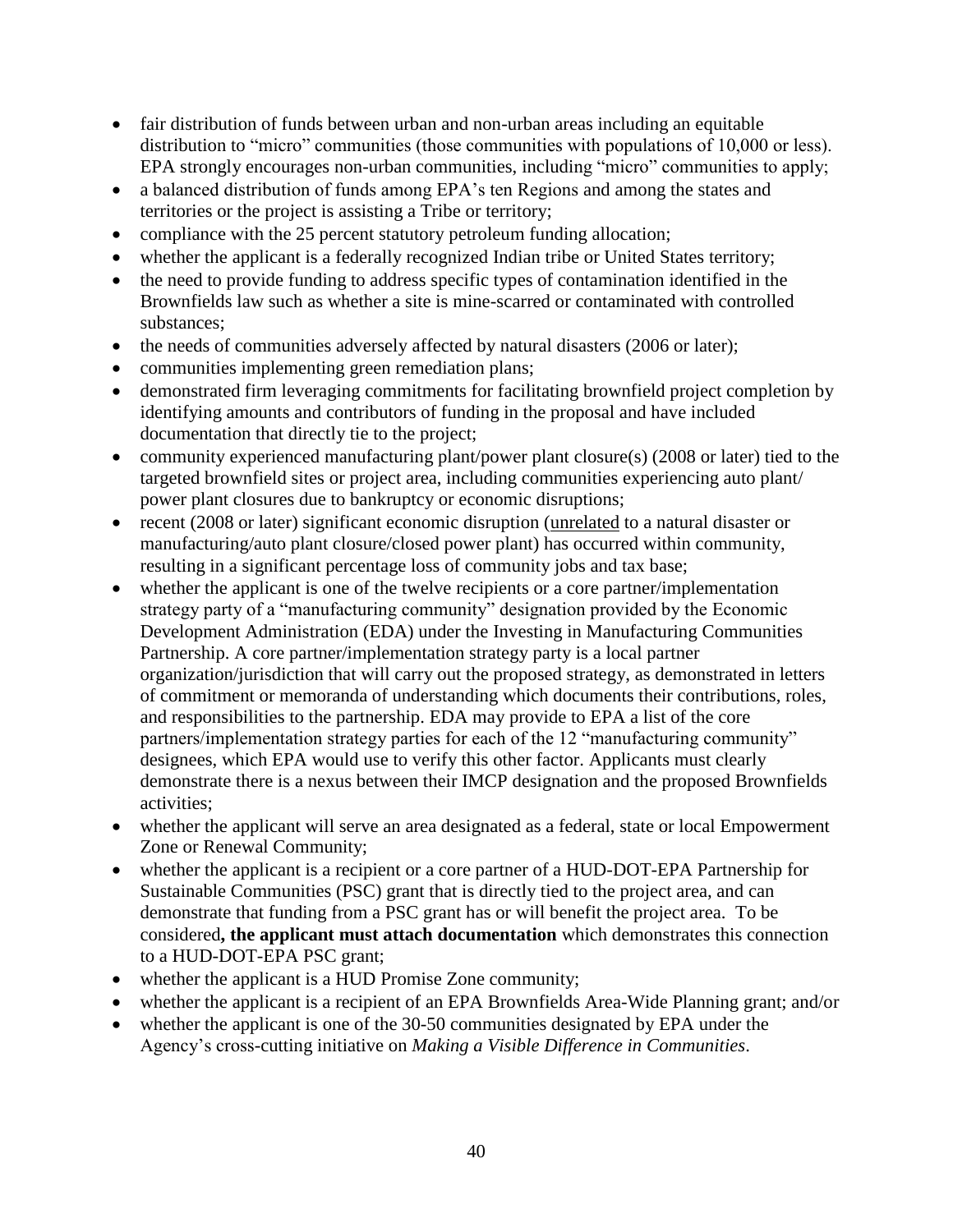## <span id="page-40-0"></span>**V.D Proposal Checklist for Cleanup Grants**

Before you submit your proposal(s) for a cleanup grant, please ensure the following documents are included in your proposal package.

| V                | Transmittal Letter (2-page limit)                                                                                                                                                                                                 |  |
|------------------|-----------------------------------------------------------------------------------------------------------------------------------------------------------------------------------------------------------------------------------|--|
| V                | Other Factors Checklist (located in Appendix 3) attached to Transmittal Letter, if applicable<br>(see Section IV.C.1.j)                                                                                                           |  |
| <b>M</b>         | The Narrative Proposal, which includes the responses to ranking criteria (15-page limit)                                                                                                                                          |  |
| V                | Documentation of all applicable threshold criteria (see Section III. B and C)                                                                                                                                                     |  |
| $\sigma$         | Letter from the state or tribal environmental authority (see Section III.C.2.)                                                                                                                                                    |  |
| V                | Draft Analysis of Brownfields Cleanup Alternatives (ABCA) (see FAQ #70 and Section<br>III.C.6.)                                                                                                                                   |  |
|                  | <b>Z</b> Documentation indicating committed firm leveraged resources, if applicable (see<br>Section V.B.2.c)                                                                                                                      |  |
|                  | $\blacktriangleright$ Letters of Commitment from all community organizations identified in the Community<br>Engagement and Partnerships ranking criteria (see Section V.B.3.)                                                     |  |
| $\boldsymbol{v}$ | Documentation of community notification, including copies of ads (or equivalent) and<br>comments received by you, your organization's responses to those comments, and<br>meeting notes and sign-in sheets (see Section III.C.6.) |  |
| $\mathbf{v}$     | Documentation of nonprofit status, if applicable (see Section III.C.1.a.)                                                                                                                                                         |  |
| $\boldsymbol{u}$ | Documentation of applicant eligibility if other than city, county, state, or tribe (see<br>Section III.C.1.a.)                                                                                                                    |  |
| $\boldsymbol{v}$ | Justification for cleanup cost-share waiver, if applicable (see Section III.C.5.)                                                                                                                                                 |  |
| $\boldsymbol{v}$ | Property-Specific Determination request, if applicable (see Section III.C.3.d.)                                                                                                                                                   |  |
|                  | Petroleum eligibility determination information, if applicable (see Section III.C.3.i.)                                                                                                                                           |  |

# <span id="page-40-1"></span>**SECTION VI - AWARD ADMINISTRATION INFORMATION**

## <span id="page-40-2"></span>**VI.A Award Notices**

EPA Regions will notify applicants who fail threshold eligibility requirements within 15 calendar days of the Agency's determination of ineligibility. EPA will notify applicants who have not been selected for award based on the ranking criteria and other factors within 15 calendar days of EPA's final decision on selections for this competition.

EPA anticipates notification to successful applicants will be made via telephone or electronic or postal mail by Spring 2015. The notification will be sent to the original signer of the proposal or the project contact listed in the proposal. This notification, which informs the applicant that its proposal has been selected and is being recommended for award, is not an authorization to begin work. For example, if statutory funding or other issues are discovered during the award process that may affect the ability of EPA to make an award to an applicant. The successful applicant must also prepare a work plan and submit application forms, which must be approved by EPA,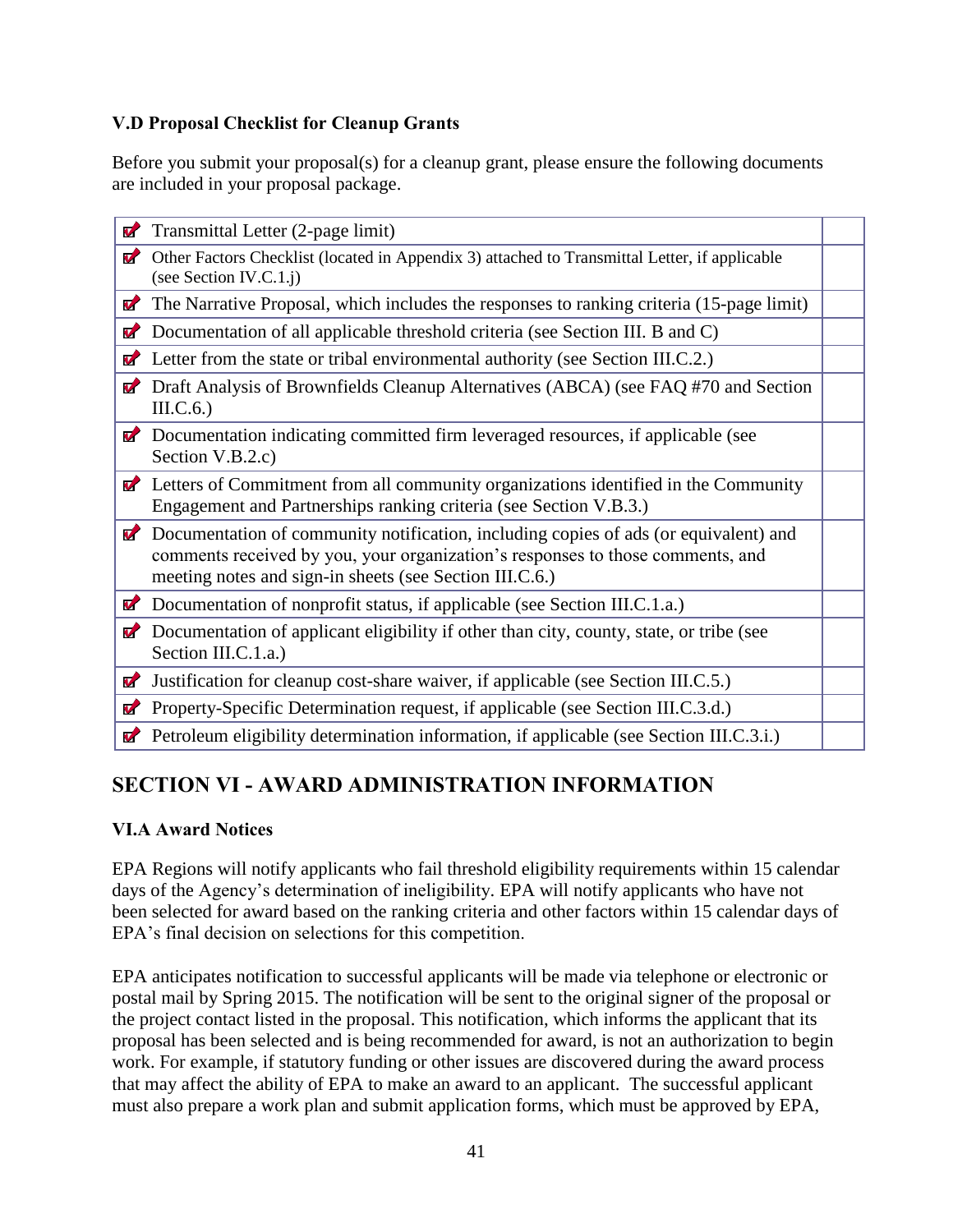before the grant can officially be awarded. The award notice, signed by an EPA grants officer, is the authorizing document and will be provided through postal mail. The time between notification of selection and award of a grant can take up to 90 days or longer.

## <span id="page-41-0"></span>**VI.B Administrative and National Policy Requirements**

- 1. Funding will be awarded as a cooperative agreement. The applicants whose proposals are selected will be asked to submit a cooperative agreement application package to their EPA Regional office. This package will include the application (Standard Form 424), a proposed work plan, a proposed budget, and other required forms. An EPA Project Officer will work with you to finalize the budget and work plan. It is EPA's expectation that the selected applicants will complete the award process within six months of the announcement.
- 2. Approved cooperative agreements will include terms and conditions (including any applicable Davis Bacon requirements) that will be binding on the grant recipient. Terms and conditions specify what grantees must do to ensure that grant-related and Brownfields Program-related requirements are met. Applicants also will be required to submit progress reports in accordance with grant regulations found in 40 CFR 30.51 or 40 CFR 31.40. A listing and description of general EPA regulations applicable to the award of assistance agreements may be viewed at [http://www.epa.gov/ogd/AppKit/applicable\\_epa\\_regulations\\_and\\_description.htm](http://www.epa.gov/ogd/AppKit/applicable_epa_regulations_and_description.htm)

## <span id="page-41-1"></span>**VI.C Reporting Requirements**

During the life of the cooperative agreement, recipients are required to submit progress reports to the EPA Project Officer within 30 days after each reporting period. The reporting period (i.e., quarterly, annually) is identified in the terms and conditions of the cooperative agreement. These reports cover work status, work progress, difficulties encountered, an accounting of financial expenditures, preliminary data results, anticipated activities, and any changes of key personnel involved with the project. Site-specific accomplishments are reported on Property Profile Forms and can be submitted electronically to EPA's ACRES reporting system. Information provided in the quarterly reports and submitted in ACRES helps EPA monitor the community's progress with implementing their project and also directly supports the continuation of the Brownfields program by highlighting measurable site-specific accomplishments to the public and Congress.

At the end of the cooperative agreement, a final project report also is required. The final report will summarize accomplishments, expenditures, outcomes, outputs, lessons learned, and any other resources leveraged during the project and how they were used.

#### <span id="page-41-2"></span>**VI.D Brownfields Programmatic Requirements**

Brownfields grantees must comply with all applicable federal and state laws to ensure that the assessment and cleanup protects human health and the environment. Brownfields grantees also must comply with the program's technical requirements, which may include, but are not limited to, the following requirements below.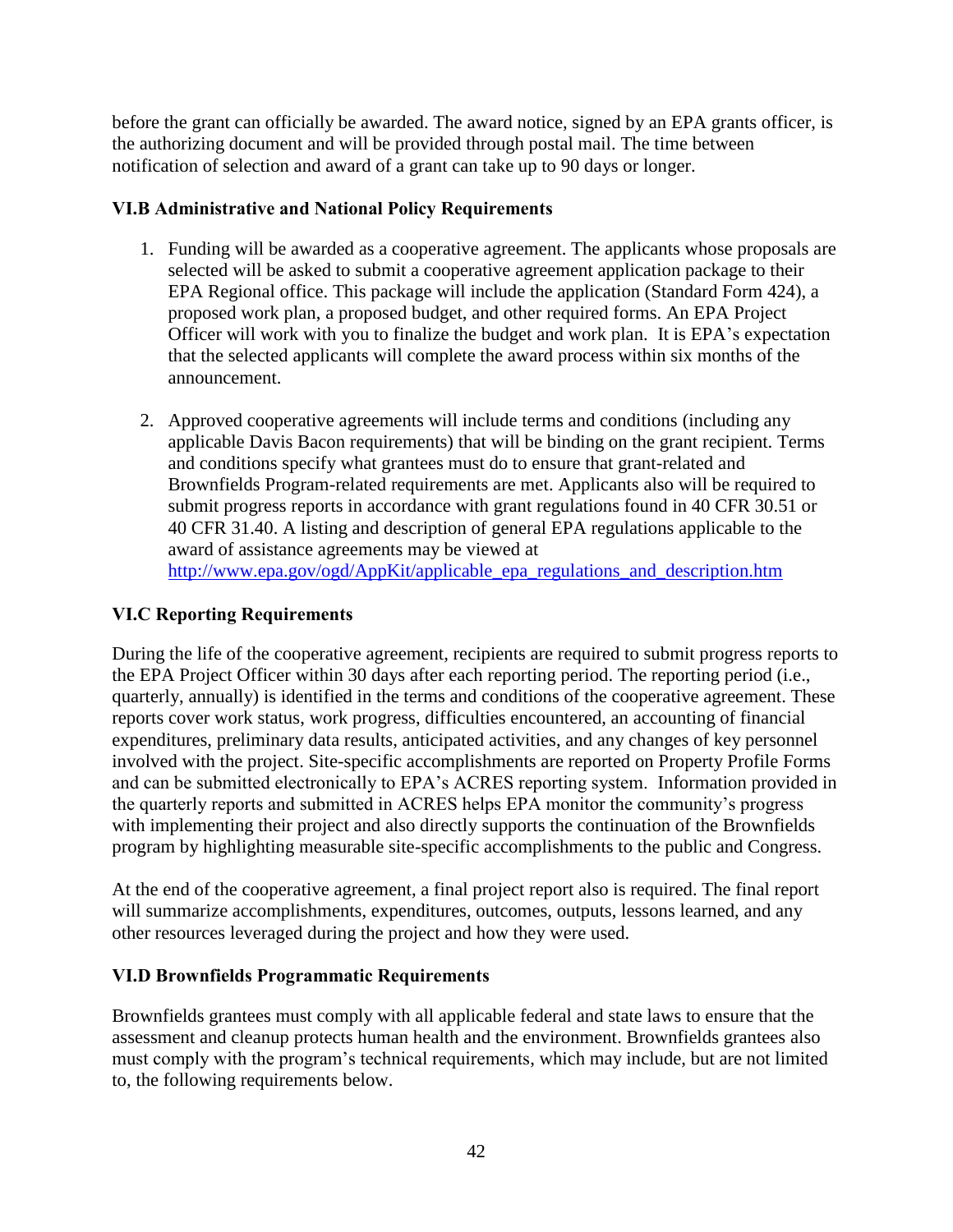#### 1. Quality Assurance (QA) Requirements

When environmental samples are collected as part of any brownfields cooperative agreement (e.g., assessment and site characterization, cleanup verification sampling, post-cleanup confirmation sampling), recipients shall submit to EPA for approval a **Quality Assurance Project Plan** (QAPP) prior to the collection of environmental samples. The QAPP must document quality assurance practices sufficient to produce data adequate to meet project objectives and minimize data loss. Compliance with the Quality Assurance requirements is an eligible use of funds for all three grant types.

#### 2. Historic Properties or Threatened and Endangered Species

If historic properties or threatened or endangered (T&E) species may be impacted by the assessment or cleanup of a site, the requirements of the National Historic Preservation Act (NHPA) or the Endangered Species Act (ESA) may apply, respectively. Grantees are required to consult with EPA prior to conducting any on-site activity (such as invasive sampling or cleanup) that may affect historic properties or T&E species to ensure that the requirements of Section 106 of NHPA and Section 7(a)(2) of the ESA are met. Cleanup grantees should plan for these consultation requirements.

#### 3. Environmental Cleanup Responsibilities

Cleanup and RLF grant recipients must complete the following mandatory activities in connection with cleanups conducted with brownfields funding. These activities are all eligible costs.

While the following uses specific terms, EPA anticipates that the majority of the cleanups will be performed through state voluntary cleanup programs (VCPs). As such, the state programs may call these documents by different names. It is EPA's intent that documents generated to meet the state's VCP requirements can serve to meet the mandatory requirements listed below provided they cover the same elements and include the necessary information.

a. Analysis of Brownfield Cleanup Alternatives (ABCA)

Prepare an **analysis of brownfield cleanup alternatives**, considering site characteristics, surrounding environment, land-use restrictions, potential future uses, and cleanup goals. The ABCA must be signed by an authorized representative of the grant recipient and the ABCA must include:

- i) information about the site and contamination issues (e.g., exposure pathways, identification of contaminant sources, etc.), cleanup standards, applicable laws, alternatives considered, and the proposed cleanup;
- ii) effectiveness, implementability, and the cost of the proposed cleanup;
- iii) evaluate the resilience of the remedial options in light of reasonably foreseeable changing climate conditions (e.g., sea level rise, increased frequency and intensity of flooding and/or extreme weather events, etc.);
- iv) an analysis of reasonable alternatives including no action. For cleanup of brownfield petroleum-only sites, an analysis of cleanup alternatives must include considering a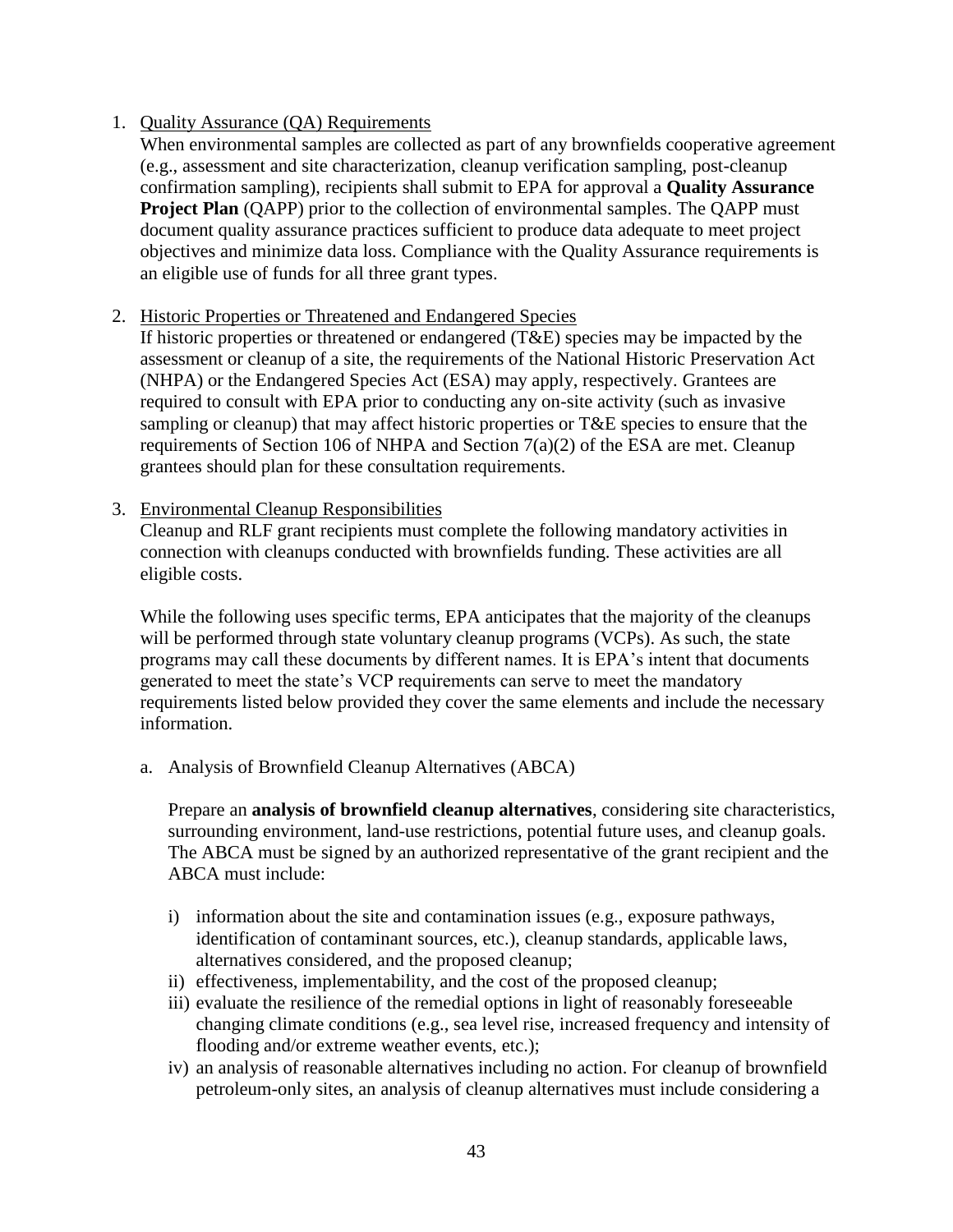range of proven cleanup methods including identification of contaminant sources, exposure pathways, and an evaluation of corrective measures. The cleanup method chosen must be based on this analysis; and

- v) the alternatives may consider the degree to which they reduce greenhouse gas discharges, reduce energy use or employ alternative energy sources, reduce volume of wastewater generated/disposed, reduce volume of materials taken to landfills, and recycle and re-use materials generated during the cleanup process to the maximum extent practicable.
- b. Community Relations and Public Involvement in Cleanup Activities

Recipients must prepare a **site-specific community relations plan** describing how the recipient plans to satisfy the public involvement requirements below. The plan must be submitted to EPA before providing notice to the general community regarding the ABCA. At a minimum, public involvement for cleanup activities requires:

- i) **notice of the ABCA's** or its equivalent's **availability** to the general community and the opportunity for the public to provide comments (written or oral) on the ABCA;
- ii) preparation of **written responses** to significant and appropriate **comments**, and documentation of any changes to the cleanup plan; and
- iii) preparation of an **administrative record** and **notification** to the public of its **availability** for inspection at a location convenient to the targeted population and general public. The administrative record must contain the documents that form the basis for the selection and implementation of a cleanup plan. Documents in the administrative record shall include the ABCA, site investigation reports, the cleanup plan, cleanup standards used, responses to public comments, and verification that shows that cleanups are complete.
- c. Implementation and Completion of Cleanup Activities

Recipients **shall ensure the adequacy of each cleanup** in protecting human health and the environment as it is implemented. Regarding occupational safety and health, brownfields cleanups must comply with either all applicable General Industry standards (29 CFR Part 1910) or all applicable Construction standards (29 CFR Part 1926), depending on work operations at the site. In addition, if a site is determined to be a "hazardous waste site," that site must comply with the Hazardous Waste Operations and Emergency Response (HAZWOPER) standard 29 CFR. §1910.120. In the event of an incomplete cleanup, the recipient shall ensure that the site is secure and notify the appropriate state agency and the U.S. EPA to ensure an orderly transition should additional activities become necessary.

Recipients shall ensure that the **successful completion** of the cleanup is properly **documented**. This must be done through a final report or letter from a qualified environmental professional, or other documentation provided by a state or tribe that shows the cleanup is complete. This documentation needs to be included as part of the administrative record.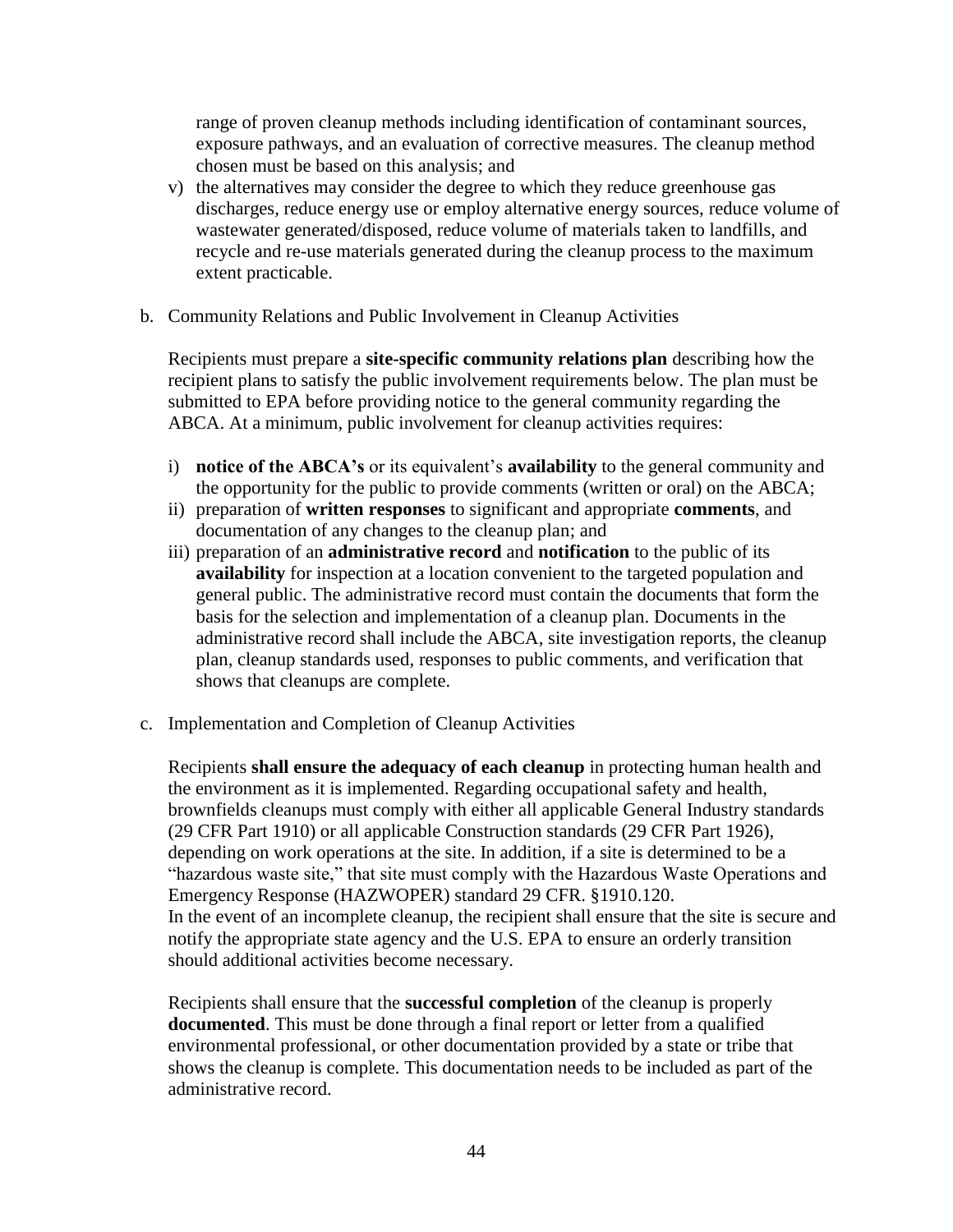## 4. Sufficient Progress

EPA will evaluate whether the recipient has made sufficient progress 18 months from the date of award. For purposes of the Cleanup Grants, "sufficient progress in implementing a cooperative agreement" means that an appropriate remediation plan is in place, institutional control development, if necessary, has commenced, initial community involvement activities have taken place, relevant state or tribal pre-cleanup requirements are being addressed and a solicitation for remediation services has been issued. If EPA determines that the recipient has not made sufficient progress, the recipient must implement a corrective action plan approved by EPA. Failure to comply with the reporting requirements may result in an early termination of the grant and return of grant funds to the EPA.

## 5. Collection of Post-Grant Information

Under the Government Performance and Results Act, EPA reports on the many benefits of brownfields funding. One such measure provides information on additional resources leveraged as a result of the use of brownfields grant funds. These leveraged, non-EPA funds may include additional cleanup funds or redevelopment funding from other federal agencies, state, tribal, and local governments, or private organizations. As many of these activities occur beyond the grant period, please note that EPA may contact you well after the grant period of performance to collect this information.

#### 6. Protection of nearby and sensitive populations

Grantees are required to protect all nearby populations, including sensitive populations in the targeted community from contaminants during cleanup work conducted on brownfield sites under this grant. Activities include implementing procedures necessary to mitigate any potential exposure from the contamination.

#### <span id="page-44-0"></span>**VI.E Use of Funds**

An applicant that receives an award under this announcement is expected to manage assistance agreement funds efficiently and effectively and make sufficient progress towards completing the project activities described in the work-plan in a timely manner. The assistance agreement will include terms/conditions implementing this requirement.

#### <span id="page-44-1"></span>**VI.F Disputes**

Assistance agreement competition-related disputes will be resolved in accordance with the dispute resolution procedures published in 70 FR (Federal Register) 3629, 3630 (January 26, 2005) which can be found at [http://www.epa.gov/ogd/competition/resolution.htm.](http://www.epa.gov/ogd/competition/resolution.htm) Copies of 44 these procedures may also be requested by contacting the person listed in Section VII of the announcement.

#### <span id="page-44-2"></span>**VI.G Additional Provisions for Applicants Incorporated Into the Solicitation**

Additional provisions that apply to this solicitation and/or awards made under this solicitation, including but not limited to those related to DUNS, SAM, copyrights, disputes, and administrative capability, can be found at [http://www.epa.gov/ogd/competition/solicitation\\_provisions.htm.](http://www.epa.gov/ogd/competition/solicitation_provisions.htm) These, and the other provisions that can be found at the website link, are important, and applicants must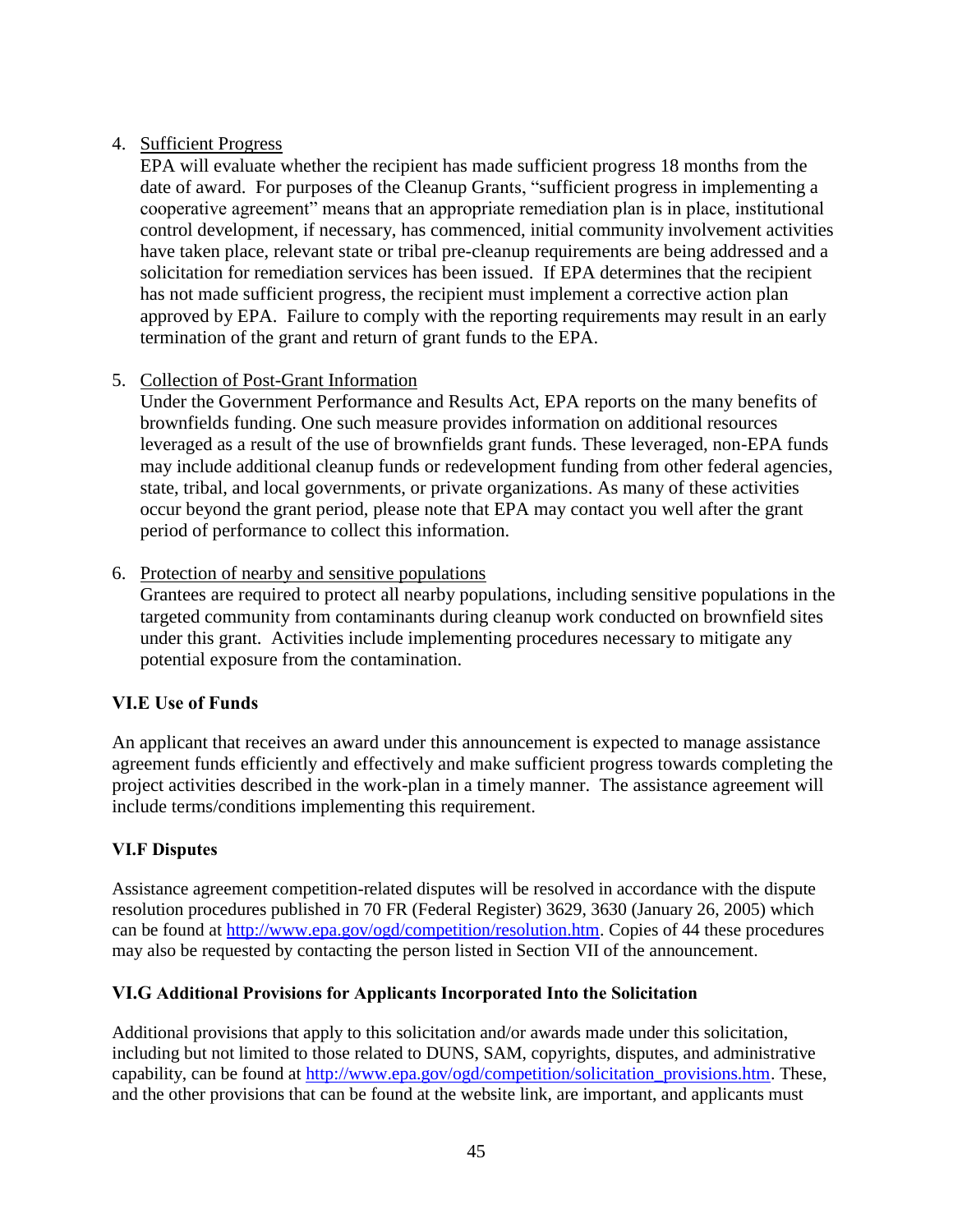review them when preparing proposals for this solicitation. If you are unable to access these provisions electronically at the website above, please communicate with the EPA contact listed in this solicitation to obtain the provisions.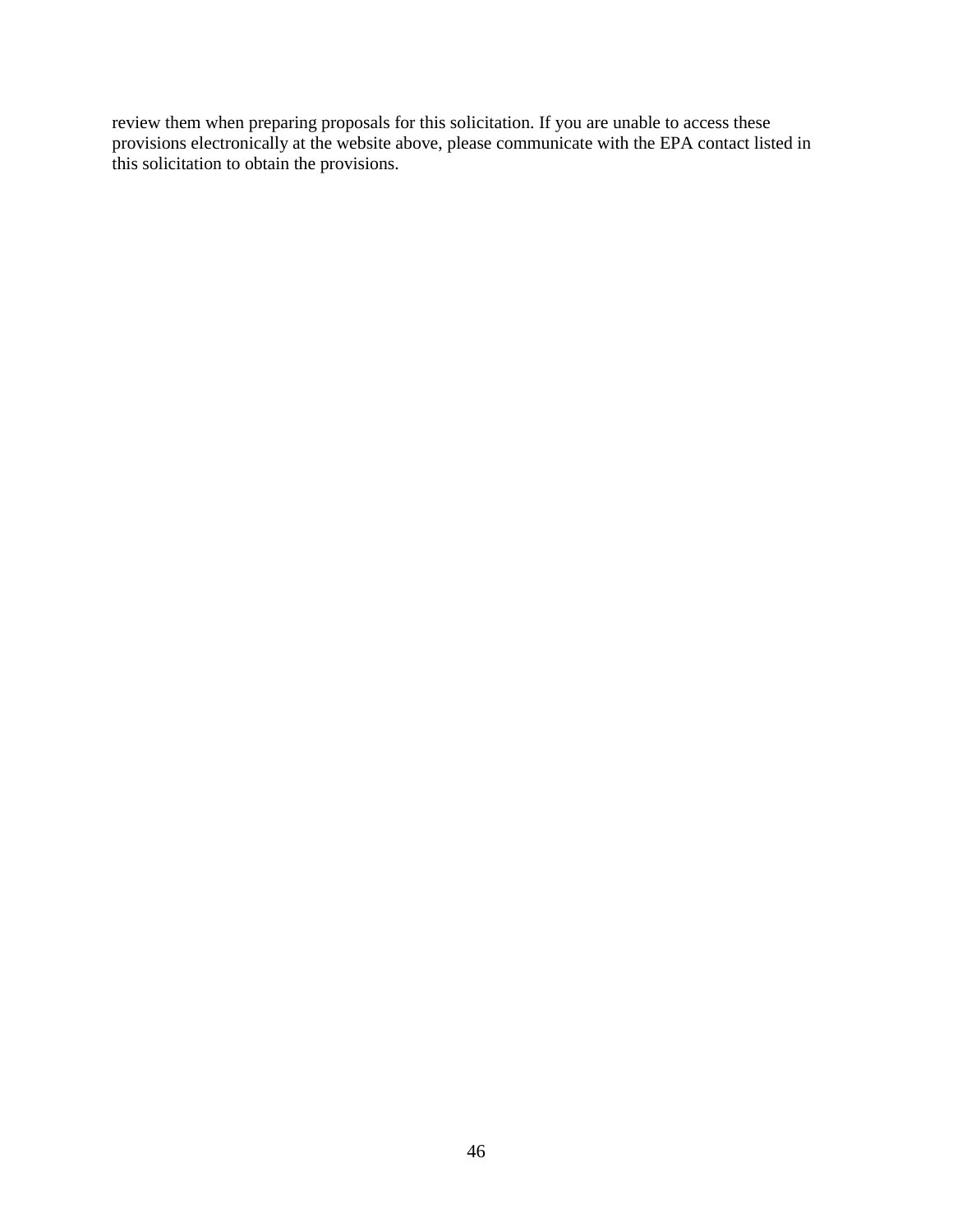# <span id="page-46-0"></span>**SECTION VII – AGENCY CONTACTS – Regional Brownfields Contacts**

| <b>REGION &amp; STATES</b> |                       | <b>ADDRESS/PHONE NUMBER</b>                                                   |  |  |
|----------------------------|-----------------------|-------------------------------------------------------------------------------|--|--|
| <b>EPA Region 1</b>        | CT, ME, MA,           | 5 Post Office Square                                                          |  |  |
| <b>Frank Gardner</b>       | NH, RI, VT            | Suite 100, Mail code: OSRR7-2                                                 |  |  |
|                            |                       | Boston, MA 02109-3912                                                         |  |  |
| Gardner.Frank@epa.gov      |                       | <b>Phone</b> (617) 918-1278 <b>Fax</b> (617) 918-1291                         |  |  |
| <b>EPA Region 2</b>        | NJ, NY, PR, VI        | 290 Broadway                                                                  |  |  |
| <b>Lya Theodoratos</b>     |                       | 18th Floor                                                                    |  |  |
|                            |                       | New York, NY 10007                                                            |  |  |
| Theodoratos.Lya@epa.gov    |                       | Phone (212) 637-3260                                                          |  |  |
| <b>EPA Region 3</b>        | DE, DC, MD,           | 1650 Arch Street                                                              |  |  |
| <b>Tom Stolle</b>          | PA, VA, WV            | Mail Code 3HS51                                                               |  |  |
|                            |                       | Philadelphia, PA 19103                                                        |  |  |
| Stolle.Tom@epa.gov         |                       | <b>Phone</b> (215) 814-3129<br>Fax $(215)$ 814-5518<br>Atlanta Federal Center |  |  |
| <b>EPA Region 4</b>        | AL, FL, GA,           | 61 Forsyth Street, S.W.                                                       |  |  |
| <b>Barbara Alfano</b>      | KY, MS, NC,<br>SC, TN | 10th FL                                                                       |  |  |
|                            |                       | Atlanta, GA 30303-8960                                                        |  |  |
| Alfano.Barbara@epa.gov     |                       | <b>Phone</b> (404) 562-8923<br><b>Fax</b> (404) 562-8689                      |  |  |
| <b>EPA Region 5</b>        | IL, IN, MI, MN,       | 77 West Jackson Boulevard                                                     |  |  |
| <b>Brad Bradley</b>        | OH, WI                | Mail Code SM-7J                                                               |  |  |
| Bradely.Brad@epa.gov       |                       | Chicago, IL 60604-3507                                                        |  |  |
|                            |                       |                                                                               |  |  |
| <b>Romona Smith</b>        |                       | <b>Brad: Phone</b> (312) 866-4742                                             |  |  |
| Smith.Romona@epa.gov       |                       | <b>Romona: Phone</b> (312) 886-6139                                           |  |  |
| <b>EPA Region 6</b>        | AR, LA, NM,           | 1445 Ross Avenue, Suite 1200 (6SF-VB)                                         |  |  |
| <b>Mary Kemp</b>           | OK, TX                | Dallas, TX 75202-2733                                                         |  |  |
| Kemp.Mary@epa.gov          |                       |                                                                               |  |  |
| <b>Paul Johnson</b>        |                       | <b>Mary: Phone</b> (214) 665-8358<br>Paul: Phone (214) 665-2246               |  |  |
| Johnson.Paul@epa.gov       |                       | Fax (214) 665-6660                                                            |  |  |
| <b>EPA Region 7</b>        | IA, KS, MO, NE        | 11201 Renner Blvd                                                             |  |  |
| <b>Susan Klein</b>         |                       | Lenexa, KS 66219                                                              |  |  |
|                            |                       |                                                                               |  |  |
| Klein.Susan@epa.gov        |                       | <b>Phone</b> (913) 551-7786<br>Fax (913) 551-9786                             |  |  |
| <b>EPA Region 8</b>        | CO, MT, ND,           | 1595 Wynkoop Street (EPR-B)                                                   |  |  |
| Dan Heffernan              | SD, UT, WY            | Denver, CO 80202-1129                                                         |  |  |
|                            |                       |                                                                               |  |  |
| Heffernan.Daniel@epa.gov   |                       | <b>Phone</b> (303) 312-7074 <b>Fax</b> (303) 312-6065                         |  |  |
| <b>EPA Region 9</b>        | AZ, CA, HI, NV,       | 600 Wilshire Blvd. Suite 1460                                                 |  |  |
| <b>Noemi Emeric-Ford</b>   | <b>Pacific Island</b> | Los Angeles, CA 90017                                                         |  |  |
|                            | <b>Territories</b>    | Phone (213) 244-1821                                                          |  |  |
| Emeric-Ford.Noemi@epa.gov  |                       |                                                                               |  |  |
| <b>EPA Region 10</b>       | AK, ID, OR, WA        | 1200 Sixth Avenue, Suite 900                                                  |  |  |
| <b>Susan Morales</b>       |                       | Mailstop: ECL-112<br>Seattle, WA 98101                                        |  |  |
|                            |                       | Phone (206) 553-7299 Fax (206) 553-0124                                       |  |  |
| Morales.Susan@epa.gov      |                       |                                                                               |  |  |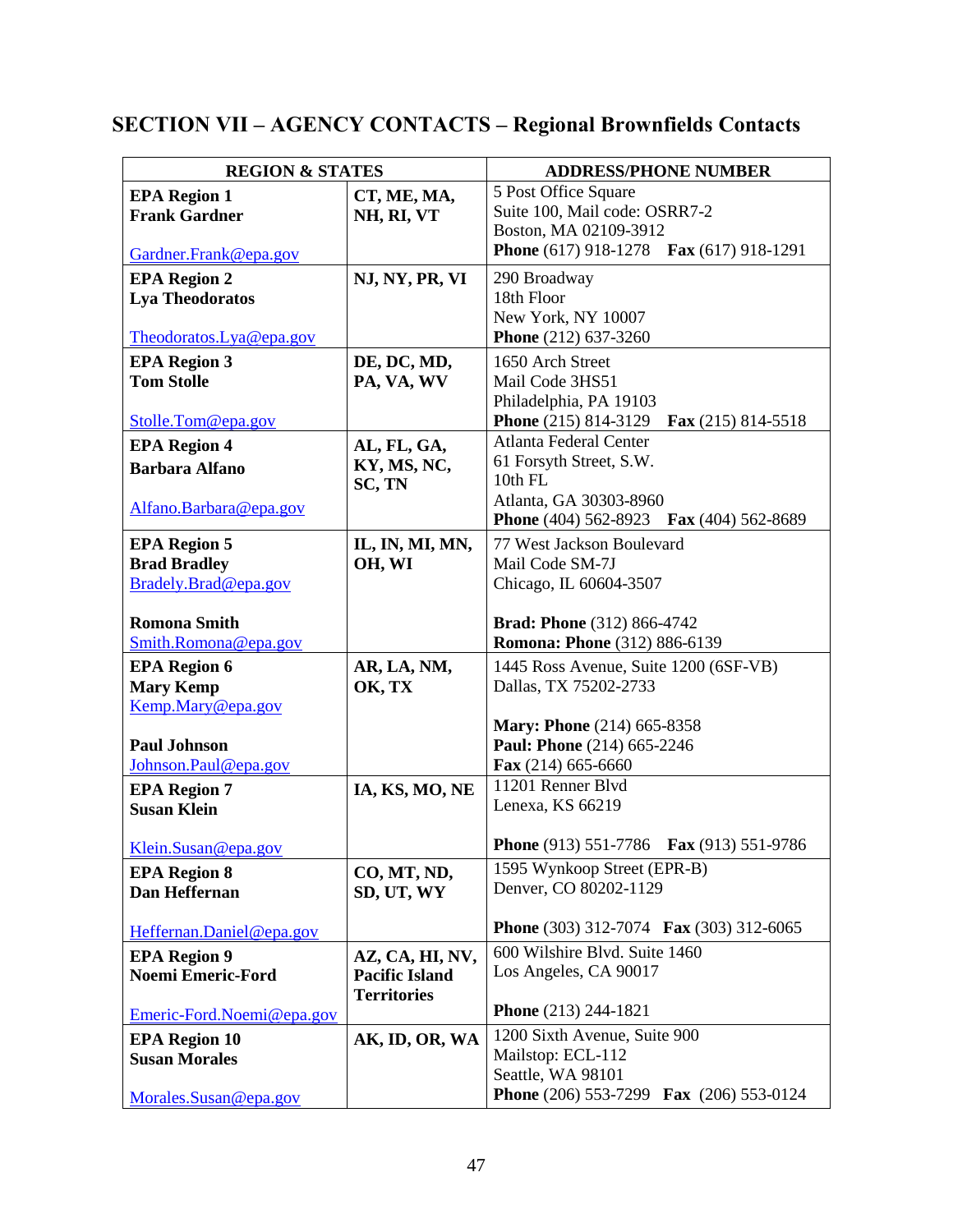# **Appendix 1 Information on Sites Eligible for Brownfields Funding Under CERCLA §104(k)**

## <span id="page-47-0"></span>**1.1 Introduction**

The information provided in this Appendix will be used by EPA in determining the eligibility of any property for brownfields grant funding. The Agency is providing this information to assist you in developing your proposal(s) for funding under CERCLA §104(k) and to apprise you of information that EPA will use in determining the eligibility of any property for brownfields grant funding.

**This information is used by EPA solely to make applicant and site eligibility determinations for Brownfields grants and is not legally binding for other purposes including federal, state, or tribal enforcement actions.** 

## **1.2 General Definition of Brownfield Site**

## **The Brownfields Law defines a "Brownfield Site" as:**

"...real property, the expansion, redevelopment, or reuse of which may be complicated by the presence or potential presence of a hazardous substance, pollutant, or contaminant." Brownfield sites include all "real property," including residential, as well as commercial and industrial properties.

## **1.3 Additional Areas Specifically Eligible for Funding**

The Brownfields Law also identifies three additional types of properties that are specifically eligible for funding:

- 1. Sites contaminated by **controlled substances**.
- 2. Sites contaminated by **petroleum or a petroleum product**.
- 3. **Mine-scarred lands**.

See below for guidance on determining the scope of each of these three types of sites. Applicants should identify properties included within their funding proposals that fall within the scope of any of the following three areas.

#### **1.3.1 Contamination by Controlled Substance**

Sites eligible for funding include real property, including residential property, that is contaminated by a controlled substance. A "controlled substance" is defined under the Controlled Substances Act as "a drug or other substance, or immediate precursor, included in schedule I, II, III, IV, or V of part B of this title (21 USC Section 812). The term does not include distilled spirits, wine, malt beverages, or tobacco..." For example, sites eligible for brownfields funding may include private residences formerly used for the manufacture and/or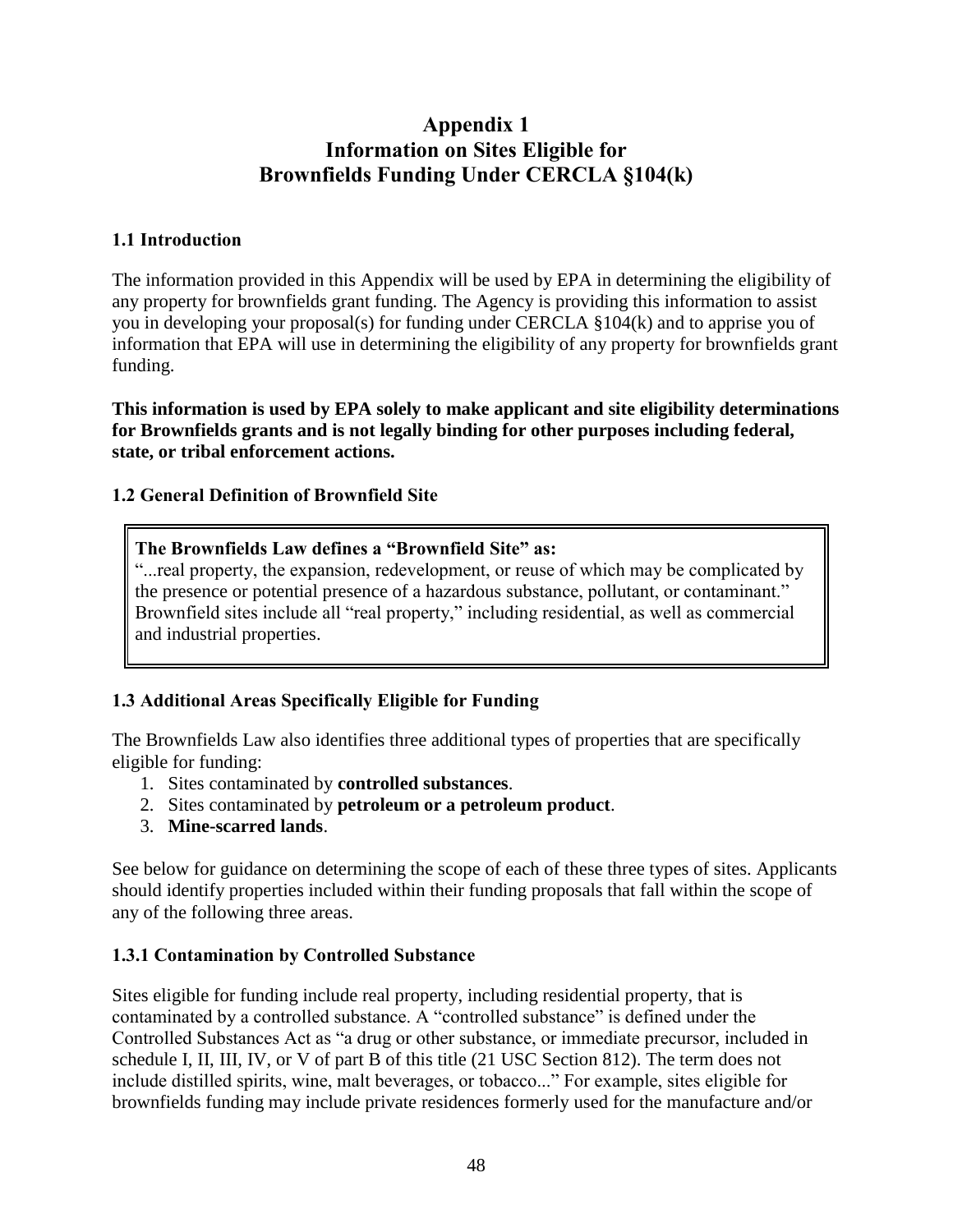distribution of methamphetamines or other illegal drugs where there is a presence or potential presence of controlled substances or pollutants, contaminants, or hazardous substances (e.g.*,* red phosphorous, kerosene, acids).

## **1.3.2 Contamination by Petroleum or Petroleum Product**

Petroleum-contaminated sites must meet certain requirements to be eligible for brownfields funding. Petroleum is defined under CERCLA as "crude oil or any fraction thereof which is not otherwise specifically listed or designated as a hazardous substance under that section."

For a petroleum-contaminated site(s) that otherwise meets the definition of a brownfield site to be eligible for funding, EPA or the state must determine:

- 1. The site is of "relatively low risk" compared with other "petroleum-only" sites in the state.
- 2. There is no viable responsible party.
- 3. The site will not be assessed, investigated, or cleaned up by a person that is potentially liable for cleaning up the site.
- 4. The site must not be subject to a corrective action order under the Resource Conservation and Recovery Act (RCRA) §9003(h).

Site-specific assessment or cleanup grant proposals for petroleum-contaminated sites must provide information in their proposal indicating whether the site meets each of the criteria listed above. If EPA awards an applicant a revolving loan fund grant, the state or EPA must make the same determinations for site(s) that will be cleaned up under a loan or subgrant. These criteria are explained below.

**Please note that states may, but are not required to, use this guidance to determine whether sites contaminated by petroleum or petroleum products are eligible for brownfields grant funding. States may apply their own laws and regulations, if applicable, to eligibility determinations under this section.** 

**Note: A petroleum eligibility determination by the EPA or a state under CERCLA section 101(39)(D) for the purpose of brownfields funding does not release any party from obligations under any federal or state law or regulation, or under common law, and does not impact or limit EPA or state enforcement authorities against any party.** 

#### "Relatively Low Risk"

Applicants whose brownfield site(s) include properties or portions of properties contaminated with petroleum or petroleum products must provide information in their proposal indicating that the property represents a relatively low risk (compared to other petroleum-only sites). EPA's view is that the following types of petroleum-contaminated sites are high-risk sites, or are not of "relatively low risk":

- 1. "High risk" sites currently being cleaned up using LUST trust fund monies.
- 2. Any petroleum-contaminated site that currently is subject to a response under the Oil Pollution Act (OPA).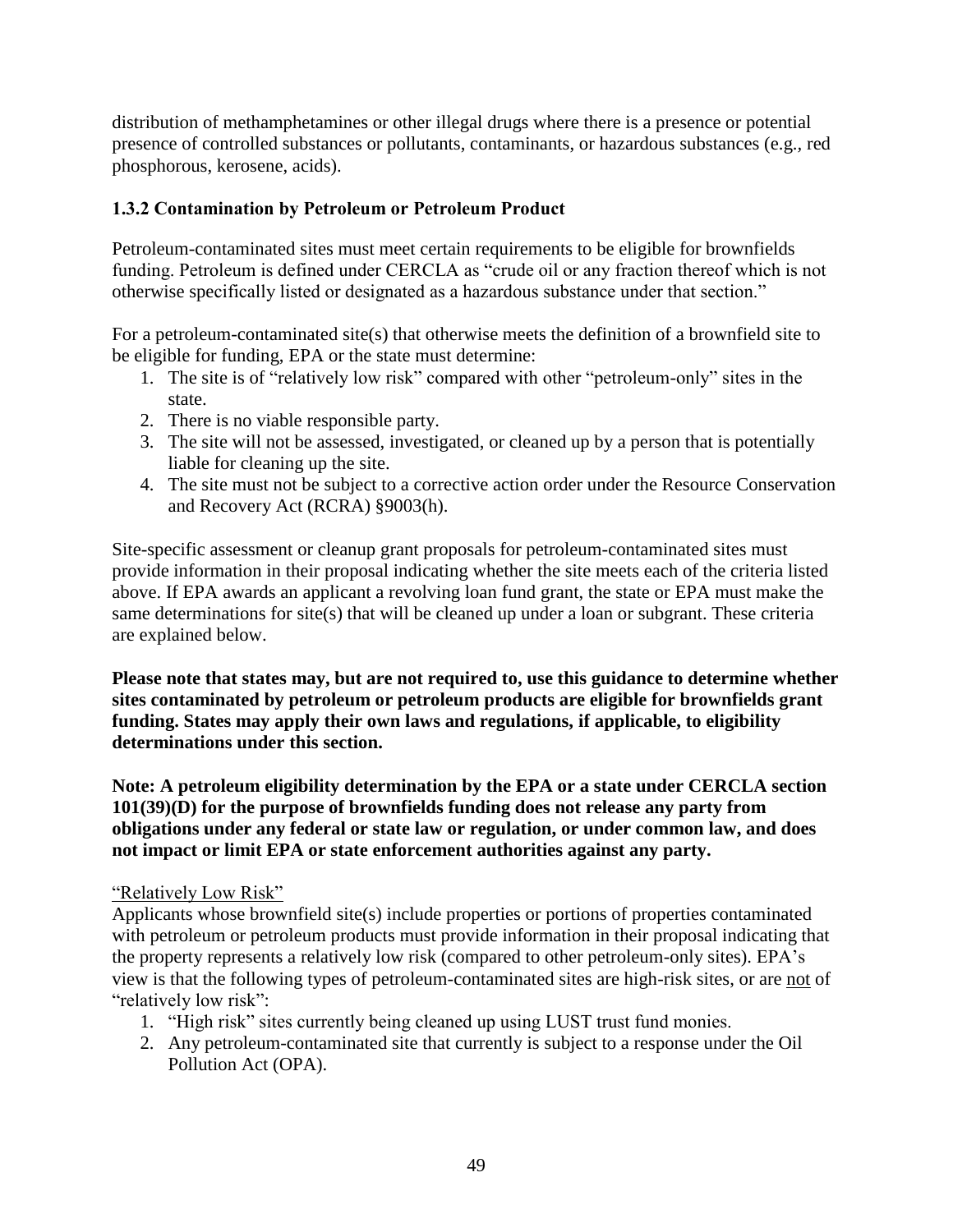#### **Note: Any site that does not fall under any of the provisions listed above would be considered to be of relatively low risk for purposes of determining eligibility for a brownfields grant.**

#### "A Site for Which There is No Viable Responsible Party"

EPA or the state is required to determine that there is no viable responsible party that can address the petroleum contamination at the site. If EPA, or the state, identifies a party that is responsible for the activities contemplated by the grant proposal, and that party is financially viable, then the site is not eligible for funding and EPA cannot award the grant. This analysis is twofold - EPA or the state must first determine whether a responsible party exists and, if a responsible party is identified, then determine whether that party is viable for the activities identified in the grant proposal. Applicants are responsible for providing information in their proposal that demonstrates that the activities for which they seek funding have no viable responsible party.

A petroleum-contaminated site may be determined to have no responsible party if the site was last acquired (regardless of whether the site is owned by the applicant) through tax foreclosure, abandonment, or equivalent government proceedings, and that the site meets the criteria in (1) below. Any petroleum-contaminated site not acquired by a method listed above will be determined to have a responsible party if the site fails to meets the criteria in both (1) and (2) below.

1. No responsible party has been identified for the site through:

 $\overline{a}$ 

- a. an unresolved judgment rendered in a court of law or an administrative order that would require any party (including the applicant) to conduct the activities (including assessment, investigation or cleanup) contemplated by the grant proposal;
- b. an unresolved enforcement action by federal or state authorities that would require any party (including the applicant) to conduct the activities (including assessment, investigation, or cleanup) contemplated by the grant proposal; or
- c. an unresolved citizen suit, contribution action, or other third party claim brought against the current or immediate past owner for the site that would, if successful, require the activities (including assessment, investigation, or cleanup) contemplated by the grant proposal to be conducted.
- 2. The current and immediate past owner did not dispense or dispose of, or own the subject property during the dispensing or disposal of, any contamination at the site, did not exacerbate the contamination at the site, and took reasonable steps with regard to the contamination at the site.<sup>4</sup> For purposes of the grant program and these guidelines only, the current owner is the entity that will own the property at the time of grant submission. For cleanup grants, the current owner must be the applicant.

<sup>4</sup> For purposes of determining petroleum brownfield grant eligibility, "reasonable steps with regard to contamination at the site" includes, as appropriate: stopping continuing releases, preventing threatened future releases, and preventing or limiting human, environmental, or natural resource exposure to earlier petroleum or petroleum product releases. Reasonable steps are discussed in more detail on pages 9-12 of EPA's March 6, 2003, "*Common Elements*" guidance.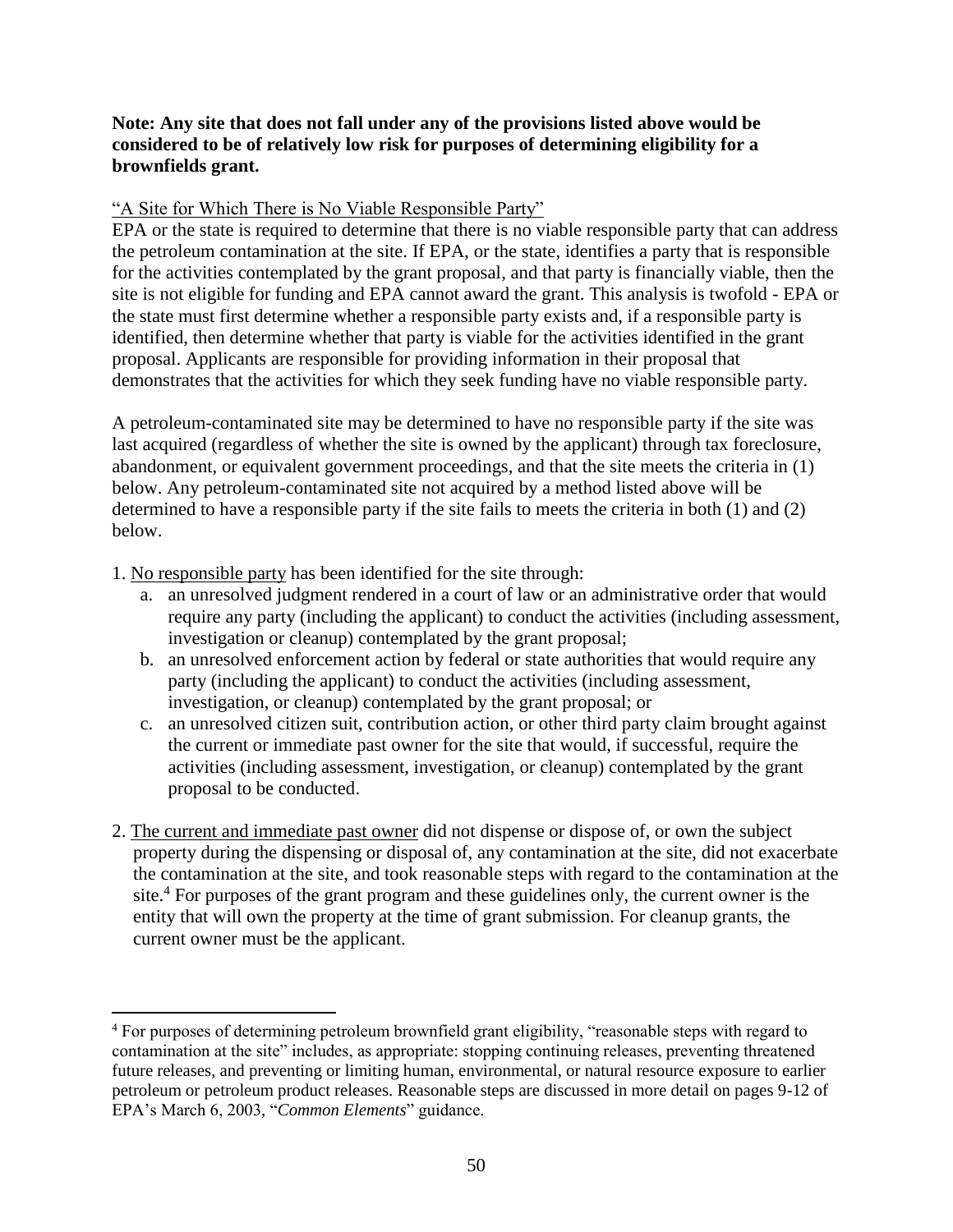If no responsible party is identified above, then the petroleum-contaminated site may be eligible for funding. If a responsible party is identified above, EPA or the state must next determine whether that party is viable. If any such party is determined to be viable, then the petroleumcontaminated site is not eligible for funding.

If there is a responsible party for the site, the applicant should explain in its application what steps it took to determine a responsible party's financial status, and why the information presented indicates that the responsible party is not viable. A state making the "viable responsible party" determination for the applicant may use the standards contained in this Appendix or its own standard. If a state is not making the determination or a tribe is the applicant, EPA will follow the standard set forth in this Appendix. Note that any viability determination made by EPA is for purposes of the CERCLA Section 104(k) grant program only.

EPA will consider a party to be viable if the party is financially capable of conducting the activity (i.e., assessment, investigation, or cleanup) identified in the grant proposal.

Generally, EPA will consider ongoing businesses or companies (corporations, LLCs, partnerships, etc.) and government entities to be viable. EPA will generally deem a defunct or insolvent company and an individual responsible party to be not viable. EPA will apply these assumptions to its petroleum grant viability determinations, unless there is information suggesting that the assumption is not appropriate in a particular case (e.g., if there is information that an individual has adequate financial resources to address contamination at a site, or if there is information indicating an ongoing business is not, in fact, viable). An applicant should indicate if one of the above assumptions applies and provide support for the assertion. In circumstances not covered by one of the above assumptions, the applicant should explain why the responsible party is not viable.

An applicant seeking to determine the financial status (i.e., the viability) of a responsible party should consider consulting the following resources and any other resources it may deem to be useful to make this determination:

- 1. **Responsible Party**: Ask the responsible party for its financial information (tax returns, bank statements, financial statements, insurance policies designed to address environmental liabilities, etc.), especially if the responsible party is still associated with the site or is the applicant, and, therefore, will receive the benefit of the grant. An applicant that is a responsible party and claiming it is not viable should provide conclusive information, such as an INDIPAY or MUNIPAY analysis, on its inability to pay for the assessment or cleanup.
- 2. **Federal, State, and Local Records**: Federal, state, and local (i.e., county and city) records often provide information on the status of a business. An applicant that is a state or local government should at the very least search its own records for information on a responsible party. Examples of such resources include regulatory records (e.g., state hazardous waste records), Secretary of State databases, and property/land records.
- 3. **Public and Commercial Financial Databases**: Applicants also may obtain financial data from publicly available and commercial sources. Listed below are examples of sources for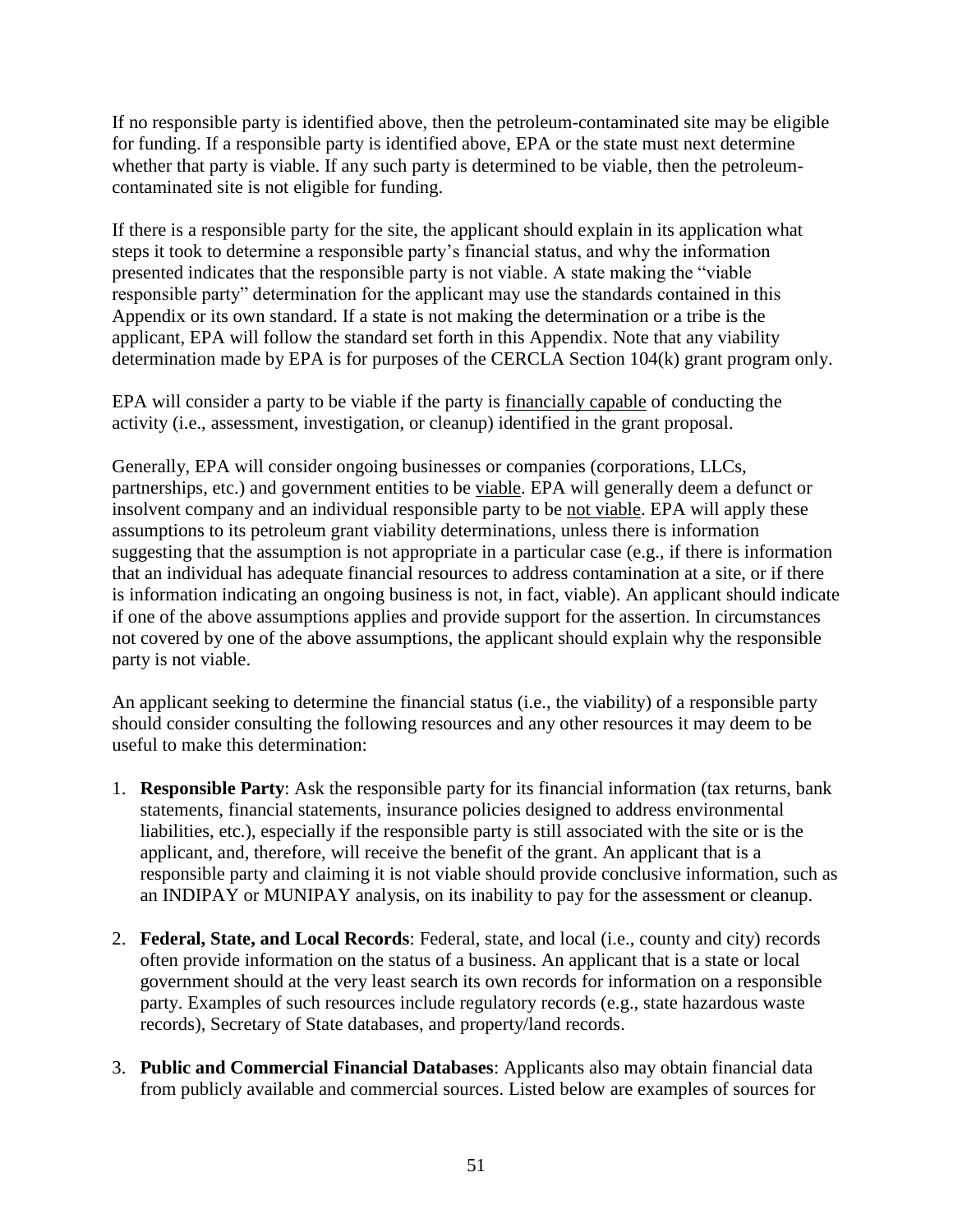financial data that applicants may consider. Please note that some commercial sources may charge fees. EPA does not endorse the use of any specific sources, and EPA will accept reliable data from other sources as part of a proposal for funding.

Examples of sources: Lexis/Nexus, Dun & Bradstreet reports, Hoover's Business Information, Edgar Database of Corporate Information, Thomas Register of American Manufacturers, The Public Register, Corporate Annual Reports, Internet search engines (Google, Ask).

## "Cleaned Up by a Person Not Potentially Liable"

Brownfields funding may be awarded for the assessment and cleanup of petroleum-contaminated sites provided the meet the requirements below.

- 1. The applicant has not dispensed or disposed of or owned the property during the dispensing or disposal of petroleum or petroleum product at the site.
- 2. The applicant did not exacerbate the contamination at the site and took reasonable steps with regard to the contamination at the site.

## "Is not subject to any order issued under §9003(h) of the Resource Conservation and Recovery Act (RCRA)"

Proposals that include requests for an assessment or direct cleanup grant to address petroleumcontaminated sites must not be subject to a corrective action order under RCRA §9003(h). If EPA awards an applicant a revolving loan fund grant, the state or EPA must make the same determination for site(s) that will be cleaned up under a loan or subgrant.

## **1.3.3 Mine-Scarred Lands**

Mine-scarred lands are eligible for brownfields funding. EPA's view is that "mine-scarred lands" are those lands, associated waters, and surrounding watersheds where extraction, beneficiation, or processing of ores and minerals (including coal) has occurred. For the purposes of this section, the definition of extraction, beneficiation, and processing is the definition found at 40 CFR  $261.4(b)(7)$ .

Mine-scarred lands include abandoned coal mines and lands scarred by strip mining.

Examples of coal mine-scarred lands may include, but are not limited to:

- abandoned surface coal mine areas;
- abandoned deep coal mines;
- abandoned coal processing areas;
- abandoned coal refuse areas;
- acid or alkaline mine drainage; and
- associated waters affected by abandoned coal mine (or acid mine) drainage or runoff, including stream beds and adjacent watersheds.

Examples of non-coal hard rock mine-scarred lands may include, but are not limited to:

- abandoned surface and deep mines;
- abandoned waste rock or spent ore piles;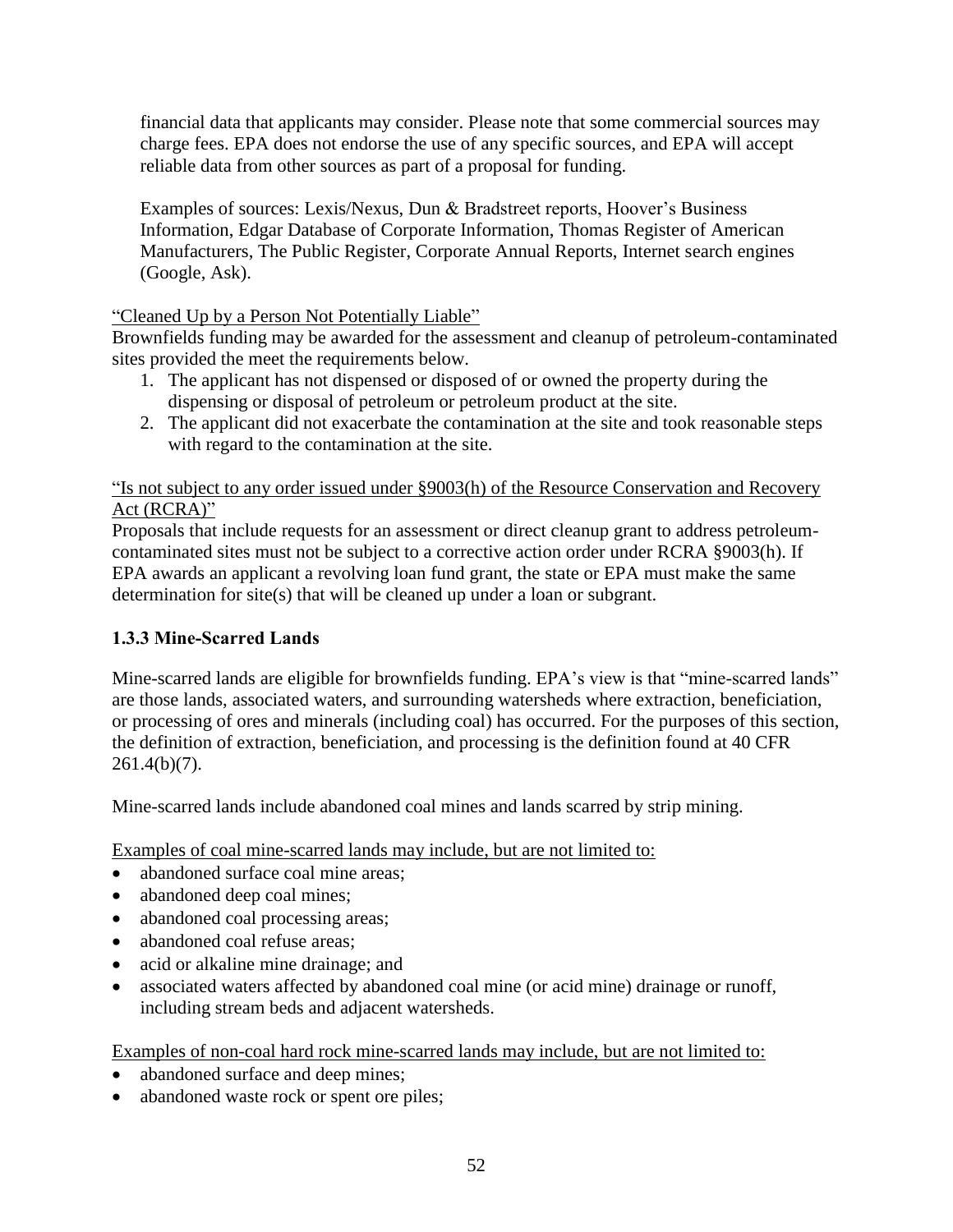- abandoned roads constructed wholly or partially of waste rock or spent ore;
- abandoned tailings, disposal ponds, or piles;
- abandoned ore concentration mills;
- abandoned smelters:
- abandoned cyanide heap leach piles;
- abandoned dams constructed wholly or partially of waste rock, tailings, or spent ore;
- abandoned dumps or dump areas used for the disposal of waste rock or spent ore;
- acid or alkaline rock drainage; and
- waters affected by abandoned metal mine drainage or runoff, including stream beds and adjacent watersheds.

## **1.4 Sites Not Eligible for Brownfields Funding**

The following three types of properties are not eligible for brownfields funding under the Brownfields Law, even on a property-specific basis. Applicants should not include these types of sites in the funding proposals.

- 1) Facilities listed or proposed for listing on the National Priorities List (NPL).
- 2) Facilities subject to unilateral administrative orders, court orders, administrative orders on consent, or judicial consent decrees issued to or entered into by parties under CERCLA.
- 3) Facilities that are subject to the jurisdiction, custody, or control of the United States government. Facilities owned by, or under the custody or control of, the federal government are not eligible for brownfields funding. EPA's view is that this exclusion may not extend to:
	- a. privately-owned, Formerly Used Defense Sites (FUDS);
	- b. privately-owned, Formerly Utilized Sites Remedial Action Program (FUSRAP) properties; and
	- c. other former federal properties that have been disposed of by the United States government.

Note that land held in trust by the United States government for an Indian tribe is not excluded from funding eligibility. In addition, eligibility for brownfields funding does not alter a private owner's ability to cost recover from the federal government in cases where the previous federal government owner remains liable for environmental damages.

#### **1.5 Particular Classes of Sites Eligible for Brownfields Funding Only With Property-Specific Determinations**

The following special classes of property are generally ineligible brownfield sites unless EPA makes a "Property-Specific Determination" and determines they are eligible for funding. These include:

- properties subject to planned or ongoing removal actions under CERCLA;
- properties with facilities that have been issued or entered into a unilateral administrative order, a court order, an administrative order on consent, or judicial consent decree or to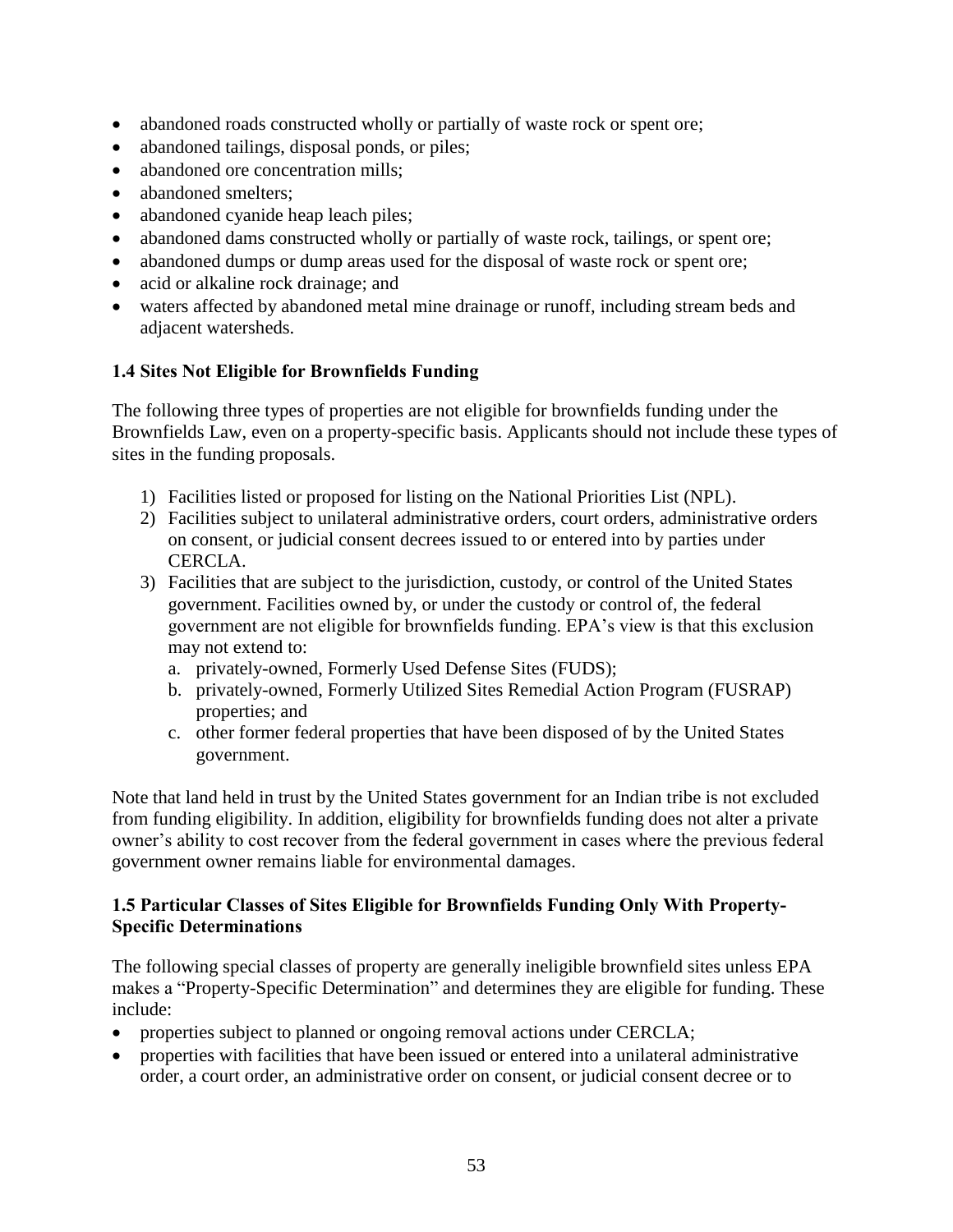which a permit has been issued by the United States or an authorized state under RCRA, FWPCA, TSCA, or SDWA;

- properties with facilities subject to RCRA corrective action (§3004(u) or §3008(h)) to which a corrective action permit or order has been issued or modified to require the implementation of corrective measures;
- properties that are land disposal units that have submitted a RCRA closure notification or that are subject to closure requirements specified in a closure plan or permit.
- properties where there has been a release of PCBs and all or part of the property is subject to TSCA remediation; and
- properties that include facilities receiving monies for cleanup from the LUST trust fund.

EPA's approval of Property-Specific Determinations will be based on whether or not awarding a grant will protect human health and the environment and either promote economic development or enable the property to be used for parks, greenways, and similar recreational or nonprofit purposes. Property-Specific Determination requests should be attached to your proposal and do not count in the 15-page limit. See the Brownfields FAQs at

[http://www.epa.gov/brownfields/proposal\\_guides/FY15\\_FAQs.pdf](http://www.epa.gov/brownfields/proposal_guides/FY15_FAQs.pdf) for more information on how to prepare and submit a Property-Specific Determination.

## **1.5.1 Facilities Subject to CERCLA Removal Actions**

Properties (including parcels of properties) where there are removal actions may not receive funding, unless EPA makes a property-specific determination of funding eligibility.

EPA's view is that a removal may be identified by the occurrence of one of the following events, whichever occurs first in time: EPA issues an action memo; EPA issues an Engineering Evaluation/Cost Analysis approval memo; EPA mobilizes onsite; EPA issues a notice of federal interest to one or more potentially responsible parties (PRPs), which in emergencies may be made verbally; or EPA takes other actions that are consistent with a removal.

Once a removal action is complete, a property is eligible for brownfields funding without having to obtain a property-specific funding determination. EPA's view is that, solely for the purposes of eligibility to receive brownfields funding, a removal is complete when the actions specified in the action memorandum are met, or when the contractor has demobilized and left the site (as documented in the "pollution report" or POLREP). Applicants applying for brownfields funding for sites at which removal actions are complete must include documentation of the action being complete with their funding proposal.

Parcels of facilities not affected by removal action at the same property may apply for brownfields funding and may be eligible for brownfields funding on a property-specific basis. Property-specific funding decisions will be made in coordination with the on-scene coordinator (OSC) to ensure that all removals and cleanup activities at the property are conducted in safe and protective manners and to ensure that the OSC retains the ability to address all risks and contamination.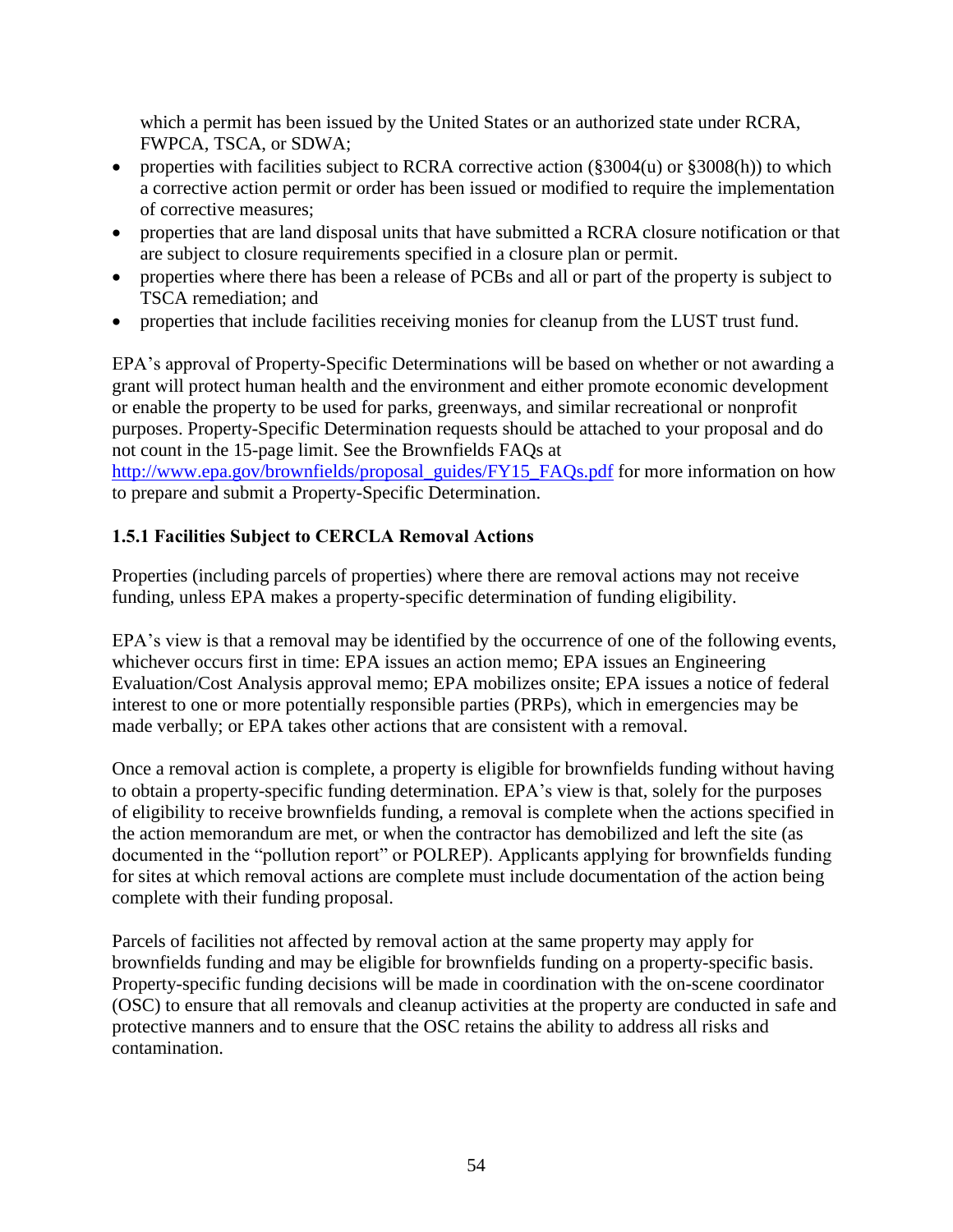Please note that if a federal brownfields-funded site assessment results in identifying the need for a new removal action, the grantee may continue to expend assessment grant funds on additional assessment activities. However, any additional expenditure of federal brownfields funds and any additional site assessment activities should be conducted in coordination with the OSC for the site.

## **1.5.2 Facilities to which a permit has been issued by the United States or an authorized state under the Resource Conservation and Recovery Act (RCRA), the Federal Water Pollution Control Act, the Toxic Substances Control Act, or the Safe Drinking Water Act**

Generally, in cases where a property or a portion of a property is permitted under the Resource Conservation and Recovery Act, Section §1321 of the Clean Water Act, the Safe Drinking Water Act, and/or the Toxic Substances and Control Act, the property, or portion of the property, may not receive funding without a property-specific determination. Therefore, applicants should review the following guidance regarding which types of permitted facilities may not receive funding unless EPA makes a property-specific determination to provide funding. Applicants should note that the exclusion for permitted facilities does not extend to facilities with National Pollutant Discharge Elimination System (NPDES) permits issued under the authorities of the Federal Water Pollution Control Act, but is limited to facilities issued permits under the authorities of the Oil Pollution Act (i.e.*,* §1321 of FWPCA).

In cases where one or more portions of a property are not eligible for funding, the applicant should identify the specific permit and situation that causes the property to be excluded. In addition, the applicant must include, within the proposal, documentation that federal brownfields funding for the assessment or cleanup of the property will further the goals established for property-specific funding determinations as described in the Brownfields FAQs at [http://www.epa.gov/brownfields/proposal\\_guides/FY15\\_FAQs.pdf.](http://www.epa.gov/brownfields/proposal_guides/FY15_FAQs.pdf)

In some cases, a facility may not have a permit or order because it is not in compliance with federal or state environmental laws requiring that it obtain a permit or the facility has failed to notify EPA of its regulatory status. Such facilities are not eligible for brownfields funding. For example, a RCRA treatment unit operator is required to obtain a permit and/or notify EPA of its operation. An operator that fails to fulfill those obligations will likely not have a permit or order as EPA will be unaware of its existence. Therefore, it is EPA's view that such facilities are ineligible to receive brownfields funds as a result of their failure to comply with a basic regulatory requirement. Additional guidance on the eligibility of RCRA-permitted facilities, including facilities under administrative or court orders, including corrective action orders, is provided in the Brownfields FAQs at

[http://www.epa.gov/brownfields/proposal\\_guides/FY15\\_FAQs.pdf.](http://www.epa.gov/brownfields/proposal_guides/FY15_FAQs.pdf)

## **1.5.3 RCRA Sites**

RCRA Facilities that are Eligible for Funding

EPA's view is that the following types of RCRA facilities are eligible for brownfields funding and do not require Property-Specific Determinations:

a. RCRA interim status facilities that are not subject to any administrative or judicial order or consent decree;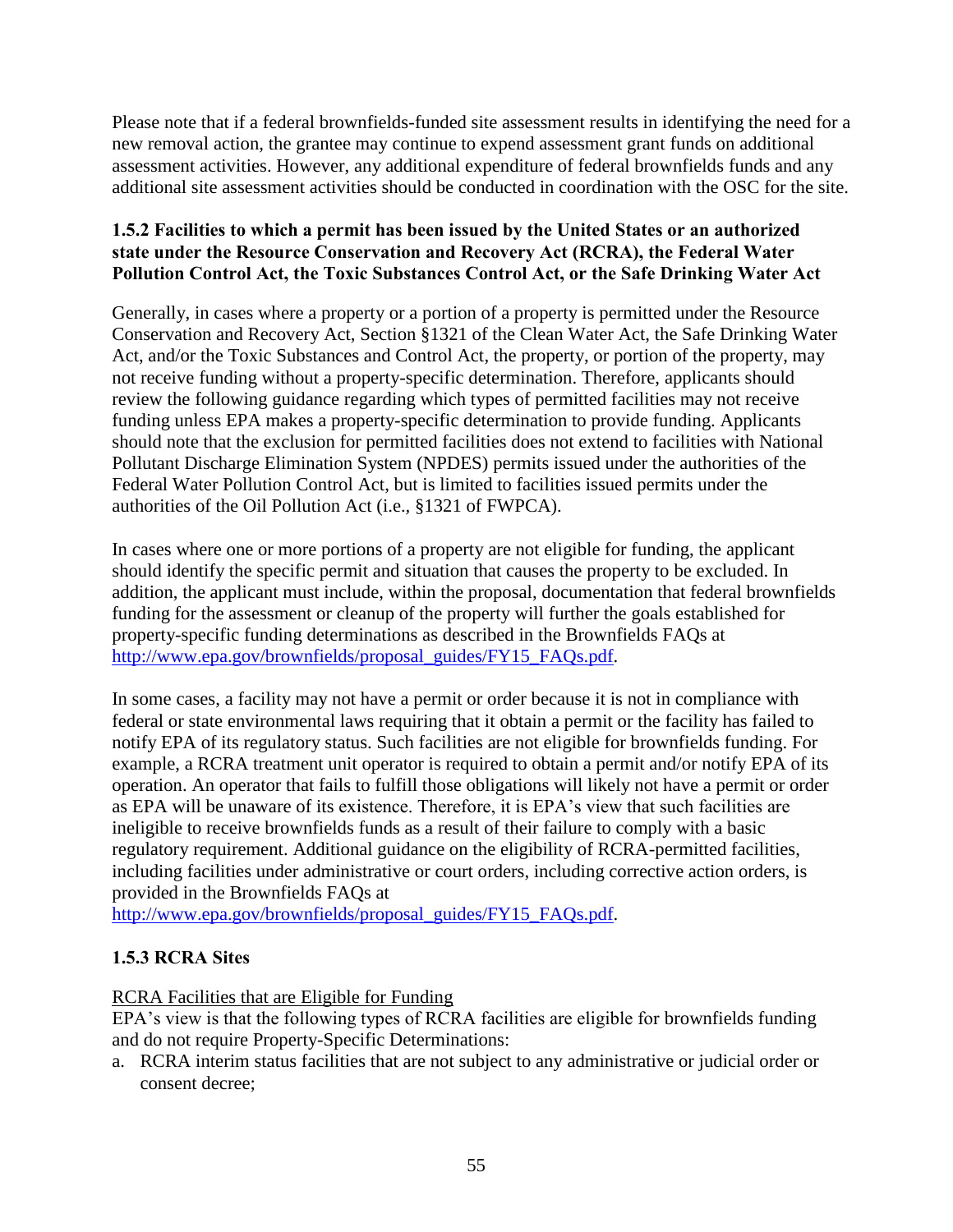- b. RCRA interim status facilities that are subject to administrative or judicial orders that do **not**  include corrective action requirements or any other cleanup provisions (e.g.*,* RCRA §3008(a) orders without provisions requiring the owner/operator to address contamination); and
- c. parcels of RCRA facilities that are not under the scope of a RCRA permit or administrative or judicial order.

#### RCRA Facilities that Require Property-Specific Determinations

#### EPA's view is that the following types of RCRA facilities **may not receive funding without a property-specific determination**:

- a. RCRA-permitted facilities;
- b. RCRA interim status facilities with administrative orders requiring the facility to conduct corrective action or otherwise address contamination, including facilities with orders issued under the authorities of RCRA §3008(a), §3008(h), §3013, and §7003;
- c. facilities under court order or under an administrative order on consent or judicial consent decree under RCRA or CERCLA that require the facility to conduct corrective action or otherwise address contamination at the facility; and
- d. land disposal units that have notified EPA or an authorized state of their intent to close and have closure requirements specified in closure plans or permits.

#### **1.5.4 Land disposal units that have filed a closure notification under Subtitle C of RCRA and to which closure requirements have been specified in a closure plan or permit**

RCRA hazardous waste landfills that have submitted closure notifications, as required under 40 CFR 264.112(d) or 265.112(d), generally will not be funded. This may include permitted facilities that have filed notification of closure and for which EPA and/or an authorized state is proceeding with final closure requirements for the facility. For interim status facilities, this is done through approval of a closure plan submitted with closure notification. For permitted facilities, this is routinely done as a modification to the permit, requested by the facility at the time of closure notification.

Please note that RCRA hazardous waste landfills that have submitted closure notifications may be eligible for brownfields funding with a Property-Specific Determination.

#### **1.5.5 Sites Contaminated with PCBs**

The Brownfields Law excludes from funding eligibility portions of facilities where there has been a release of PCBs that are subject to remediation under TSCA.

EPA's view is that all portions of properties **are eligible** for brownfields site assessment grants, except where EPA has initiated an involuntary action with any person to address PCB contamination. Also, it is EPA's view that all portions of properties **are eligible** for cleanup and RLF grants, except where EPA has an ongoing action against a disposer to address PCB contamination. However, any portion of a property where EPA has initiated an involuntary action with any person to address PCB contamination and portions of properties where EPA has an ongoing action against a disposer to address PCB contamination will require a Property-Specific Determination to be eligible for brownfields funding, including: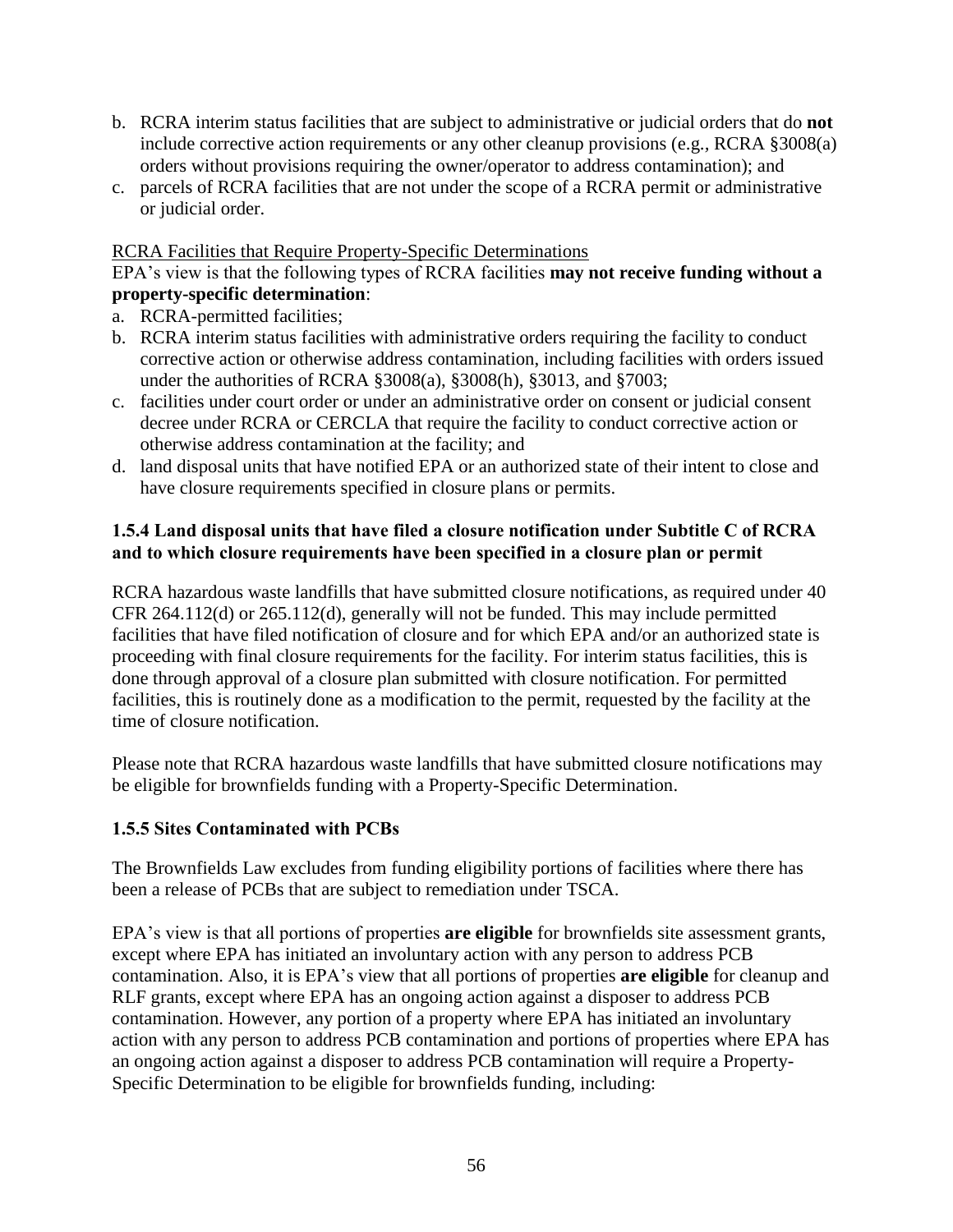- there is a release (or disposal) of any waste meeting the definition of "PCB remediation waste" at 40 CFR 761.3; **and**
- at which EPA has initiated an involuntary action with any person to address the PCB contamination. Such involuntary actions could include:
	- enforcement action for illegal disposal;
	- Regional Administrator's order to characterize or remediate a spill or old disposal (40 CFR 761.50(b)(3));
	- penalty for violation of TSCA remediation requirements;
	- superfund removal action; or
	- remediation required under RCRA §3004(u) or §3004(v).

#### PCBs may be remediated under any one of the following provisions under TSCA:

- a. section 761.50(b)(3), the directed characterization, remediation, or disposal action;
- b. section 761.61(a), the self-implementing provision;
- c. an approval issued under §761.61(c), the risk-based provision;
- d. section 761.61(b) to the level of PCB quantification (i.e., 1 ppm in soil);
- e. an approval issued under §761.77, the coordinated approval provision;
- f. section 761.79, the decontamination provision;
- g. an existing EPA PCB Spill Cleanup Policy; or
- h. any future policy or guidance addressing PCB spill cleanup or remediation specifically addressing the remediation of PCBs at brownfield sites.

## **1.5.6 LUST Trust Fund Sites**

The Brownfields Law requires a Property-Specific Determination for funding at those sites (or portions of properties) for which assistance for response activity has been obtained under Subtitle I of RCRA from the LUST trust fund. EPA's view is that this provision may exclude UST sites where money is being spent on actual assessment and/or cleanup of UST/petroleum contamination.

However, in cases where the state agency has used LUST trust fund money for state program oversight activities on an UST site, but has not expended LUST trust funds for specific assessment and/or cleanup activities at the site, the site would be eligible for brownfields funding and does not need a Property-Specific Determination. Such sites may receive brownfields funding on a property-specific basis, if it is determined that brownfields funding will protect human health and the environment and the funding will promote economic development or enable the creation of, preservation of, or addition to greenspace (see guidance on documenting eligibility for property-specific funding determinations provided in the Brownfields FAQs at [http://www.epa.gov/brownfields/proposal\\_guides/FY15\\_FAQs.pdf\)](http://www.epa.gov/brownfields/proposal_guides/FY15_FAQs.pdf).

#### **Examples of sites receiving LUST trust fund monies that EPA would consider to be good candidates to receive brownfields grants or loans include**:

- a. all USTfields pilots (50 pilots);
- b. sites (or portions of properties) where an assessment was completed using LUST trust fund monies and the state has determined that the site is a low-priority UST site, and therefore,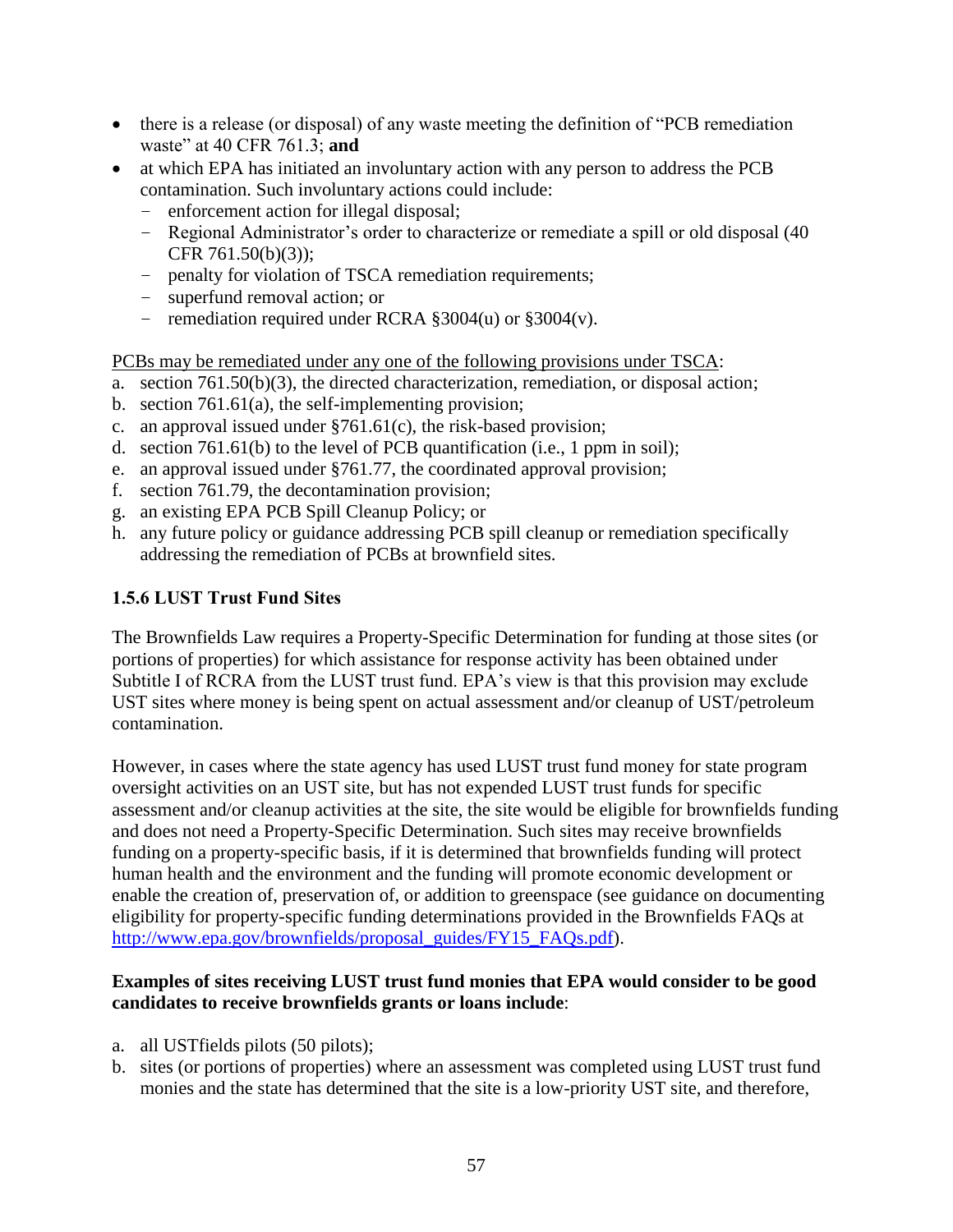additional LUST trust fund money cannot be provided for the cleanup of petroleum contamination, but the site still needs some cleanup and otherwise is a good candidate for economic revitalization; and

c. sites (or portions of properties) where LUST trust fund money was spent for emergency activities, but then the site was determined to be ineligible for further expenditures of LUST trust funds, yet the site needs additional funding for continued assessment and/or cleanup that will contribute to economic revitalization of the site.

#### **1.6 Eligible Response Sites/Enforcement Issues**

The Brownfields Law limits EPA's enforcement and cost recovery authorities at "eligible response sites" where a response action is conducted in compliance with a state response program. Section 101(40) of CERCLA defines an "eligible response site" by referencing the general definition of a "brownfield site" in §101(39)(A) and incorporating the exclusions at §101(39)(B). The law places further limitations on the types of properties included within the definition of an eligible response site, but grants EPA the authority to include within the definition of eligible response site, and on a property-specific basis, some properties that are otherwise excluded from the definition. Such property-specific determinations must be based upon a finding that limits on enforcement will be appropriate, after consultation with state authorities, and will protect human health and the environment and promote economic development or facilitate the creation of, preservation, or addition to a park, a greenway, undeveloped property, recreational property, or other property used for nonprofit purposes. While the criteria appear similar to those for determining eligibility for funding on a propertyspecific basis, the determinations are distinct, will be made through a separate process, and may not be based on the same information requested in this document for property-specific funding determinations.

Also, please note that in providing funding for brownfield sites, and given that a limited amount of funding is available for brownfields grants, EPA's goal is to not provide brownfields funding to sites where EPA has a planned or ongoing enforcement action. While EPA does not intend that the existence of a planned or ongoing enforcement action will necessarily disqualify a site from receipt of brownfields funding, EPA does believe it is necessary that EPA be aware of the existence of any such action in making funding decisions. As a result, EPA will conduct an investigation to evaluate whether a site is, or will be, subject to an enforcement action under CERCLA or other federal environmental statutes. EPA is requesting that applicants identify ongoing or anticipated environmental enforcement actions related to the brownfield site for which funding is sought.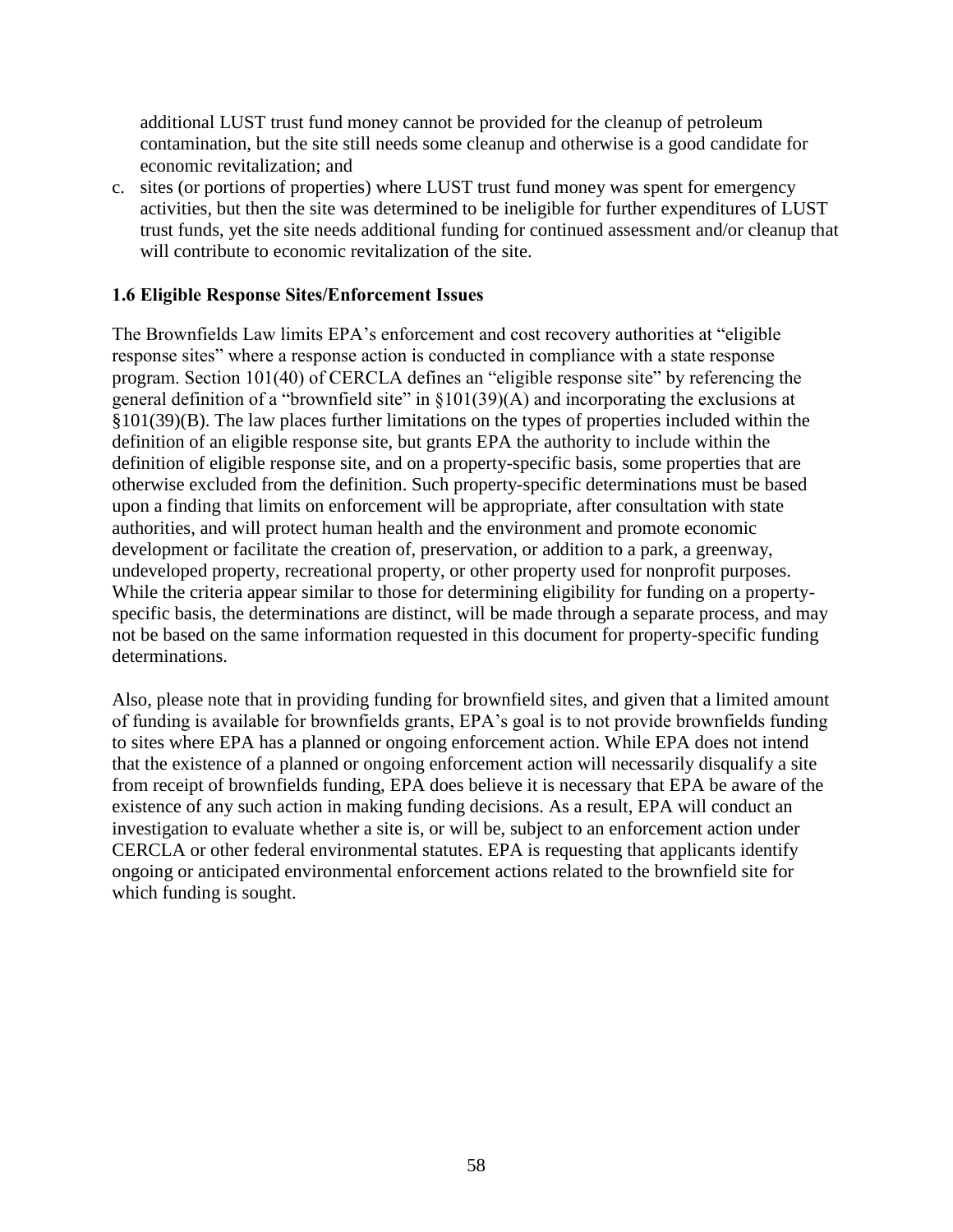# **Appendix 2 Grants.gov Proposal Submission Instructions**

#### <span id="page-58-0"></span>**General Proposal Instructions**

The electronic submission of your application must be made by an official representative of your institution who is registered with [www.grants.gov](http://www.grants.gov/) and is authorized to sign applications for federal assistance. For more information on the registration requirements that must be completed in order to submit an application through [www.grants.gov,](http://www.grants.gov/) go to [http://www.grants.gov](http://www.grants.gov/) and click on "Applicants" on the top of the page and then go to the "Get Registered" link on the page. If your organization is not currently registered with Grants.gov, please encourage your office to designate an Authorized Organization Representative (AOR) and ask that individual to begin the registration process as soon as possible. Please note that the registration process also requires that your organization have a DUNS number and a current registration with the System for Award Management (SAM) and the process of obtaining both could take a month or more. Applicants must ensure that all registration requirements are met in order to apply for this opportunity through [www.grants.gov](file:///C:/Users/mminorgo/Desktop/Temp%20DeskTopDocs/www.grants.gov) and should ensure that all such requirements have been met well in advance of the submission deadline. Registration on [www.grants.gov,](file:///C:/Users/mminorgo/Desktop/Temp%20DeskTopDocs/www.grants.gov) [www.sam.gov,](file:///C:/Users/mminorgo/Desktop/Temp%20DeskTopDocs/www.sam.gov) and DUNS number assignment is FREE.

To begin the application process under this grant announcement, go to [http://www.grants.gov](http://www.grants.gov/) and click on "Applicants" on the top of the page and then "Apply for Grants" from the dropdown menu and then follow the instructions accordingly. Please note: apply through grants.gov, you must use Adobe Reader software and download the compatible Adobe Reader version. For more information about Adobe Reader, to verify compatibility, or to download the free software, please visit [http://www.grants.gov/web/grants/support/technical](http://www.grants.gov/web/grants/support/technical-support/software/adobe-reader-compatibility.html)[support/software/adobe-reader-compatibility.html.](http://www.grants.gov/web/grants/support/technical-support/software/adobe-reader-compatibility.html)

You may also be able to access the application package for this announcement by searching for the opportunity on [http://www.grants.gov.](http://www.grants.gov/) Go to [http://www.grants.gov](http://www.grants.gov/) and then click on "Search Grants" at the top of the page and enter the Funding Opportunity Number, **EPA-OSWER-OBLR-14-08**, or the CFDA number that applies to the announcement (**CFDA 66.818**), in the appropriate field and click the "Search" button. Alternatively, you may be able to access the application package by clicking on the "Application Package" button at the top right of the synopsis page for the announcement on [http://www.grants.gov.](http://www.epa.gov/brownfields/aai/index.htm) To find the synopsis page, go to [http://www.grants.gov](http://www.grants.gov/) and click "Browse Agencies" in the middle of the page and then go to "Environmental Protection Agency" to find the EPA funding opportunities.

**Proposal Submission Deadline:** Your organization's AOR must submit your complete application package electronically to EPA through [www.grants.gov](http://www.grants.gov/) no later than December 19, 2014, 11:59 p.m. EDT. Please allow for enough time to successfully submit your application process and allow for unexpected errors that may require you to resubmit.

Please submit all of the application materials described below using the [www.grants.gov](http://www.grants.gov/) application package that you downloaded using the instructions above. For additional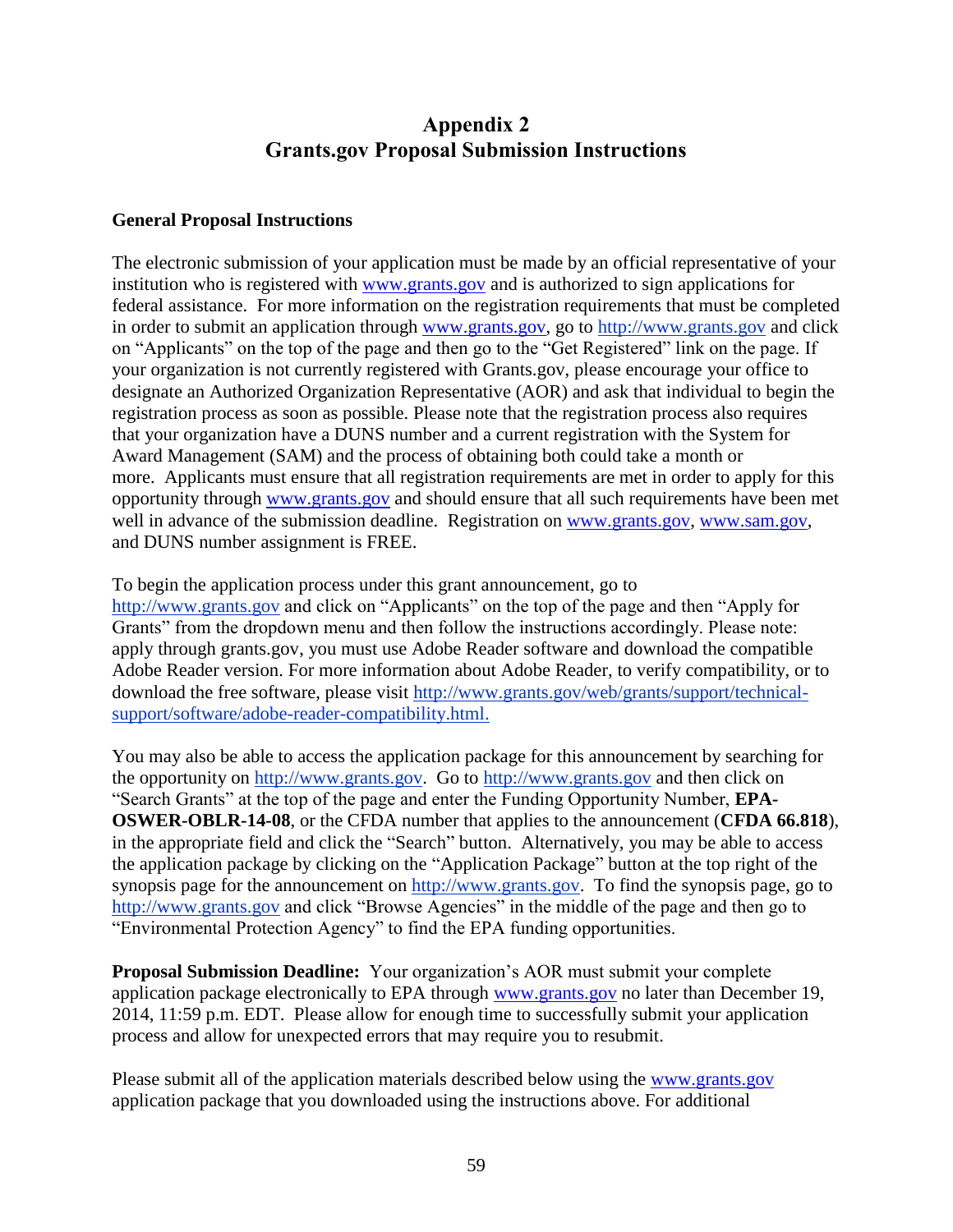instructions on completing and submitting the electronic application package, click on the "Show Instructions" tab that is accessible within the application package itself.

## **Application Materials**

## **The following forms and documents are mandatory under this announcement.**

- I. Application for Federal Assistance (Standard Form 424)
- II. Budget Information for Non-Construction Programs (Standard Form 424A)
- III. Narrative Proposal including transmittal letter. See Section IV.C for details on the content of the narrative proposal and transmittal letter and the associated page limits.
- IV. Required Attachments. See Section IV.C of this announcement.

## **TRANSMISSION DIFFICULTIES**

If you are experiencing transmission difficulties that result in a late transmission, no transmission, or rejection of the transmitted proposal, follow the guidance below. EPA may decide to review the proposal if it is clearly demonstrated that these transmission difficulties were due solely as a result of problems associated with the transfer to [www.grants.gov.](http://www.grants.gov/) The decision regarding acceptance of the proposal for review will be made by EPA and provided to the applicant within ten working days of the request. All e-mails, as described below, are to be sent to Jerry Minor-Gordon at [minor-gordon.jerry@epa.gov](mailto:minor-gordon.jerry@epa.gov) with the Applicant Name in the Subject Line.

- (1) Late transfer or no transmission due to electronic submission problems should electronic submission problems result in the proposal being transferred to Grants.gov after 11:59 p.m. Eastern Time on the solicitation closing date, send an e-mail documenting the problem, include the Grants.gov "case number" and attach the entire proposal.
- (2) [www.grants.gov](file://Dccx050-oswer01/OSWER-OAA-DEX/OBLR/BFIELDS/BF%20Grants%20New%20Law/FY15%20BF%20Grants/Guidelines,%20Checklist,%20Summary%20Changes,%20FAQs,%20Getting%20Started%20Early/www.grants.gov) rejection of proposal if a notification is received from Grants.gov stating that the proposal has been rejected for reasons other than late submittal, immediately send an email which includes the notice provided by Grants.gov documenting rejection and attach the entire proposal.

Applications submitted through grants.gov will be time and date stamped electronically. If you have not received a confirmation of receipt from EPA (not from grants.gov) within 30 days of the proposal deadline, please contact Jerry Minor-Gordon at [minor-gordon.jerry@epa.gov.](mailto:Theodoratos.Lya@epa.gov) Failure to do so may result in your proposal not being reviewed.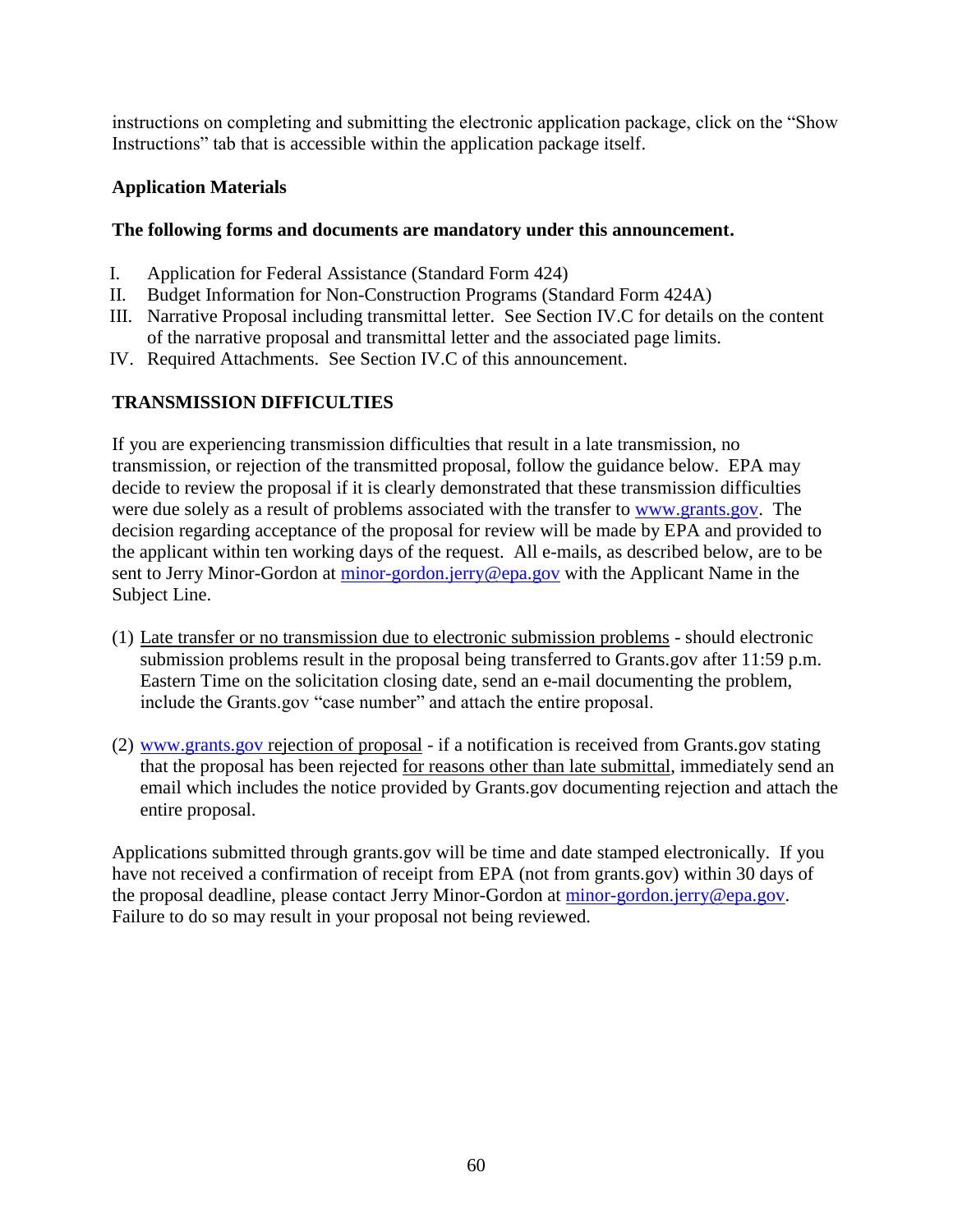#### **Appendix 3 Cleanup Other Factors Checklist**

<span id="page-60-0"></span>Name of Applicant: \_\_\_\_\_\_\_\_\_\_\_\_\_\_\_\_\_\_\_\_\_\_\_\_\_\_\_\_\_\_\_\_\_\_\_\_\_\_\_\_\_\_\_\_\_\_\_\_\_\_\_\_\_\_\_\_\_\_

Please identify (with an  $X$ ) which if any of the below items apply to your community or your project as described in your proposal. To be considered for an Other Factor, you must include the page number where each applicable factor is discussed in your proposal. EPA will verify these disclosures prior to selection and may consider this information during the evaluation process. If this information is not clearly discussed in your narrative proposal or in any other attachments, it will not be considered during the selection process.

| <b>Other Factor</b>                                                                     | Page # |
|-----------------------------------------------------------------------------------------|--------|
| Community population is 10,000 or less.                                                 |        |
| Federally recognized Indian tribe.                                                      |        |
| United States territory.                                                                |        |
| Applicant will assist a Tribe or territory.                                             |        |
| Targeted brownfield sites are impacted by mine-scarred land.                            |        |
| Targeted brownfield sites are contaminated with controlled substances.                  |        |
| Recent natural disaster(s) $(2006 \text{ or later})$ occurred within community, causing |        |
| significant community economic and environmental distress.                              |        |
| Community is implementing green remediation plans.                                      |        |
| Applicant demonstrates firm leveraging commitments for facilitating brownfield          |        |
| project completion by identifying amounts and contributors of funding in the            |        |
| proposal and have included documentation.                                               |        |
| Community experienced manufacturing plant/power plant closure(s) (2008 or               |        |
| later) tied to the targeted brownfield sites or project area, including communities     |        |
| experiencing auto plant/power plant closures due to bankruptcy or economic              |        |
| disruptions.                                                                            |        |
| Recent (2008 or later) significant economic disruption (unrelated to a natural          |        |
| disaster or manufacturing/auto plant/power plant closure) has occurred within           |        |
| community, resulting in a significant percentage loss of community jobs and tax         |        |
| base.                                                                                   |        |
| Applicant is one of the 12 recipients, or a core partner/implementation strategy        |        |
| party, of a "manufacturing community" designation provided by the Economic              |        |
| Development Administration (EDA) under the Investing in Manufacturing                   |        |
| Communities Partnership (IMCP). To be considered, applicants must clearly               |        |
| demonstrate in the proposal the nexus between their IMCP designation and                |        |
| the Brownfield activities. Additionally, applicants must attach                         |        |
| <b>documentation</b> which demonstrates either designation as one of the 12             |        |
| recipients, or relevant pages from a recipient's IMCP proposal which                    |        |
| lists/describes the core partners and implementation strategy parties. A core           |        |
| partner/implementation strategy party is a local partner organization/jurisdiction      |        |
| that will carry out the proposed strategy, as demonstrated in letters of                |        |
| commitment or memoranda of understanding which documents their                          |        |